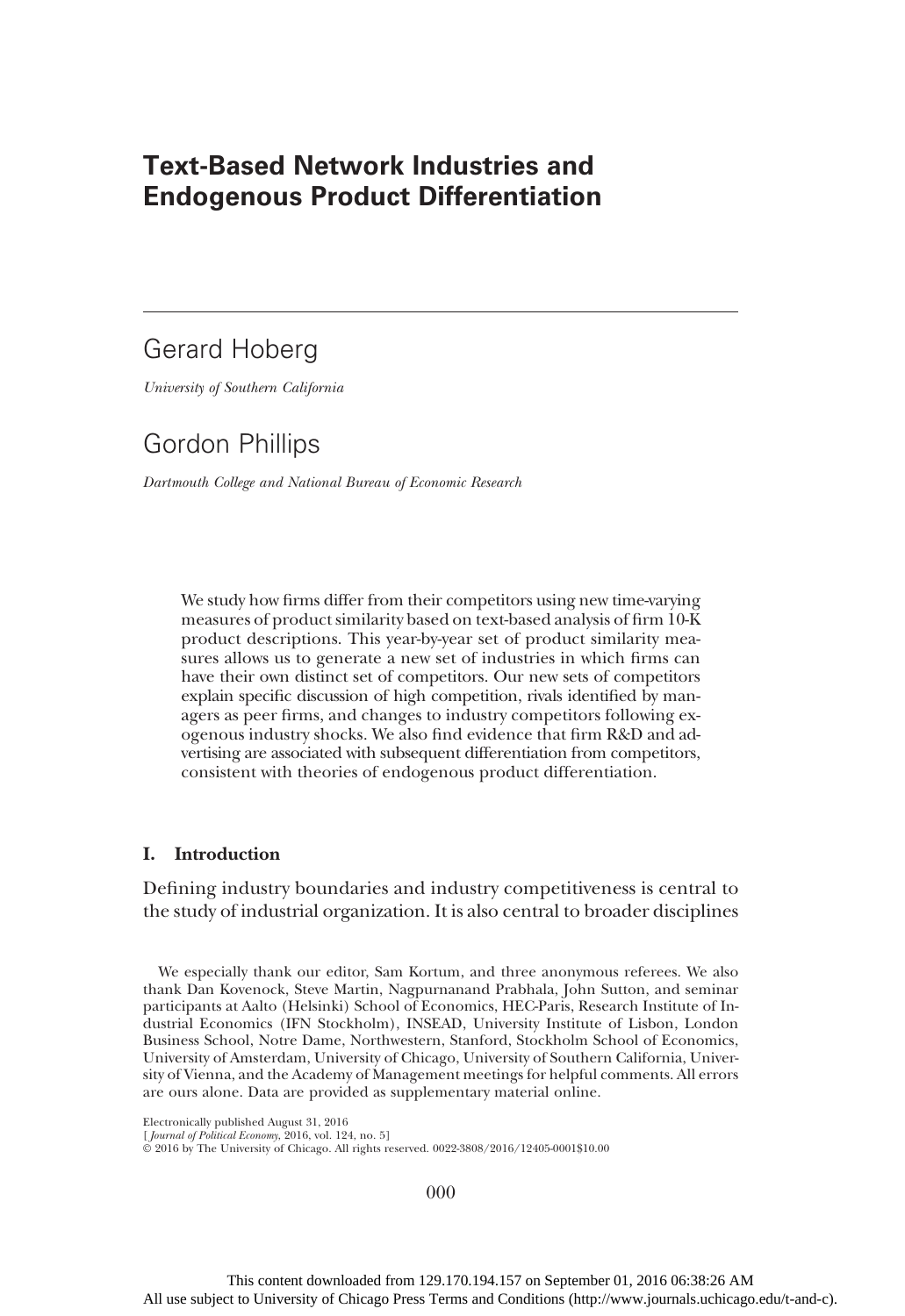in economics, finance, and management strategy, where the study of industries, or the need to control for industry, is pervasive. We develop new time-varying industry classifications using text-based analysis of firm product descriptions filed with the Securities and Exchange Commission (SEC). Our paper is based on the premise that product similarity is core to classifying industries and that empirical work can benefit from more flexible measures of industry membership, product differentiation, and changes in both as they occur in each year. We use these new industries to show how industries and their competitors change both in competitive intensity and in product offerings following industry shocks. We also show that firm research and development (R&D) and advertising are associated with subsequent differentiation from competitors and increased profitability.

Our starting point is to gather business descriptions from 50,673 firm annual 10-Ks filed with the SEC using web crawling algorithms. We process the text in these business descriptions to form new industry classifications based on the strong tendency of product market vocabulary to cluster among firms operating in the same market. Because they are a function of 10-K business descriptions, our classifications are based on the products that firms supply to the market rather than production processes (as is the case for existing industry classification schemes).<sup>1</sup> Using the traditional industry groups, firms are placed within predefined industry groups instead of using the information that firms provide to determine whom they compete against. To identify related firms, our methods use the business description section of the 10-K, where firms give detail on the products they offer. In particular, the business description section of the 10-K is mandated by SEC regulations requiring firms to describe the significant products they offer to their customers. Our new classifications are thus based on the products sold by firms that arise from underlying consumer preferences and demand.

There are two central ideas in our paper. The first is that 10-K product words describe the features and bundles of products each firm offers. Thus, we use the text in each firm's 10-K business description to assign each firm a spatial location based on product words, generating a Hotellinglike product location space for publicly traded US firms.<sup>2</sup> Each firm has a

<sup>2</sup> Hotelling (1929) and Chamberlin (1933) famously show that product differentiation is fundamental to profitability and theories of industrial organization, and also that product markets can be viewed as having a spatial representation that accounts for product differentiation. Empirically, the spatial characteristics of our measures can also be viewed as

<sup>&</sup>lt;sup>1</sup> See the website for the North American Industry Classification System (http://www .naics.com/info.htm). The Census Department states, "NAICS was developed to classify units according to their production function. NAICS results in industries that group units undertaking similar activities using similar resources but does not necessarily group all similar products or outputs."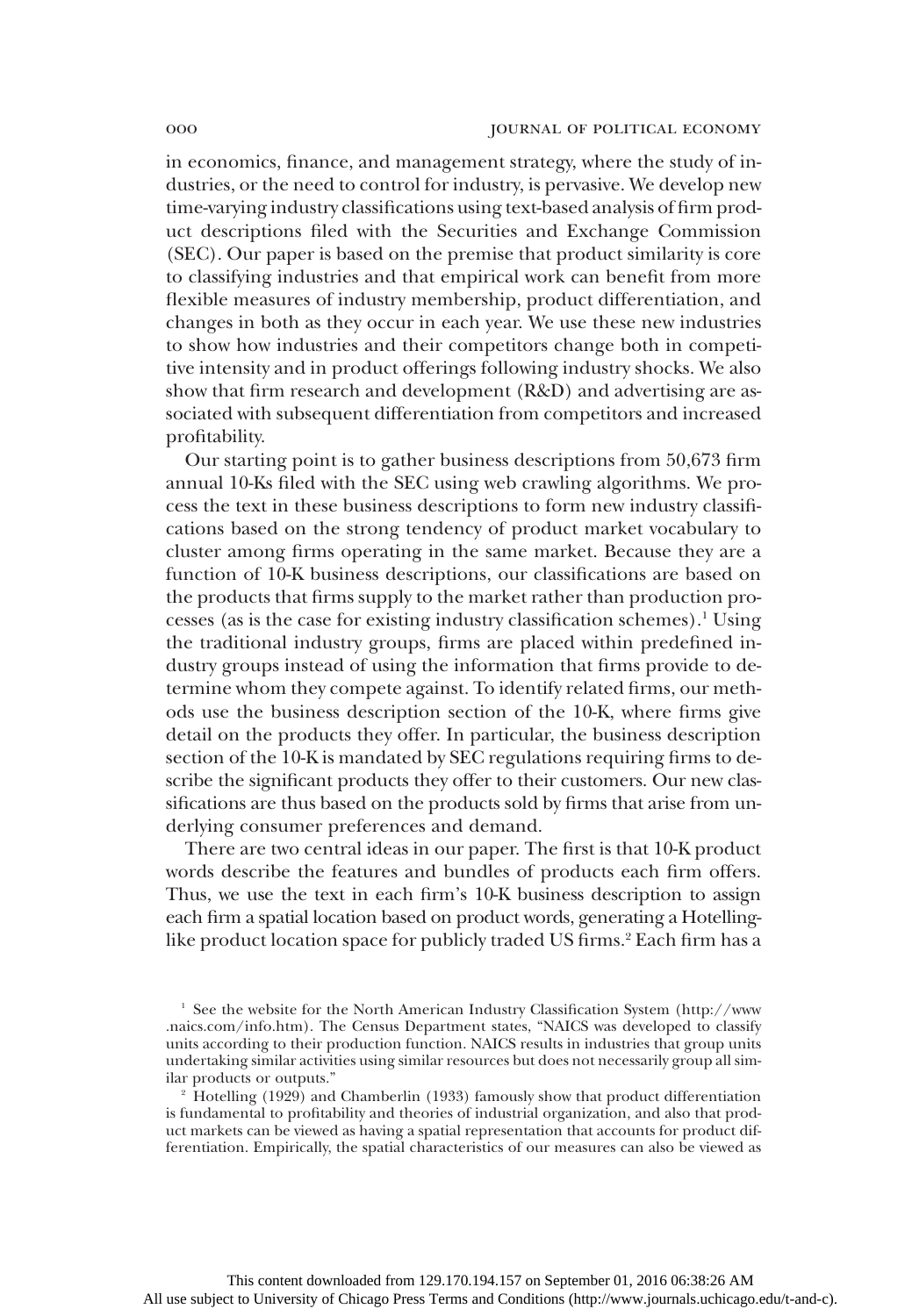unique spatial location and its own potential set of nearby competitors in this space based on product word overlaps. Groups of likely competitorsare thuslocatedinclustersin spaceanalogous tocitiesonamap.Larger distances within a cluster indicate product differentiation, and distances across clusters indicate across-industry similarity.

The second central idea relates to networks, as we calculate how similar each firm is to every other firm by calculating firm-by-firm pairwise word similarity scores using the 10-K product words. We thus reduce highdimensional word vectors to a simple matrix of firm pairwise similarity scores. Using these pairwise similarity scores, we then group firms into industries. Our general industry classification can then be represented as an unrestricted network of firms. Because firms update their 10-Ks, the network is time varying. In this network, a firm's competitors are analogous to a Facebook circle of friends, where each firm can have its own distinct set of competitors. Because each firm pair has a continuous degree of relatedness, the analogy is that some pairs are close friends and some pairs are more distant acquaintances.

What makes our analysis possible is that publicly traded firms must file a 10-K in each year, allowing us to build classifications that change over time. Using this time-varying feature, we examine how firms react to changes within and around their product markets over time.<sup>3</sup> For example, we assess the extent to which firms adjust product offerings following large industry shocks. Although numerous studies use industry classifications as control variables, only a few studies examine the classification schemes themselves, and these do not consider the possibility of industry classifications that change materially over time.<sup>4</sup>

We create 10-K-based industry classifications using two methods: one historically motivated and one that allows industry competition to be firmcentric and change over time. The first, which we name fixed industry classifications, is analogous to SIC and NAICS industries. Firms are grouped together using fixed product market definitions, and industry membership is constrained to be transitive. Therefore, this method requires that if firms B and C are in firm A's industry, then firms B and C are also in the

analogous to the patent technology–based space of Jaffe (1986), although Jaffe's space is applicable for patent filing firms and is not generated using product description text.

<sup>3</sup> Note that only publicly traded firms file 10-Ks. However, the methods can be applied to a broader set of product descriptions using firm Internet webpages.

<sup>4</sup> Kahle and Walkling (1996) compare the informativeness of Standard Industrial Classification (SIC) codes obtained from the Center for Research in Security Prices (CRSP) and Compustat databases, and Fama and French (1997) create new industry classifications based on a new way of grouping existing four-digit SIC codes. Krishnan and Press (2003) compare SIC codes to NAICS codes, and Bhojraj, Lee, and Oler (2003) also compare various fixed industry classifications. Although these studies are informative and suggest that existing static classifications can be used in better ways, they do not explore whether the core methodology underlying static classifications can be improved.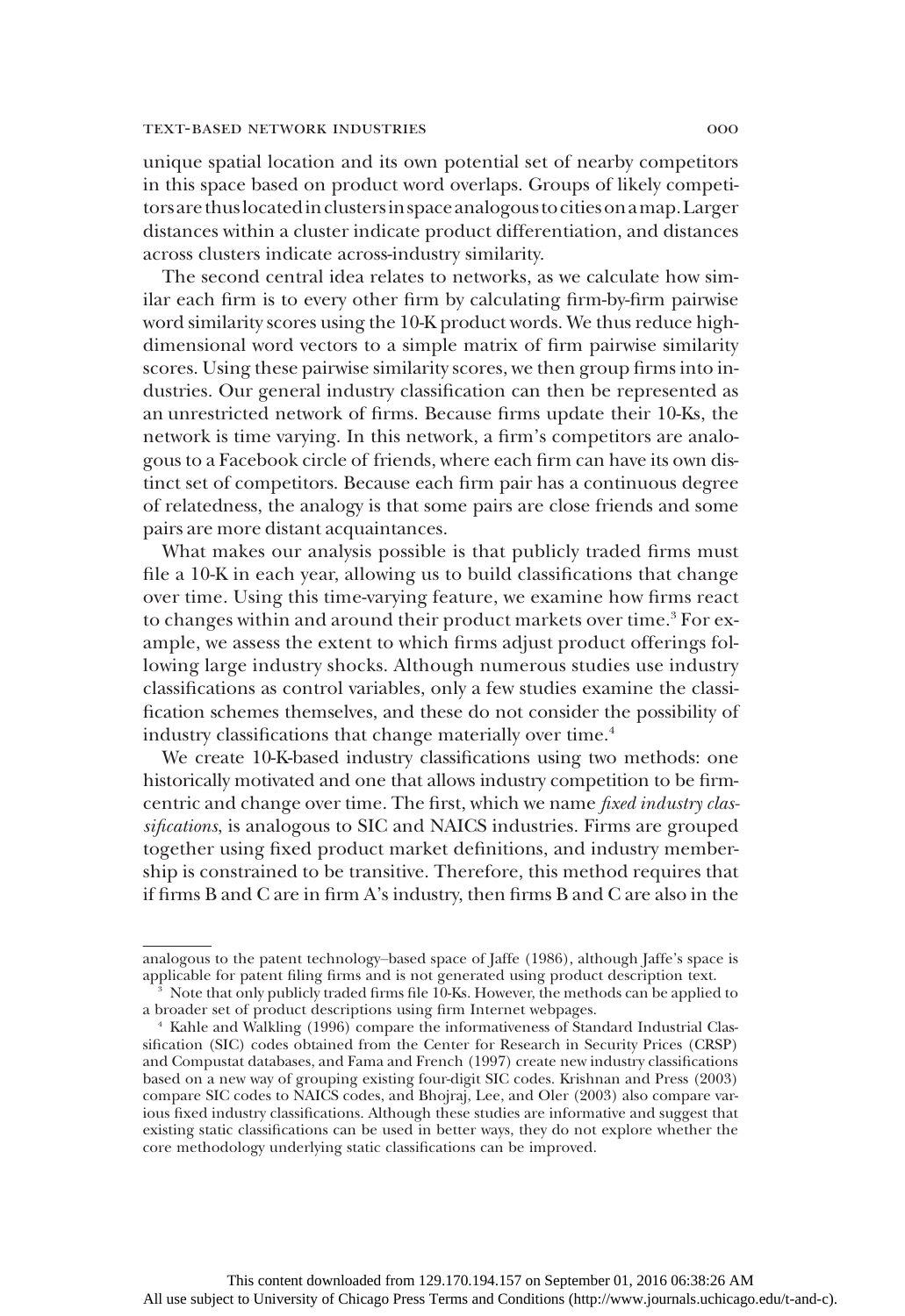same industry. To implement this method, we assign firms to industries using a clustering algorithm that maximizes total within-industry similarity based on word usage in 10-K product descriptions.

Our second, more general, network classification is unconstrained. We now allow product market definitions to change every year, and we relax the membership transitivity requirement of fixed industry classifications. We thus view industries as time-varying intransitive networks. We name these new industries text-based network industry classifications or TNIC on our external website, where we maintain the data.<sup>5</sup> In this classification system, each firm has its own set of distinct competitors. To illustrate why transitivity is restrictive, suppose that firms A and B both view firm C as a rival. If A and B each have products with different distinct features or enhancements that C does not have, then A and B may not compete against each other as they may serve different product segments.

Relative to existing industry classifications, our text-based classifications offer economically large improvements in their ability to explain differences in key characteristics such as profitability, sales growth, and market risk across industries. They also better explain the extent to which managers mention high competition in the Management's Discussion and Analysis section of the 10-K, the specific firms mentioned by managers as being competitors, and how advertising and R&D investments relate to future product differentiation. Our empirical tests benefit from information regarding the degree to which specific firms are similar to their competitors and how this changes over time, neither of which can be derived from static zero-one membership classifications such as SIC or NAICS.<sup>6</sup>

Using our ability to identify both the time-varying product market location of a firm and the time-varying identity of its rivals, we examine how these items change following large exogenous industry shocks. We focus on the September 11, 2001, shock to the military goods and services industry and also on the post-2000 collapse of the software industry. Following these exogenous shocks, our new industry classifications capture significant changes in the membership of each firm's rivals, the degree of product similarity, and also the nature and type of products offered. Our results suggest that a positive shock to the military industry led to increases in competition and increases in product market similarity as rivals relocated in the product market space to areas of common high demand. In contrast, a negative industry shock in the software industry led to re-

<sup>&</sup>lt;sup>5</sup> Our new industry network groupings and underlying data are available for download at http://hobergphillips.usc.edu.

<sup>6</sup> Our results are robust to the treatment of firms that report producing in more than one industry (conglomerate firms). When forming fixed classifications, we use only firms that report just one segment to identify which industries exist in the economy. Thereafter, we assign conglomerates and nonconglomerates alike to the resulting classifications.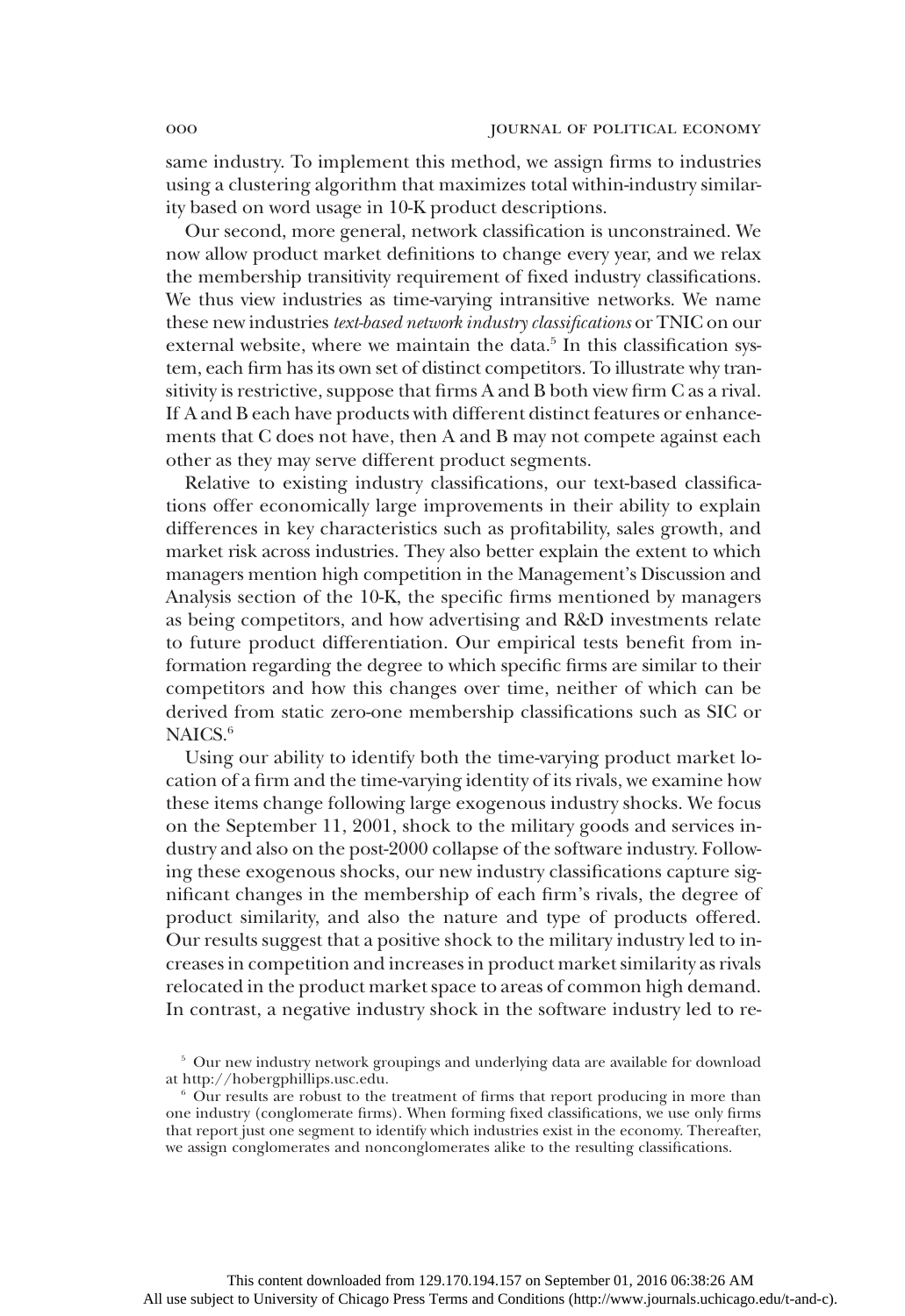ductions in similarity and movement toward more differentiated products.

We also examine whether advertising and R&D are correlated with decreasing ex post product similarity. We find that firms spending more on either advertising or R&D experience significant reductions in measures of ex post similarity and significant gains in ex post profitability. These findings are consistent with Sutton's (1991) hypothesis that firms spend on advertising and R&D to differentiate themselves and create endogenous barriers to entry. Our results provide evidence across a broad range of industries complementing the study by Ellickson (2007), who analyzes endogenous barriers to entry in the supermarket industry.<sup>7</sup>

One of the benefits of our approach is that it allows both within-industry and across-industry relations to be examined. Many empirical studies examining product differentiation focus on single industries, while an older literature summarized by Schmalensee (1989) focuses on cross-industry relations.8 We are able to identify a unique set of industry rivals surrounding each firm over time as in the circular city model of Chamberlin (1933), which relaxes the restrictive transitivity property of existing classifications. We also identify groups of other firms that share some vocabulary similar to that of the initial group of firms, thus capturing across-industry relatedness.

Although it is convenient to use existing industry classifications such as SIC or NAICS for research purposes, these measures have at least four limitations. First, neither reclassifies firms significantly over time as the product market evolves. Second, neither can easily accommodate innovations that create entirely new product markets. In the late 1990s, hundreds of new technology and web-based firms were grouped into a large and nondescript SIC-based "business services" industry. Third, SIC and NAICS impose transitivity even though two firms that are rivals to a third firm might not be rivals. Finally, they do not provide continuous measures of similarity both within and across industries. There are also econometric benefits to using our new industries as they are more informative in tests of external validity that we conduct in this paper.

Our new classifications can also be used in conjunction with, not in lieu of, other data. Although not part of the current study, word-by-word mappings can be used to create firm-specific aggregations of Bureau of Labor Statistics price series, Bureau of Economic Analysis (BEA) inputoutput data, and patent data. For example, patent filings have a textual

<sup>7</sup> We note that while our new measures are interesting for research or scientific purposes, e.g., to examine innovation, shocks, or industry life cycles, they are less useful for policy and antitrust purposes as they could be manipulated by firms if they believed they were being used for this purpose.

<sup>8</sup> For recent examples of single-industry studies, see Nevo (2000), Mazzeo (2002), Seim (2006), and Gowrisankaran and Rysman (2012).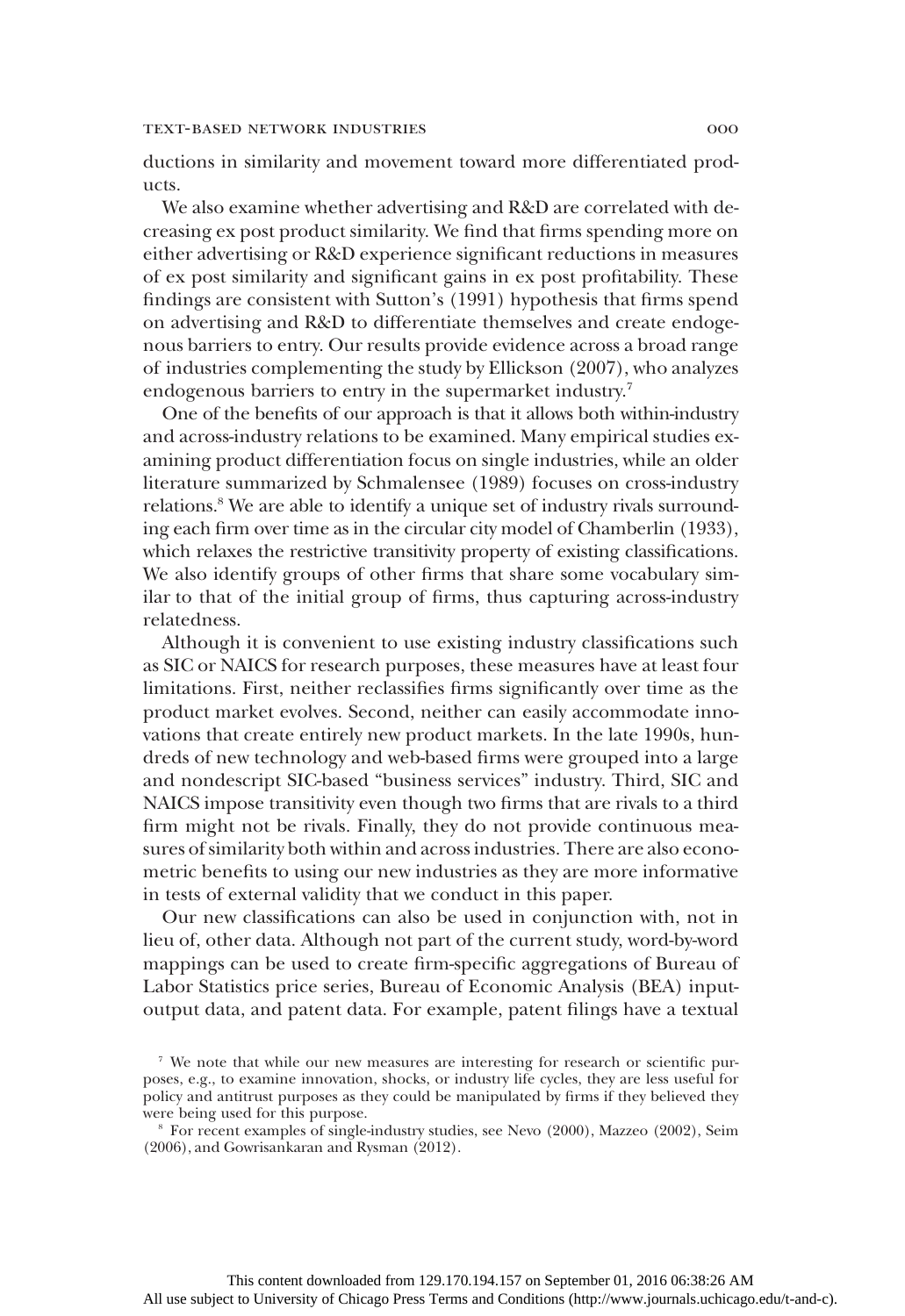description, and this can be used to map how patents are related to each other and across firms—independent of the patent examiner classification. Analogously, if price data are available for verbal product lists, firmspecific price levels can also be estimated using various weighting methods based on firm 10-K text.

Our research contributes to existing strands of literature using text analysis to address economic and financial theories, product markets, and mergers and acquisitions. Hoberg and Phillips (2010) show that merging firms with more similar product descriptions in their 10-Ks experience more successful outcomes. Hanley and Hoberg (2010) use document similarity measures to examine prospectus disclosures from the SEC Edgar website to address theories of initial public offering pricing. In other contexts, Gentzkow and Shapiro (2010) measure the Republican versus Democratic slant of US daily newspapers and document a preference among readers for like-minded news. Papers such as Antweiler and Frank (2004), Tetlock (2007), Tetlock, Saar-Tsechanksy, and Macskassy (2008), and Loughran and McDonald (2011) examine the tone of various documents and link them, for example, to stock price movements.

The remainder of the paper is organized as follows. We describe the verbal data and similarity calculations in Section II. We give methodological details for our new industry classifications in Section III. We discuss central properties of new industry classifications and give new industry examples in Section IV. In Section V we examine the external validation of our new industry classifications. Section VI examines how industry similarity and competitors change over time following large exogenous industry shocks. Section VII tests theories of endogenous barriers to entry and examines how R&D and advertising are associated with subsequent changes in similarity and profitability. Section VIII presents conclusions.

# II. Objective and Methodology: From Words to Industry Classifications

Our industry classifications are based on the notion that firms in the same industry use many of the same words to identify and describe their products. In this section, we describe our objective in building new measures of industry relatedness. We also describe the underlying data structures that define our new industries.

## A. Objective

Our overall objective is to capture the relatedness of firms based on their product offerings to customers using a flexible network approach. This approach provides a measure of distance between firm pairs in product space and does not impose transitivity between members of the network.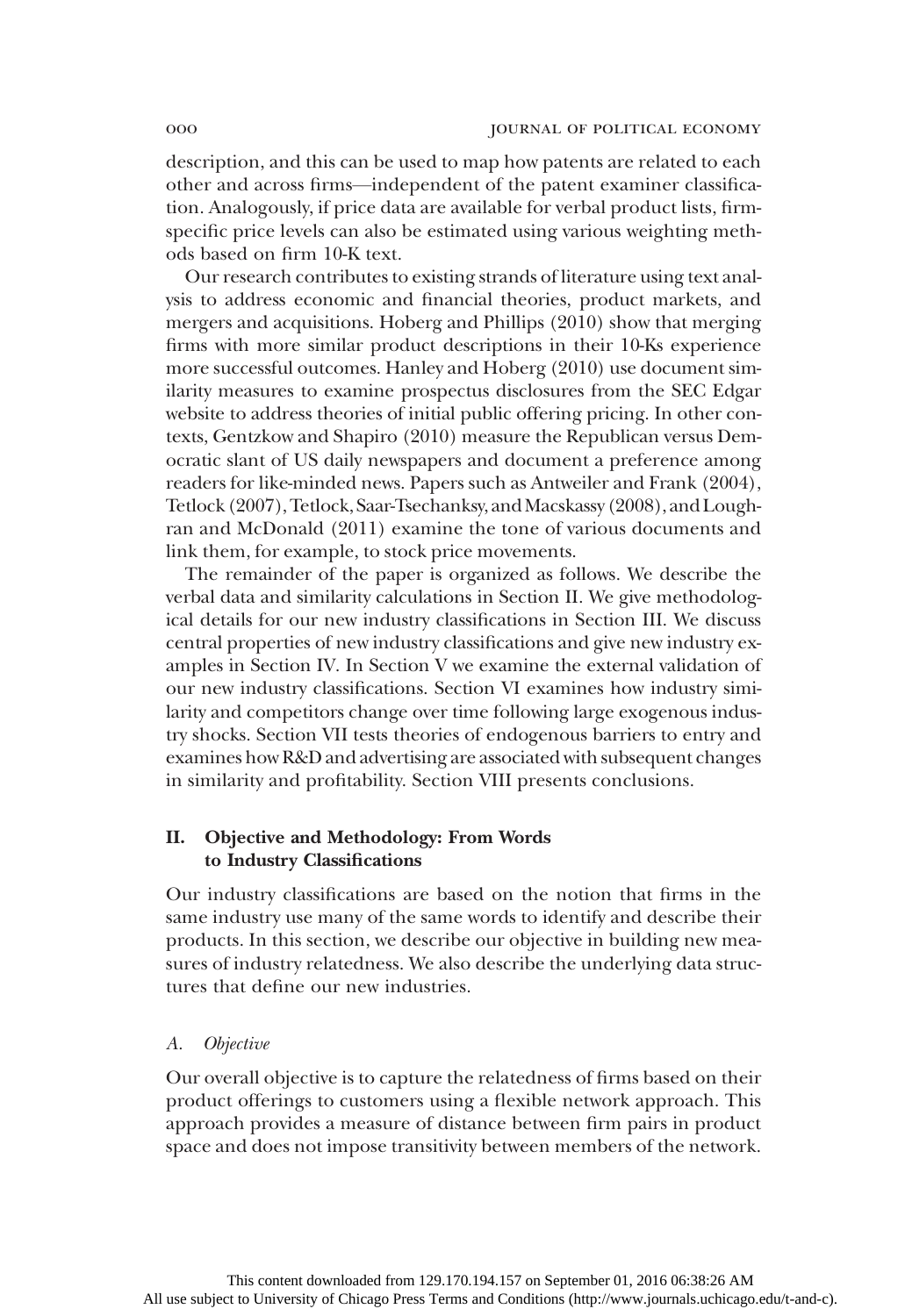Our approach identifies competitors of each firm on the basis of the similarity of their product offerings. Competitors can be different for each firm—even when firms may share some overlapping competitors. Thus an industry can be thought of as a cluster in a network with porous boundaries. This more general classification of industries can be used to test a larger set of economic hypotheses (see Sec. IV).

Our objective differs from that of traditional SIC or NAICS industry classifications, which is to place firms in predefined industry categories on the basis of production processes, not the products they offer to customers (http://www.naics.com/info.htm). SIC and NAICS industries also impose transitivity among group members and provide no measure of similarity between firms within an industry or between firms in neighboring industries.

Our methods come closer to capturing the fact that cross-price elasticities of demand between firms may be different for different pairs of firms within the same industry. In many industry studies in industrial organization, researchers obtain detailed price and quantity data in order to measure these intraindustry cross-price elasticities. Our classifications provide measures of distance for all firm pairs simultaneously without having to obtain detailed price and quantity data—which for many competitors with differentiated products can be difficult to obtain.

A second major part of our objective is to allow for frequent annual updating. Our industries are updated every year as firm product offerings change. In contrast, firm SIC and NAICS codes update infrequently despite the fact that firm products change materially over time, as can be seen in their 10-Ks.

The last part of our objective is to uniquely capture horizontal relatedness between firms, not vertical relatedness. As we describe later in the paper, we thus remove pairs from our related pairs that are in two different traditional industries classified as shipping to each other using the input-output tables of the BEA. The pairs we remove turn out to be relatively scarce, representing just 4 percent of the pairs in our data. We thus conclude that our methods naturally capture horizontally related product offerings and not vertical links or vertical production processes.

### B. Capturing Relatedness between Firms

Our primary building block is the set of unique words that firms use to describe their products in their business description sections from 10-K annual filings on the SEC Edgar website from 1996 to 2008. These descriptions are found in a separate section of each 10-K filed by each firm. The 10-K business descriptions are legally required to be accurate, as item 101 of Regulation S-K requires that firms describe the significant products they offer to the market. These descriptions must also be up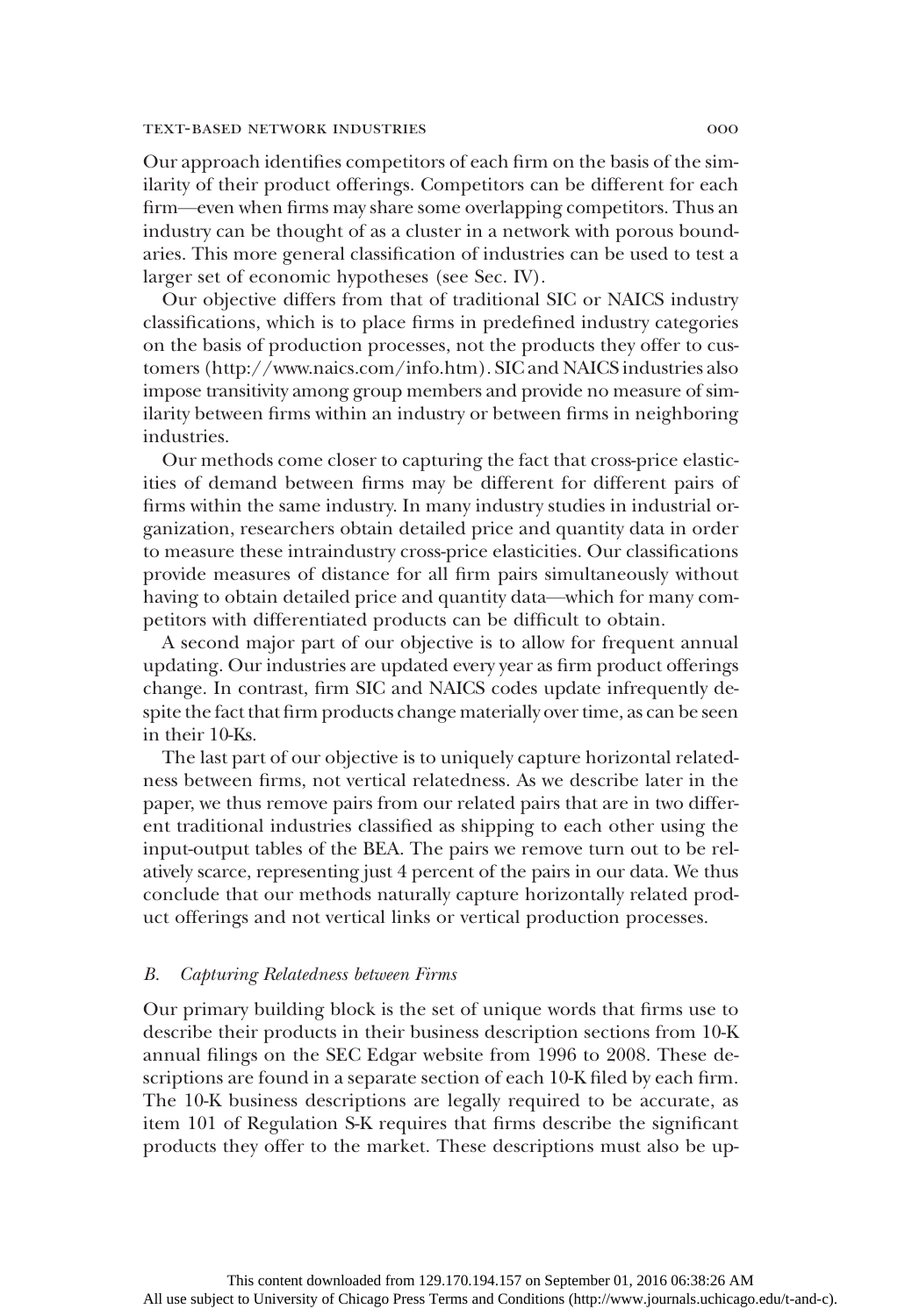dated and be representative of the current fiscal year of the 10-K. This recency requirement is important, as our goal is to measure how industries change over time.

We use the 10-K business descriptions to compute pairwise word similarity scores for each pair of firms in a given year. In our main specification, we limit attention to nouns (defined by Webster.com) and proper nouns that appear in no more than 25 percent of all product descriptions in order to avoid common words.<sup>9</sup> We define proper nouns as words that appear with the first letter capitalized at least 90 percent of the time in our sample of 10-Ks. We also omit common words that are used by more than 25 percent of all firms, and we omit geographical words including country and state names, as well as the names of the top 50 cities in the United States and in the world. As we discuss later, our results are robust to altering these stop word thresholds.

Figure 1 displays a histogram showing the number of unique words in firm product descriptions. Typical firms use roughly 200 unique words. The tail is also somewhat skewed, as some firms use as many as 500– 1,000 words, although some use fewer than 50. Because they are not likely to be informative, we exclude firms having fewer than 20 unique words from our classification algorithm.

We map firms into industries using word vectors and firm pairwise cosine similarity scores based on the words used by each firm. Full details regarding our implementation of the cosine similarity calculation are in Appendix A. We give a basic description here. Suppose that there are  $W$ unique words used in the union of the documents used by all firms in our sample. In our sample, W is 61,146 unique nouns and proper nouns in 1996 and 55,605 in 2008. A given firm i's vocabulary can then be represented by a W-vector  $P_i$ , with each element being populated by the number 1 if firm *i* uses the given word and 0 if it does not. We then normalize each vector to have unit length as follows:

$$
V_i = \frac{P_i}{\sqrt{P_i \cdot P_i}} \quad \forall \ i, j. \tag{1}
$$

Given that each vector has dimension W, and because we normalize these vectors to have unit length, all firms in a given year thus reside in a space shaped as the surface of a W-dimensional unit sphere. We define  $Q_t$  as the matrix containing the set of normalized vectors  $V_i$  for all firms i in year t. Thus  $Q_t$  is an  $N_t \times W$  matrix, where  $N_t$  is the number of firms in year t. Each row *i* of  $Q_t$  contains the normalized vector  $V_i$  defined above for firm *i* in

<sup>9</sup> When a word can be used as more than one part of speech, we include the word in our universe if it has at least one use as a noun.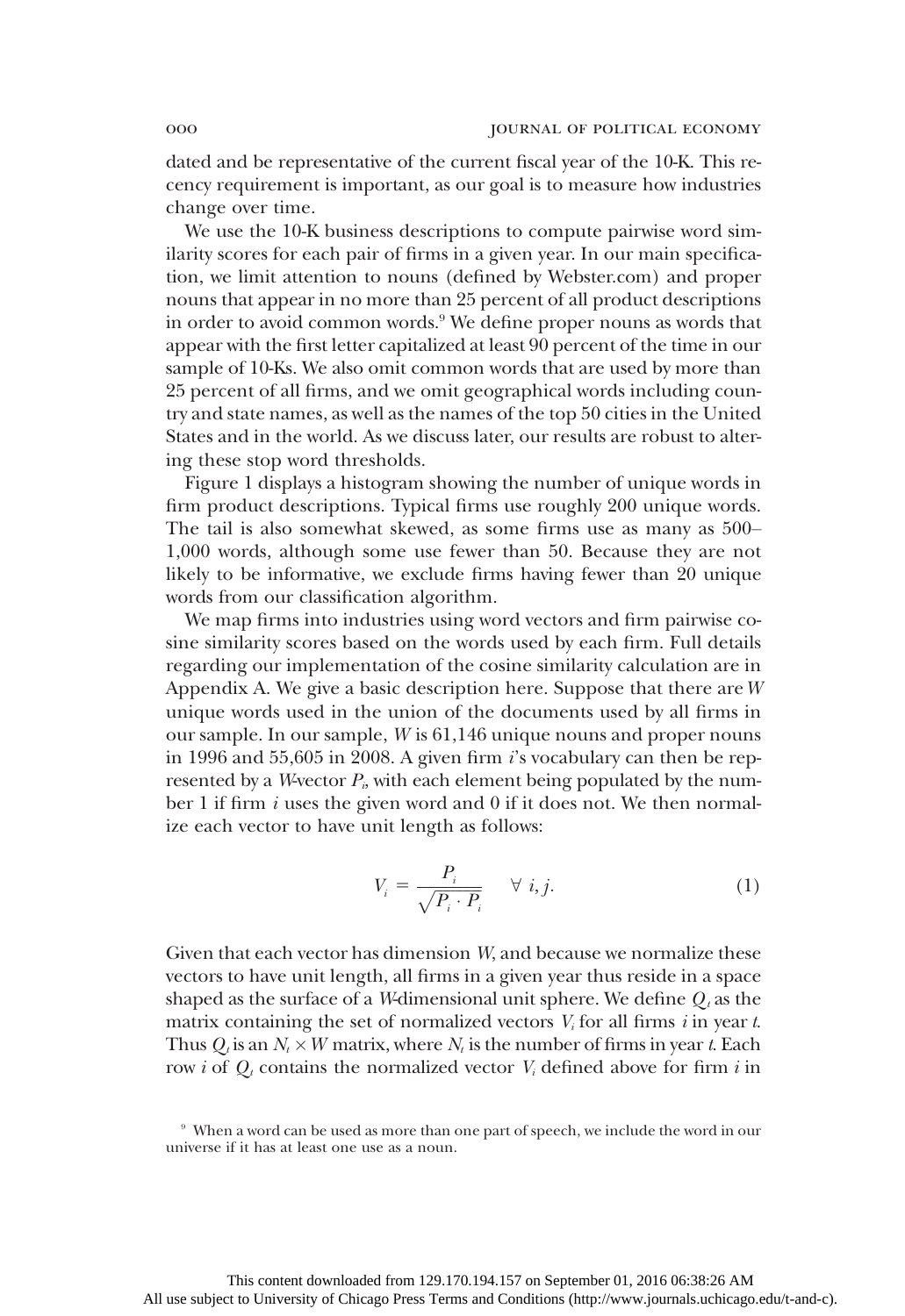

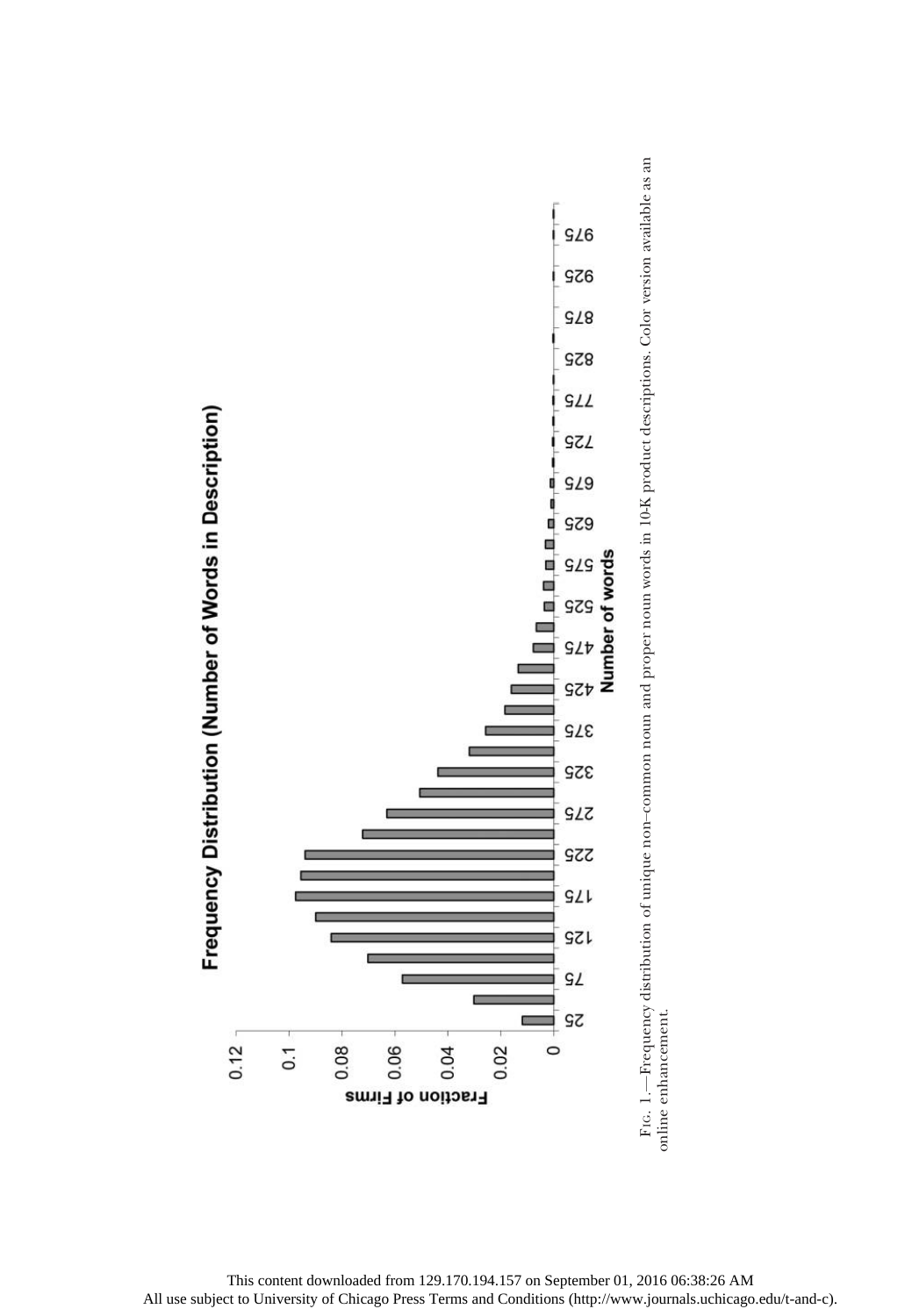year t. Thus  $Q_t$  is a complete description of the firm-to-word spatial representation of firms in product space over time.

In order to derive the firm-to-firm network representation of our industries, we use the vectors  $V_i$  and  $V_j$  for a pair of firms i and j to calculate the product cosine similarity or the firm pairwise similarity score as follows:

Product Cosine Similarity<sub>*ij*</sub> = 
$$
(V_i \cdot V_j)
$$
. (2)

The network representation of firms is fully described by an  $N_t \times N_t$ square matrix  $M_t$  (i.e., a network), where an entry of this matrix for row *i* and column *j* is the Product Cosine Similarity<sub>*ij*</sub> for firms *i* and *j* defined above. The large number of words used in business descriptions ensures that the matrix  $M_t$  is not sparse and that its entries are unrestricted real numbers in the interval [0, 1]. Because firms update their 10-Ks annually,  $M_t$  is time varying.

Intuitively, the cosine similarity is higher when firms  $i$  and  $j$  use more of the same words, as both vectors will then have positive values in the same elements. Because we populate  $P_i$  with binary values, our baseline method weights words equally regardless of their frequency.10

We use the "cosine similarity" method for many reasons (see Sebastiani [2002] for a detailed review of related methods). First, its properties are well understood given its wide usage in studies of information processing, and it is also intuitive given its network and spatial representations. This method is only moderately computationally burdensome, making it practical to replicate or extend. Finally, this method's normalization builds in a natural control for document length. It is called cosine similarity because it measures the angle between two word vectors on a unit sphere.

#### III. Industry Classification Methods and Firm 10-Ks

We construct network industry classifications using the matrix of firm pairwise cosine similarity scores  $(M<sub>t</sub>)$  as the basic building block. We consider two methods. First, we consider a fixed industry classification method in which we impose transitivity on firm membership such that if firm A and firm C are in the same industry as firm B, then firms A and C are in the same industry. Second, we relax transitivity and allow firms to have different sets of competitors.

 $10$  Following Loughran and McDonald (2011), we also consider an alternative weighting scheme called "total frequency/inverse document frequency" (TF-IDF) in which the  $P_i$  vector is instead populated with higher weights for more frequently used words in firm i's own document and lower weights for words used by a larger fraction of all firms in the economy. Our results suggest that uniform weights outperform TF-IDF weights for our application, indicating that a firm's use of a given word to describe its products is more important than how frequently the word is used.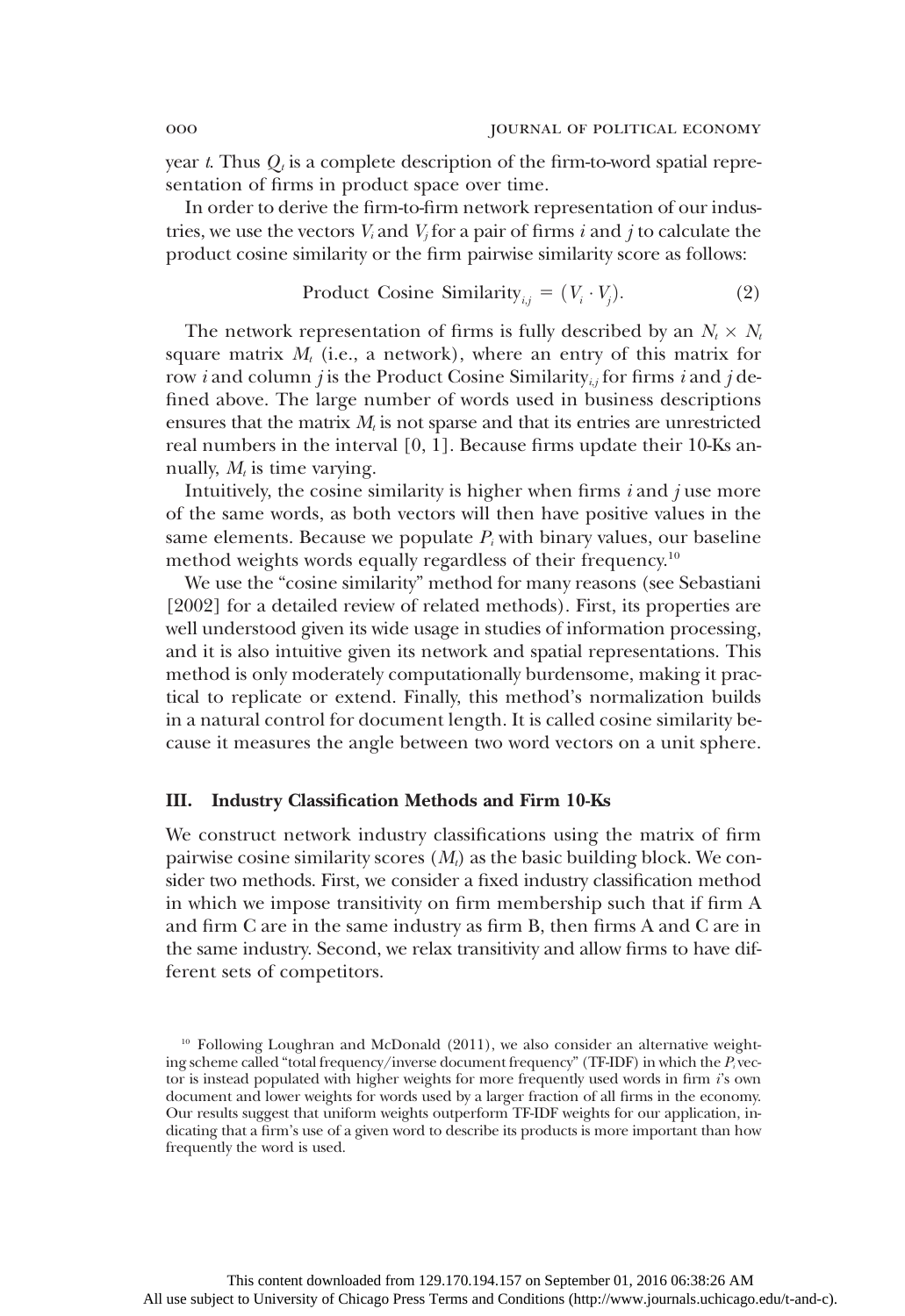The large number of words used in business descriptions, along with the continuous and bounded properties of the cosine similarity method, ensure that the matrix  $M_t$  is not sparse and that its entries are real numbers in the interval [0, 1]. In contrast, the analogous matrix  $M_t$  underlying SIC and NAICS industries is heavily "restricted" and must satisfy the following two properties.

DEFINITION 1. A classification is said to satisfy the binary membership transitivity property if  $M_t$  has a binary banded diagonal form (1 on all banded diagonals and 0 elsewhere). This implies that for any two firms A and B in the same industry, a firm C that is in A's industry is also in B's industry. This form also requires that all firms are homogeneous within industries and that all industries are entirely unrelated to one another.

DEFINITION 2. A classification is said to have the *fixed location property* if  $M_t$  is not updated each year. Intuitively, such industries have a time-fixed product market (they are fixed until the codes are changed or updated).

Our first method, described in Section B below, is analogous to SIC and NAICS classifications and requires both the binary membership transitivity and the fixed location properties to hold. We refer to classifications requiring these two restrictive properties as "fixed industry classifications."

Our second method, described in Section C below, relaxes both properties. We refer to this class of industries as "text-based network industry classifications." Both firms and entire industries can move in the product space over time as technologies and product tastes evolve. New firms can appear in the sample, and each firm can have its own distinct set of competitors. Finally, these industries are sufficiently rich to permit within- and across-industry similarities to be computed.

### A. The Sample of 10-Ks and the Business Descriptions

We electronically gather 10-Ks by searching the Edgar database for filings that appear as "10-K," "10-K405," "10KSB," or "10KSB40." Our primary sample includes filings associated with firm fiscal years ending in calendar years 1997–2008. Our sample begins in 1997 as this is when electronic filing with Edgar first became required. We link 10-K data from Edgar to Compustat using the unique SEC firm identifier, the central index key, and the Compustat gvkey. Among firm-year observations with fiscal years ending in 1997–2008 that are present in both CRSP and Compustat (domestic firms traded on either the New York Stock Exchange, American Stock Exchange, or NASDAQ), we have 10-K coverage for 97.9 percent of the CRSP/Compustat sample.<sup>11</sup> We can also report that our database is well

<sup>11</sup> We thank the Wharton Research Data Service for providing us with an expanded historical mapping from the firm-level central index key (used by the SEC) to the Compustat gvkey. We also compute similarities for 1996 (93.5 percent coverage; electronic filing was optional) but only use the 1996 data to compute the starting value of lagged variables. Also,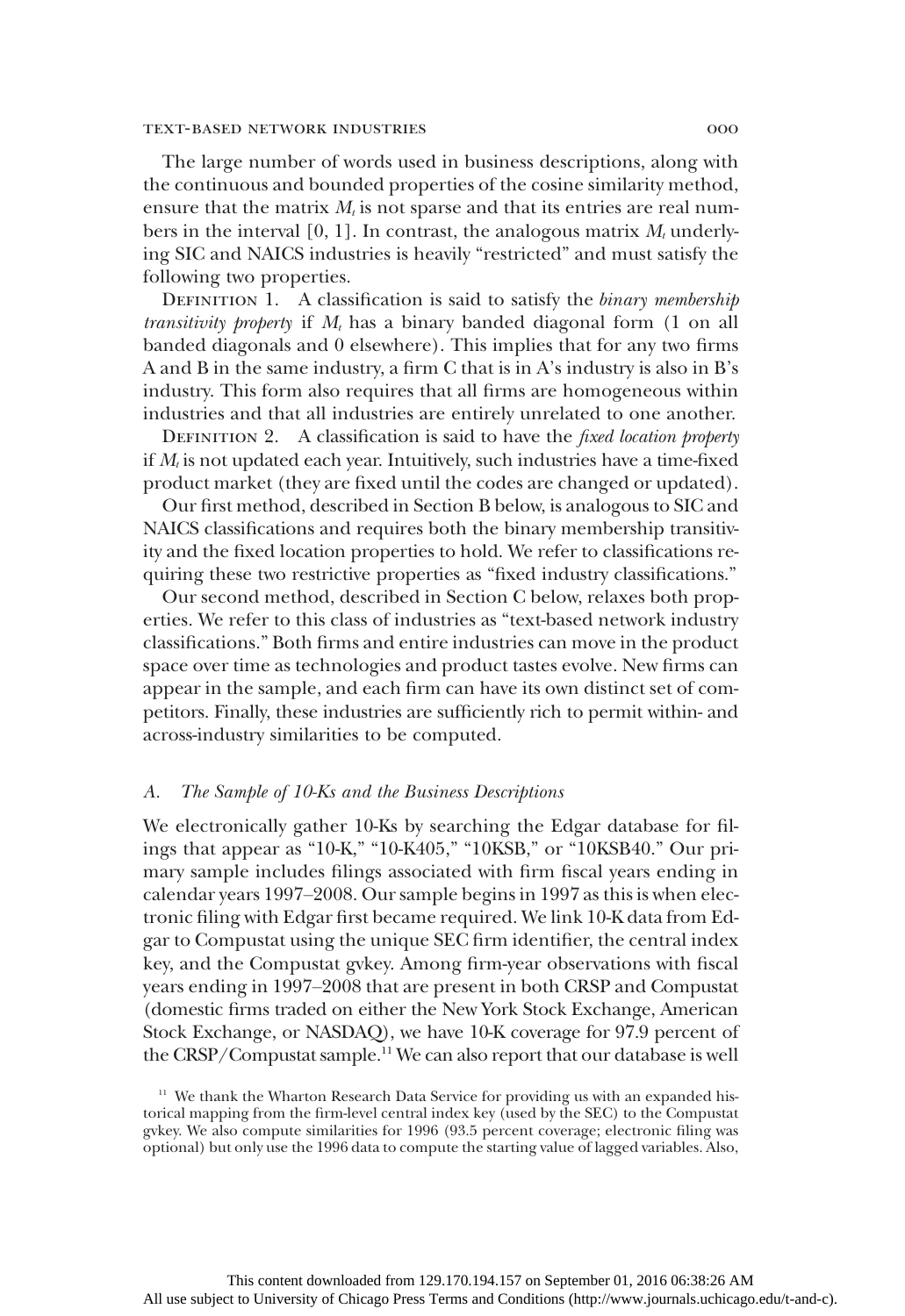balanced over time, as we capture between 97.4 percent and 98.3 percent in all years of our primary sample from 1997 to 2008. Because database selection can be determined using ex ante information (i.e., the 10-K itself), we do not believe that our data requirements indicate any bias.

Our full sample of 10-Ks from 1997–2008 comprises 68,302 observations; this declines to 63,875 when we exclude firms without valid Compustat data, firms with nonpositive sales, or firms with assets of less than \$1 million. This declines further to 50,673 if we additionally require 1 year of lagged Compustat data and exclude financial firms (SIC codes in the range 6000–6999).

From each linked 10-K, our goal is to extract its business description. This section of the document appears as item 1 or item 1A in most 10-Ks. We utilize a combination of Perl web crawling scripts, APL programming, and human intervention (when documents are nonstandard) to extract and summarize this section. The web crawling algorithm scans the Edgar website and collects the entire text of each 10-K annual report, and the APL text reading algorithms then process each document and extract each one's product description and its central index key. This latter process is extensively supported by human intervention when nonstandard document formats are encountered. This method is reliable, and we encountered only a small number of firms (roughly 100) that we were not able to process because they did not contain a valid product description or because the product description had fewer than 1,000 characters. These firms are excluded from our analysis.

As described earlier, we then parse the words in the business description and exclude common words and words that are not nouns or proper nouns. Using the resulting word vectors for each firm, we then form the matrix of pairwise similarity scores for the firms in our sample in each year  $(M_t)$  as described in the last section.

## B. Fixed Industry Classifications Based on 10-Ks

To maintain consistency with other fixed classifications such as SIC and NAICS, we form 10-K-based fixed industries by running a clustering algorithm only once using the earliest year of our sample (1997), and we then hold these industries fixed throughout our sample. We assign firms to these industries in later years on the basis of their 10-K text similarity relative to the frequency-weighted list of words used in the 1997 10-K product descriptions that were initially assigned to each industry.

although we use data for fiscal year endings through 2008, we extract documents filed through December 2009, as many of the filings in 2009 are associated with fiscal years ending in 2008. The reason is that 10-Ks are generally filed during the 3-month window after the fiscal year ends.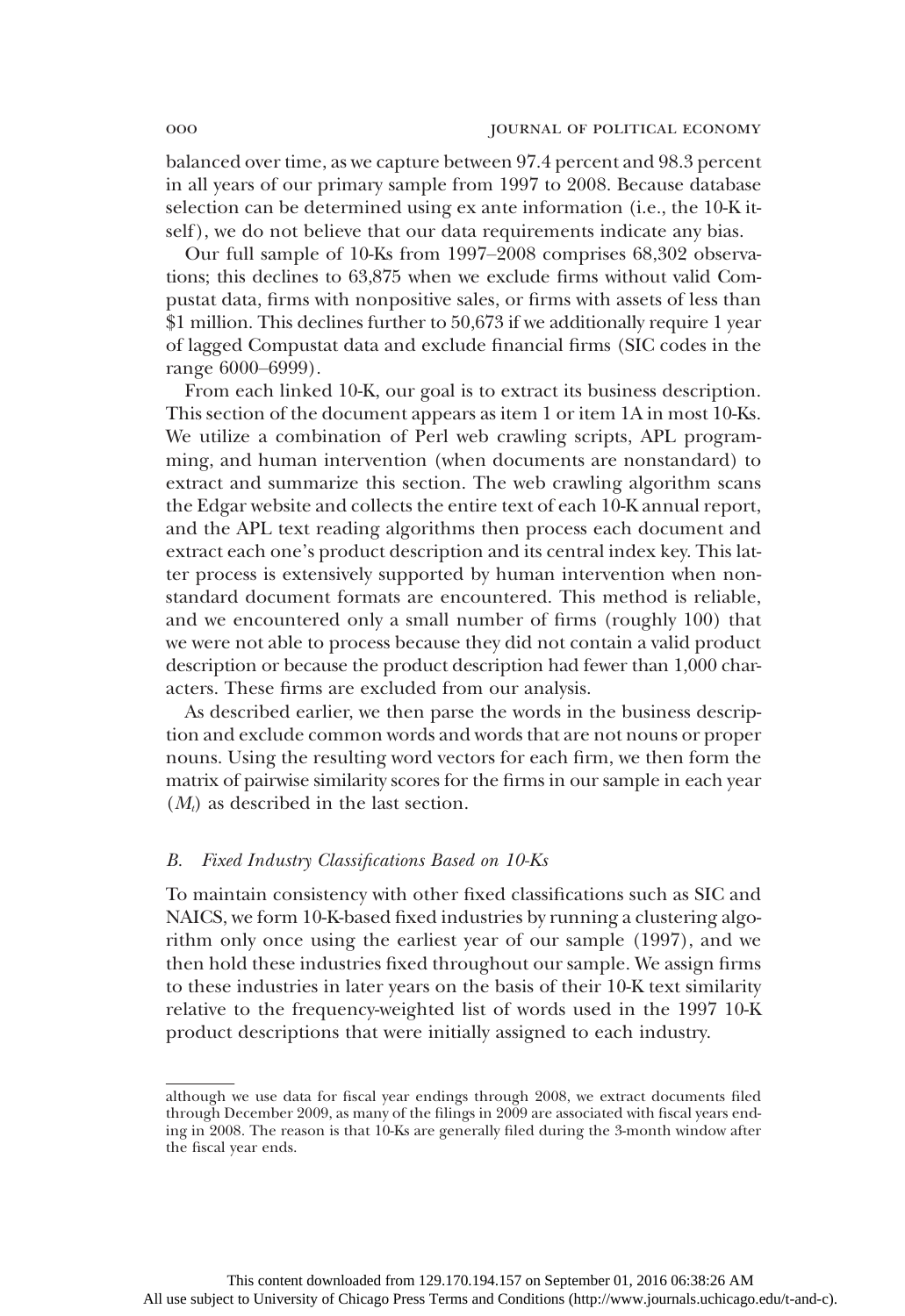We also consider a variation in which we rerun the clustering algorithm in each year, as this variation imposes the binary membership transitivity property but relaxes the fixed location property. This allows us to examine the relative economic impact of the two properties separately, and we report later that both properties are about equally important in explaining the difference in explanatory power between our fixed industry classification and our more general textual network industries.

We provide a detailed description of the text clustering algorithm used to create our fixed industry classifications in Appendix B. The main idea is that the clustering algorithm starts by assuming that each of the roughly 5,000 firms in 1997 is a separate industry, and then it groups the most similar firms into industries one at a time. The algorithm stops when the desired number of industries remains.

A positive feature of the clustering algorithm is that it can generate a classification with any number of industries. We consider industry classifications comprising 50–800 industries in increments of 50. However, we focus on the 300 industries classification as it is most analogous to popular alternatives including three-digit SIC codes and four-digit NAICS codes, which have 274 and 331 industries, respectively, in our sample. Although the algorithm's flexibility to prespecify the number of industries is a positive feature, it is not capable of determining the "optimal" number of industries. In Appendix C, we explore this question using Akaike information criterion tests. These tests use likelihood analysis to compare models even when they use varying numbers of parameters (in our case industries). The results suggest that roughly 300–400 industries best explain firm-level data.

Figure 2 displays a histogram showing the distribution of the number of firms in each industry for 10-K-based 300 industries, SIC-3, and NAICS-4 industries. Ten-K-based industries (top graph) have firm counts that are similar to those based on SIC-3 (second graph) and to NAICS-4 industries (bottom graph), as most industries have fewer than 10 firms. However, they are somewhat different in two ways. First, 10-K groupings have more single-firm industries, given that some firms have highly unique descriptions. Second, 10-K classifications have more very large industries and are more spread out.

Industry memberships have roughly one-half to two-thirds overlap. For example (not displayed), the likelihood that two firms in the same SIC-3 industry will also be in the same NAICS-4 industry is 61.3 percent. The likelihood that they will be in the same 10-K-based industry is a more modest 46.2 percent. In contrast, when two firms are in the same 10-Kbased industry, the likelihood that they will appear in the same SIC-3 and NAICS-4 industry is 44.1 percent and 54.2 percent, respectively. We conclude that 10-K-based industries are quite distinct from both NAICS-4 and SIC-3.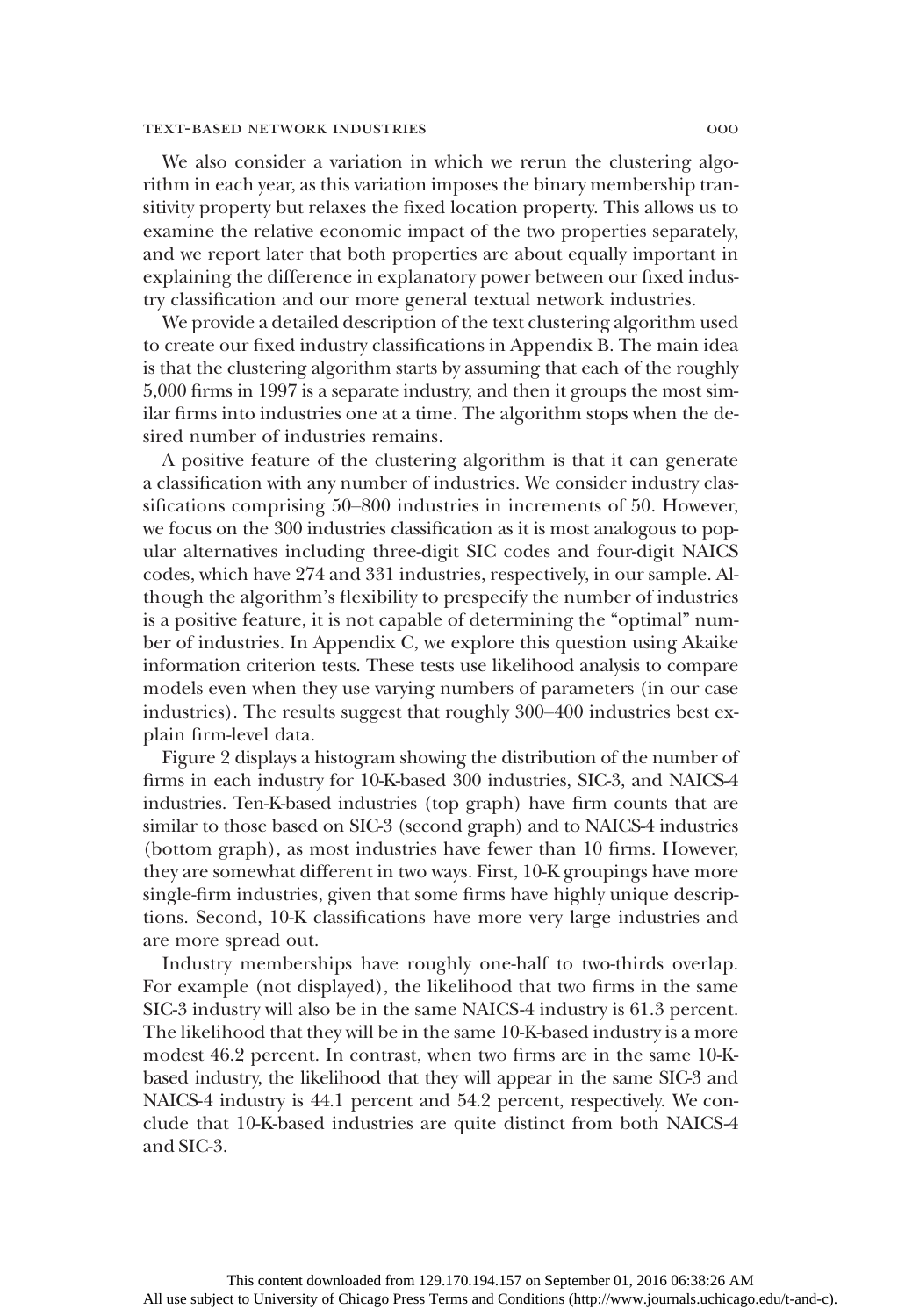

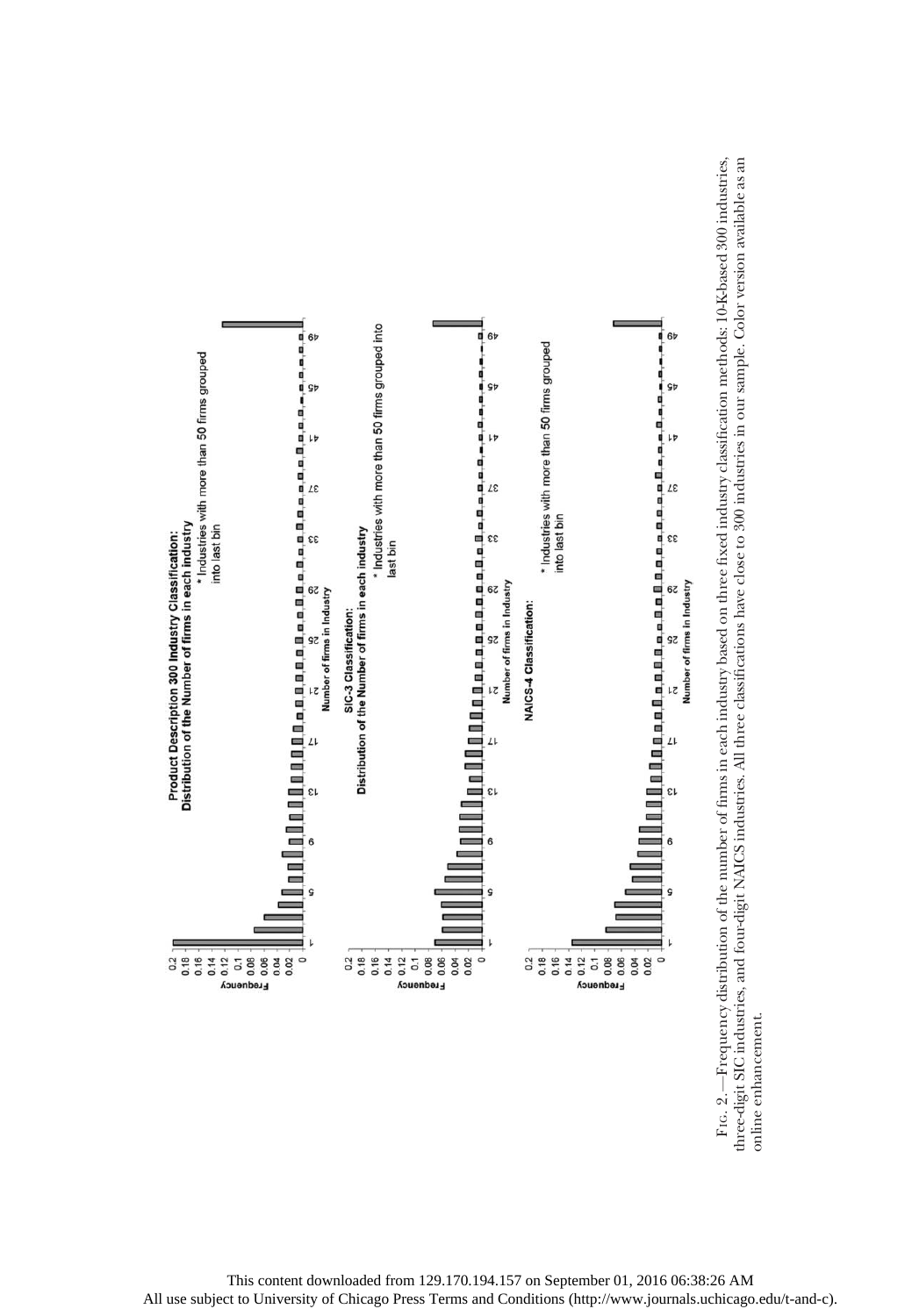# C. 10-K-Based Textual Network Industry Classifications

We next relax the fixed location and transitivity requirements and construct text-based network industry classifications. We use a simple minimum similarity threshold and define each firm i's industry to include all firms  $j$  with pairwise cosine similarities relative to  $i$  above a prespecified minimum threshold. A high threshold will result in industries having very few rival firms, and a low threshold results in very large industries.

For two randomly selected firms  $i$  and  $j$ , we label them as a "membership" pair" if, for a given classification, they are in the same industry. Where N denotes the number of firms in the economy, there are  $(N^2 - N)/2$  permutations of unique pairs.<sup>12</sup> In practice, however, only a small fraction of pairs are actually membership pairs. Although one can use any minimum similarity threshold to construct a classification, we focus on thresholds generating industries with the same fraction of membership pairs as SIC-3 industries, allowing us to compare our industries to SIC-3 in an unbiased fashion.

For three-digit SIC codes, 2.05 percent of all possible firm pairs are membership pairs. A 21.32 percent minimum similarity threshold (where we define firms *i* and *j* as being in the same industry when  $100 \cdot V_i \cdot V_j$ 21.32) generates 10-K-based industries with 2.05 percent membership pairs, which is the same as SIC-3. We consider one further refinement to further mitigate the impact of document length. For a firm  $i$  we compute its median score as the median similarity between firm  $i$  and all other firms in the economy in the given year. Intuitively, because no industry is large enough to span the entire economy, this quantity should be calibrated to be near zero. We achieve this by subtracting these median scores from the raw scores to obtain our final scores used for each firm.<sup>13</sup>

Note that the transitivity property does not hold for these firm-centric industries. For example, consider firms A and B, which are 25 percent similar. Because this is higher than 21.32 percent, A and B are in each other's industry. Now consider a firm C that is 27 percent similar to firm A and 17 percent similar to firm B. Firm C is in firm A's industry but not in firm B's industry, and thus transitivity does not hold.

We also take into account vertical relatedness in defining our variable industry classifications. We examine the extent to which firm pairings are vertically related using the methodology described in Fan and Goyal (2006). On the basis of the four-digit SIC codes, we use the use table of the Benchmark Input-Output Accounts of the US Economy to compute, for each firm pairing, the fraction of inputs that flow between the industries of each pair. If this fraction exceeds 1 percent of all inputs, we exclude the

 $12$  For a sample of 5,000 firms, this is 12.4975 million unique pairs.

<sup>&</sup>lt;sup>13</sup> Our results are robust, although our external validation tests are slightly weaker if we omit this step.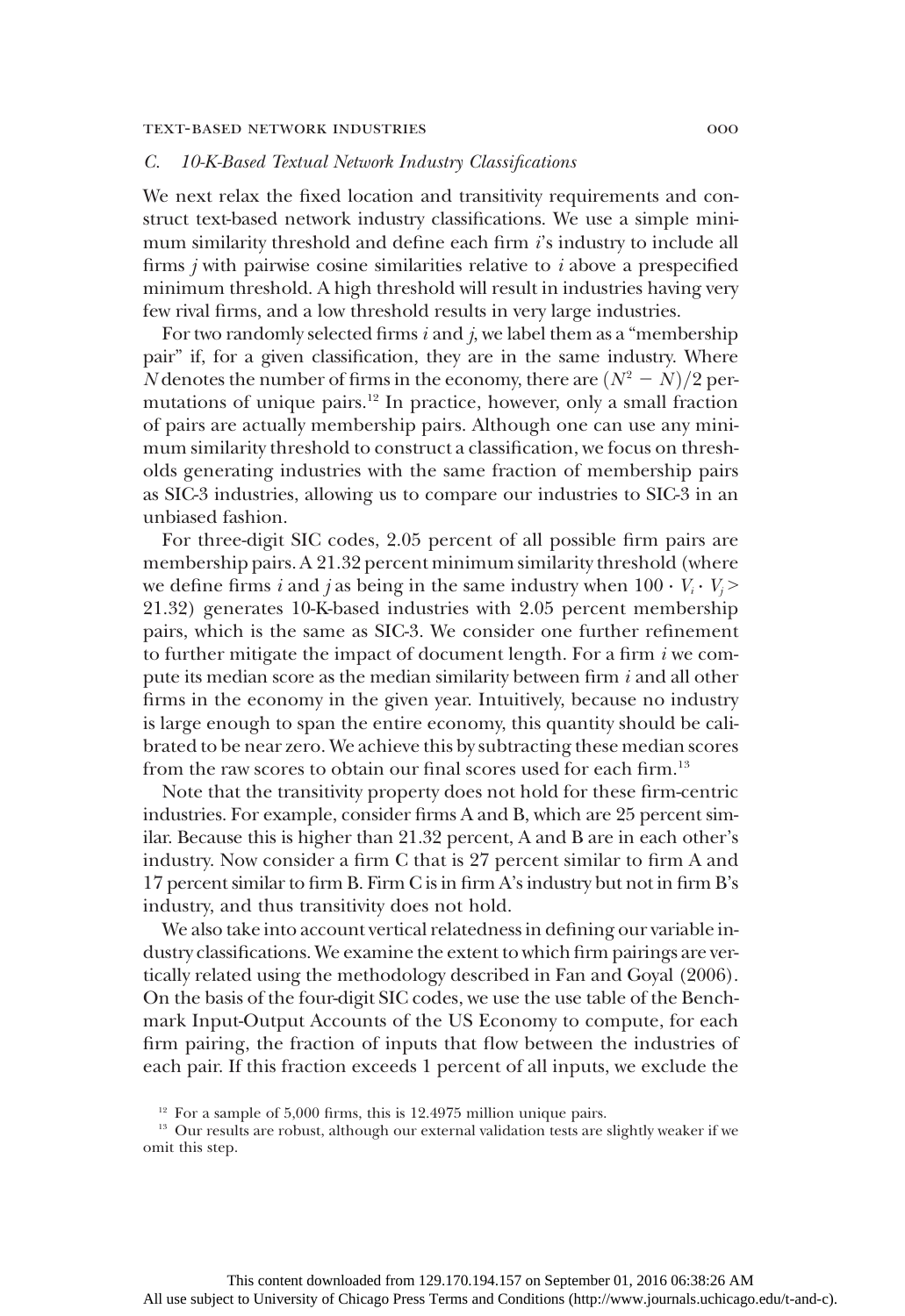pairing from our network industries regardless of the similarity score. Because just 4 percent of all pairs are excluded using this screen and because our results are robust to including or excluding this screen, we conclude that firm business descriptions in firm 10-Ks indeed focus heavily on horizontal firm product offerings, and not on vertical firm production inputs.

# IV. Qualitative Assessment of Our New Industry Classifications

In this section we discuss central properties of our "unrestricted" textbased network industry classification and illustrate these properties using sample industries based on the new classifications. We focus on properties of networks that are not captured by traditional fixed industry classifications. The properties are (1) capturing within-industry heterogeneity, (2) capturing product and industry change, and (3) capturing cross-industry relatedness.

# A. Capturing Within-Industry Heterogeneity

The concept of product differentiation within industries dates back to Chamberlin (1933), who famously showed that differentiation is fundamental to theories of industrial organization and reduces competition between firms. An informative classification should not only identify product markets but also measure differentiation within industries. Beginning with Berry, Levinsohn, and Pakes (1997), who consider the automobile industry, the approach in the product differentiation literature has been to estimate demand and cost parameters in well-defined product markets. For example, Nevo (2000) estimates own- and cross-price elasticities of demand and their effect on postmerger prices in the ready-to-eat cereal market. Gowrisankaran and Rysman (2012) consider a dynamic setting and examine the effect of transitory price shocks on 1-month and 1-year price elasticities. Holmes and Stevens (2004) show that industries are not as homogeneous as standard classifications might suggest, as smaller and larger firms might specialize or exhibit different degrees of differentiation.

These latter studies motivate the need for more refined industry classifications offering the flexibility to assess industries in a dynamic way or to assess the distribution of rivals using multiple degrees of granularity. Text-based network industries address both issues. The standard singleindustry approach used in the literature has been highly informative, especially in understanding the dynamics of industry pricing, competition, and substitution in well-defined industries.<sup>14</sup> However, many theo-

<sup>&</sup>lt;sup>14</sup> For additional recent examples, see Mazzeo (2002) and Seim (2006).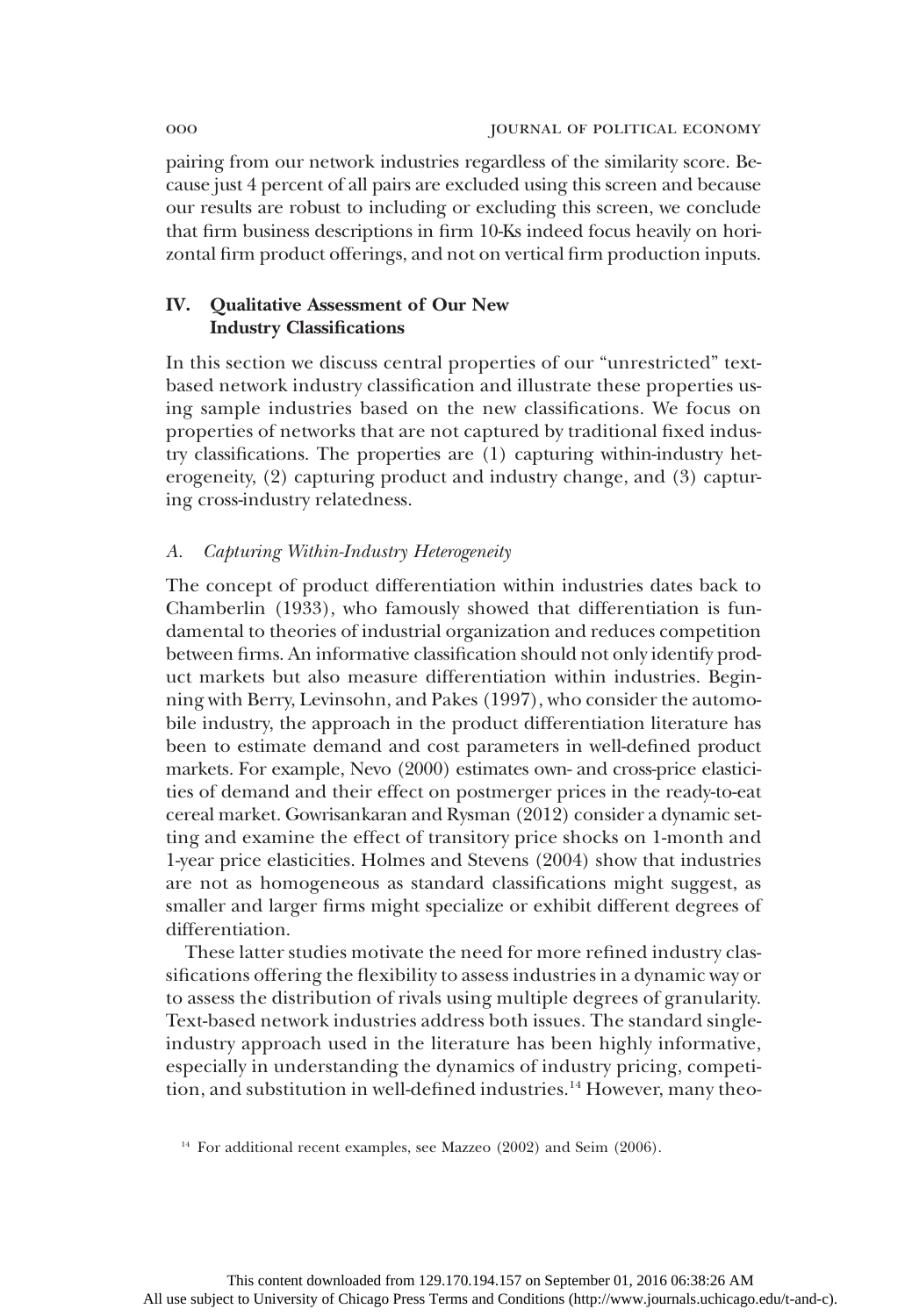ries, especially those related to endogenous barriers to entry and multiple industry production, are difficult to test in a single industry setting.

Accurately specifying industry composition is especially difficult in industries in which firms offer highly differentiated products or services. This difficulty is readily apparent in the business services industry, SIC code 737. There were over 600 publicly traded firms in this industry in 1997 according to Compustat. Using a classification that matches the coarseness of three-digit SIC industries, we find that the markets faced by these firms are quite different. Table 1 displays sample classifications using our methodology for selected firms in this product area.

Table 1 shows six major submarkets within this broad business services industry: entertainment, medical services, information transmission, software, corporate data management and computing solutions, and online retailing and publishing. Each subindustry is the text-based network industry surrounding the focal firm listed in each example's header. Although SIC codes were not used to make these groupings, we report them for illustrative purposes. The SIC codes in each market load heavily on 737, but each submarket also spans firms in other SIC industries including the three-digit codes 357, 366, and 382. A theme is that many firms address these markets using the Internet, but they often also compete with rivals having a more traditional brick-and-mortar presence.

Beyond simply identifying industry clusters, our approach also generates firm-by-firm pairwise relatedness scores. Therefore, our framework can order rivals in terms of their importance to a focal firm, analogous to a network, while also providing aggregated measures of overall product differentiation surrounding each firm. We examine measures of competition in Section V.

#### B. Ability to Capture Product and Industry Change

An informative industry classification should also capture changes to industry groupings over time. Firms introduce and discontinue products over time and thus enter and exit various industry spaces. This flexibility is directly related to the studies by Shaked and Sutton (1987) and Sutton (1991), who suggest that barriers to entry are endogenous. In particular, advertising and R&D allow firms to differentiate their products and enter into related industries.<sup>15</sup> These theories motivate our examination of advertising and R&D and their links to future changes in industry membership and competition (see Sec. VII).

<sup>&</sup>lt;sup>15</sup> Lin and Saggi (2002) [show that trade-offs related to product differentiation can affect](http://www.journals.uchicago.edu/action/showLinks?crossref=10.1111%2Fj.1540-6261.2004.00662.x) [process innovation and product innovation](http://www.journals.uchicago.edu/action/showLinks?crossref=10.1111%2Fj.1540-6261.2004.00662.x).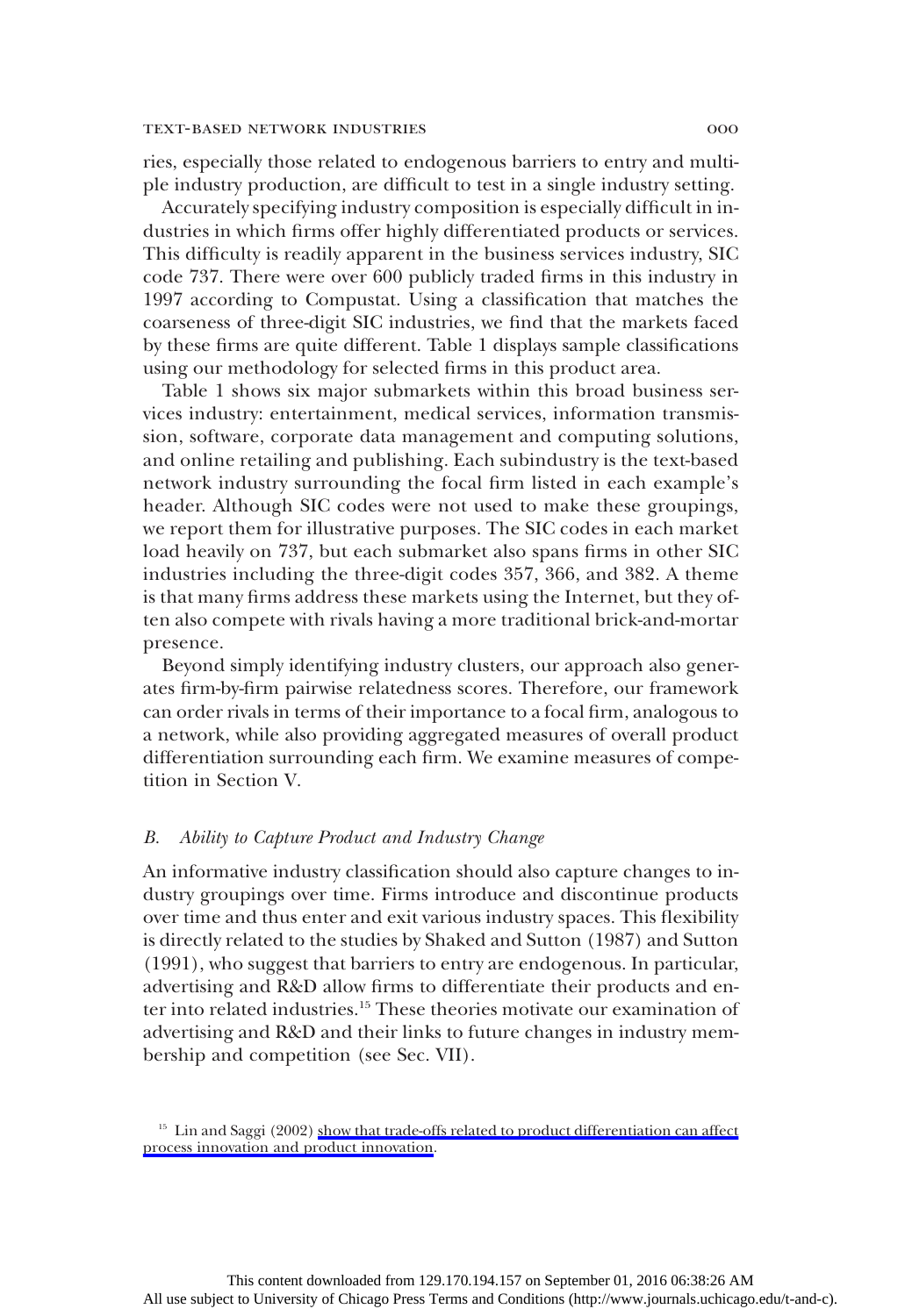TABLE 1  $10$ -K-Based Classifications of Firms in Business Services (SIC- $3 = 737$ )

Submarket 1: Entertainment (Sample Focal Firm: Wanderlust Interactive)

43 rivals: Maxis, Piranha Interactive Publishing, Brilliant Digital Entertainment, Midway Games, Take Two Interactive Software, THQ, 3DO, New Frontier Media, ...

SIC codes of rivals: computer programming and data processing  $[SIC-3 = 737]$  (24 rivals), motion picture production and allied services  $[SIC-3 = 781]$  (4 rivals), miscellaneous other (13 rivals)

Core words: entertainment (42), video (42), television (38), royalties (35), internet (34), content  $(33)$ , creative  $(31)$ , promotional  $(31)$ , copyright  $(31)$ , game  $(30)$ , sound  $(29)$ , publishing  $(29)$ , ...

Submarket 2: Medical Services (Sample Focal Firm: Quadramed Corp.)

66 rivals: IDX Systems, Medicus Systems, Hpr, Simione Central Holdings, National Wireless Holdings, HCIA, Apache Medical Systems, ...

SIC codes of rivals: computer programming and data processing  $[SIC-3 = 737]$  (45 rivals), insurance agents, brokers, and service  $[SIC-3 = 641]$  (5 rivals), miscellaneous health services  $[SIC-3 = 809]$  (4 rivals), management and public relations services  $[SIC-3 =$ 874] (3 rivals), miscellaneous other (9 rivals)

Core words: client (59), database (54), solution (49), patient (47), copyright (47), secret (47), physician (47), hospital (46), health care (46), server (45), resource (44), functionality  $(44)$ , billing  $(44)$ , ...

Submarket 3: Information Transmission (Sample Focal Firm: FAXSAV)

259 rivals: Omtool Ltd., Concentric Network, Premiere Technologies, International Telecommunication Data Systems, IDT Corp., Axent Technologies, Solopoint, Precision Systems, Netrix Corp., ...

SIC codes of rivals: computer programming and data processing  $[SIC-3 = 737]$  (112 rivals), communications equipment  $[SIC-3 = 366]$  (45 rivals), telephone communications  $[SIC-3 = 481]$  (38 rivals), computer and office equipment  $[SIC-3 = 357]$  (29 rivals), communications services, other [SIC-3 = 489] (7 rivals), miscellaneous business services  $[SIC-3 = 738]$  (7 rivals), miscellaneous other (15 rivals)

Core words: internet (236), telecommunications (211), interface (194), communication (188), solution (187), platform (184), architecture (182), call (177), infrastructure (173), voice  $(173)$ , functionality  $(173)$ , server  $(173)$ , ...

Submarket 4: Software (Sample Focal Firm: Intuit)

52 rivals: Netscape Communications, Mysoftware, Quarterdeck, Software Publishing Corp., GO2Net, Meridian Data, Macromedia, Microsoft, CE Software Holdings, ...

SIC codes of rivals: computer programming and data processing  $[SIC-3 = 737]$  (48 rivals), miscellaneous other (4 rivals)

Core words: internet (52), functionality (48), copyright (48), Microsoft (48), Windows (46), solution (45), ease (44), secret (43), difficulties (41), version (41), infringement (41), database (41)

> Submarket 5: Corporate Data Management and Computing Solutions (Sample Focal Firm: Hyperion)

207 rivals: Oracle Corp., Fourth Shift Corp., Applix, Timeline, Platinum Technology, Harbinger Corp., Santa Cruz Operation, Edify Corp., Banyan Systems, ...

SIC codes of rivals: computer programming and data processing  $[SIC-3 = 737]$  (174 rivals), computer and office equipment  $[SIC-3 = 357]$  (22 rivals), communications equipment  $[SIC-3 = 366]$  (2 rivals), miscellaneous other (15 rivals)

Core words: server (196), client (194), solution (193), enterprise (186), functionality (185), Windows (183), internet (182), copyright (180), Microsoft (177), database (174), architecture (171), interface (168)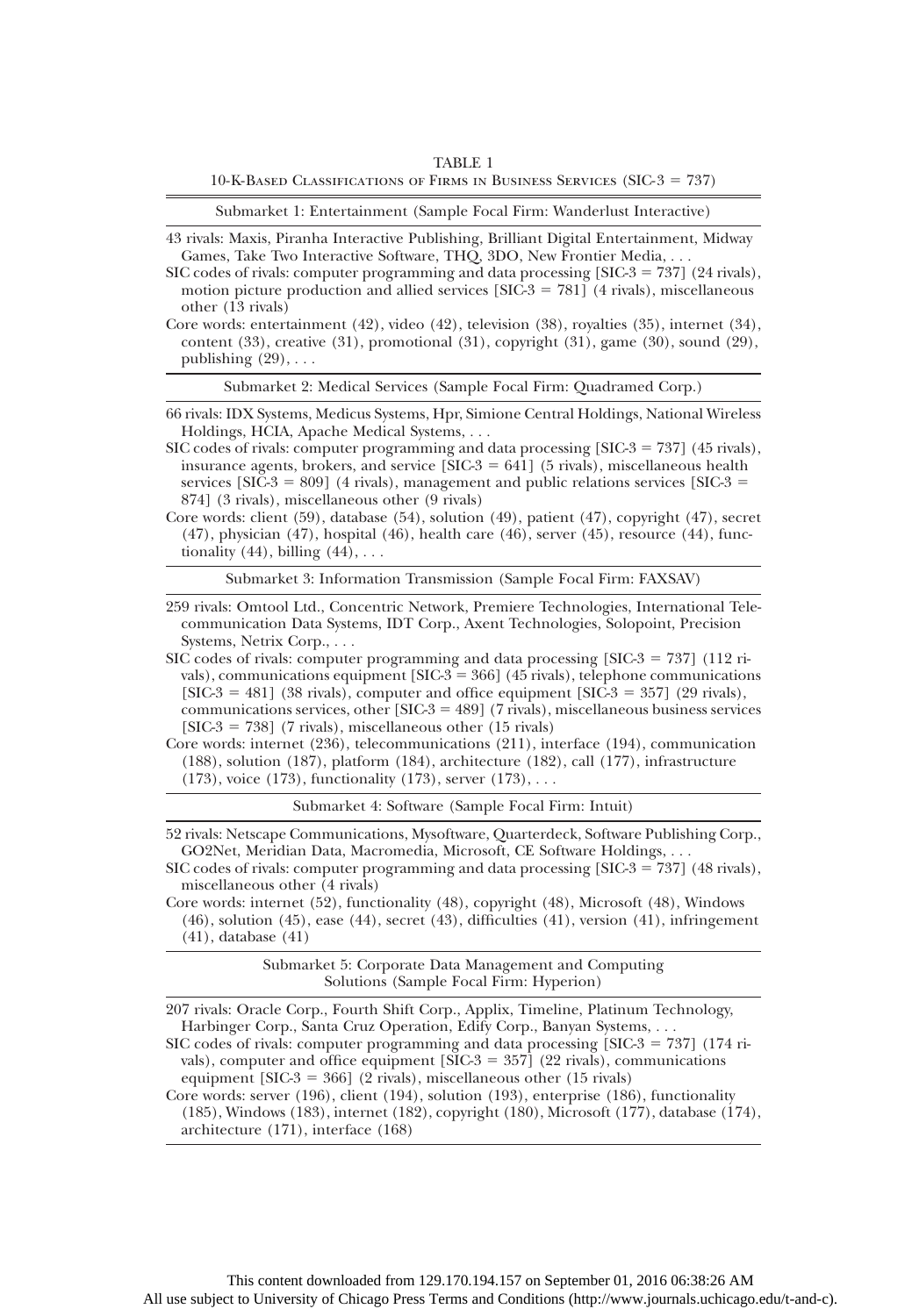|  | <b>TABLE 1</b> ( <i>Continued</i> ) |  |
|--|-------------------------------------|--|
|--|-------------------------------------|--|

| Submarket 6: Retail (Sample Focal Firm: Amazon.com Inc.)                                                                                                                                                                                                                                  |  |
|-------------------------------------------------------------------------------------------------------------------------------------------------------------------------------------------------------------------------------------------------------------------------------------------|--|
| 87 rivals: Preview Travel, Yahoo, Datamark Holding, Netscape Communications Corp.,<br>Wall Data, Onsale, Infoseek Corp., Ivi Publishing, Castelle, Connect, New Era Of<br>Networks, V One Corp.,                                                                                          |  |
| SIC codes of rivals: computer programming and data processing [SIC-3 = 737] (66 rivals),<br>computer and office equipment [SIC-3 = 357] (5 rivals), nonstore retailers [SIC-3 =<br>596] (5 rivals), communications equipment [SIC-3 = 366] (4 rivals), miscellaneous<br>other (14 rivals) |  |
| Core words: internet $(84)$ , functionality $(79)$ , copyright $(78)$ , database $(77)$ , inability $(74)$ ,<br>server $(74)$ , client $(73)$ , infringement $(73)$ , secret $(72)$ , solution $(70)$ , introductions<br>$(70)$ , Microsoft $(70)$ ,                                      |  |

NOTE.-Sample text-based network industries in the business services industry (SIC 737).

Only industry classifications that frequently recompute product market relatedness can address the changing nature of the product market. Some product areas disappear or change, such as the use of mainframes and work stations in the software industry (see Sec. VI). More common, as a result of innovation, new product markets such as solar power or Internetbased products can appear. Our industry classifications are updated annually and can capture rapidly changing product markets. Table 2 provides examples of two industries that changed dramatically over time.

Panel A of table 2 displays the text-based network industry surrounding Real Goods Trading Corporation, which provides solar technology. In 1997, this market was nascent, and Real Goods had just one rival, Photocomm. By 2008, Real Goods was part of a nine-firm industry group, having a product vocabulary rooted in solar and environmental terminology. Panel B displays the product market surrounding L-1 Identity Solutions in 2008, which provides technological intelligence solutions related to homeland security. This entire product market was not in our sample in 1997 and likely emerged after the events of September 11, 2001. The only related firm that was in our sample in 1997, CACI International, migrated from the database management product market to this security-oriented market, as shown in the table.

Our ability to assess product market change is also important in our examination of exogenous shocks to the military and software industries. In Section VI, we examine not only changes in the degree of competition and in industry membership but also changes in the type and features of products offered following the shock.

### C. Ability to Capture Cross-Industry Relatedness

An informative industry classification should also be able to capture across-industry relatedness. If two product markets are very similar,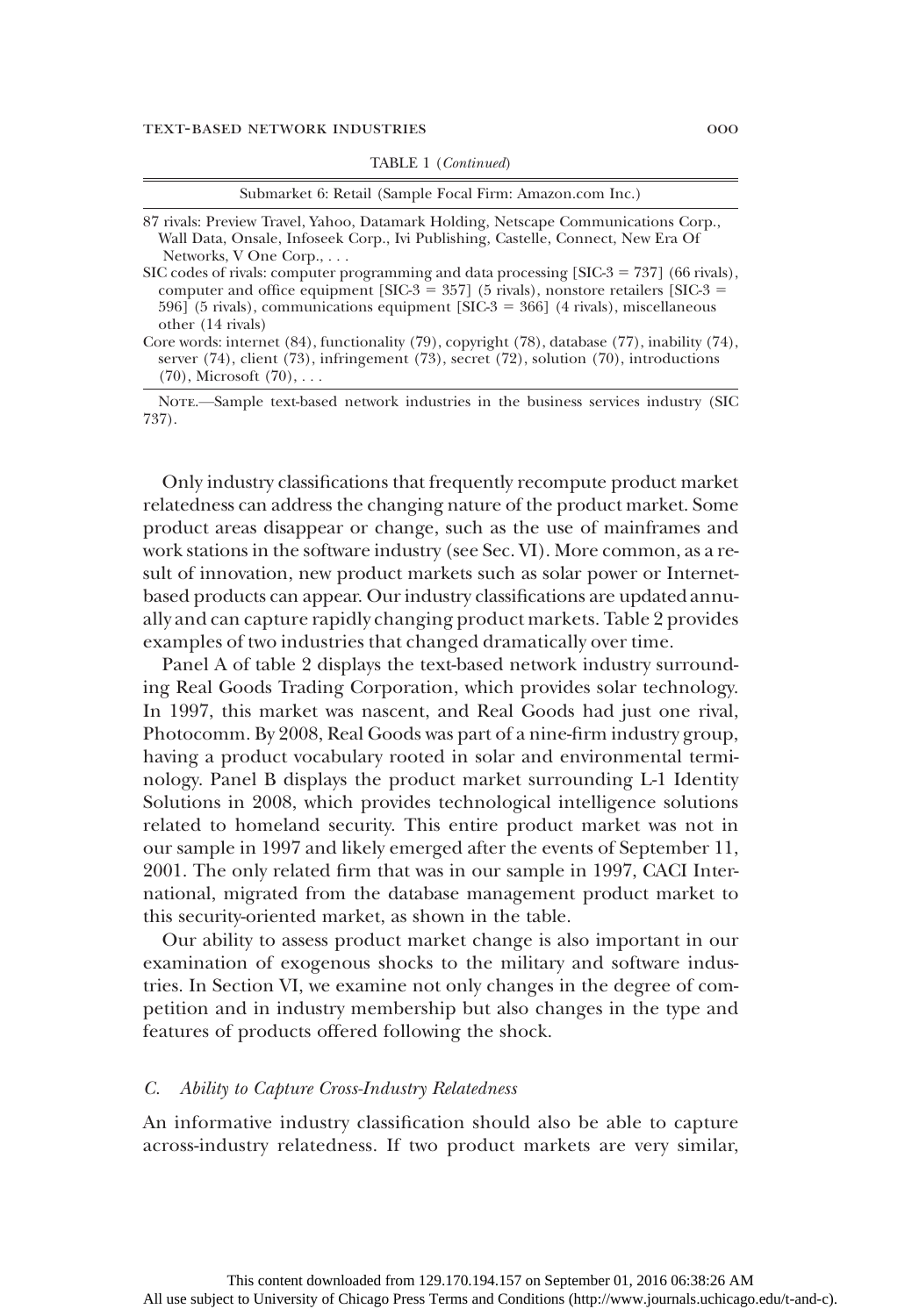#### TABLE 2 Sample Industries That Underwent Changes (Text-Based Network Classifications)

| A. Industry Surrounding Real Goods Solar in 1997 |  |
|--------------------------------------------------|--|
|--------------------------------------------------|--|

1 rival: Photocomm Inc.  $(SIC = 362)$ 

Core words: array (2), fuel (2), backup (2), electric (2), northern (2), remote (2), voltage (2), utility (2), consumption (2), grid (2), convert (2), weather (2), wind (2), appliances (2), Siemens (2), audit (2), electricity (2), battery (2), catalog (2), specialists (2), earth (2), fossil (2), green (2), sizing (2), inverters (2), Photocomm (2)

Industry Surrounding Real Goods Solar in 2008

9 rivals: Daystar Technologies, Akeena Solar, Evergreen Solar, Ascent Solar Technologies, Energy Conversion Devices, Sunpower Corp., Power One, First Solar

SIC codes of rivals: electronic components  $[SIC-3 = 367]$  (6 rivals), electrical industrial apparatus  $[SIC-3 = 362]$  (1 rival), research and testing services  $[SIC-3 = 873]$  (1 rival) Core words: electric (9), silicon (9), electricity (9), roof (9), integrators (8), grid (8), utility (8), film (8), output (8), semiconductor (8), watt (8), sunlight (8), fuel (7), installations  $(7)$ , metal  $(7)$ , cell  $(7)$ , incentives  $(7)$ , ...

B. Industry Surrounding L-1 Identity Solutions in 2008

5 rivals: Cogent, Widepoint Corp., SRA International, Caci International, Actividentity (All in SIC-3 = 737). None of these firms existed as publicly traded firms in 1997 except for CACI International. Although CACI existed in 1997, it was in a different line of business (see below).

Core words: defense (6), architecture (6), homeland (6), capture (6), client (6), military (5), environments (5), integrators (5), mobile (5), procurement (5), prime (5), traditionally (5), copyright (5), combine (5), database (5), intelligence (5), budget (5), institute (5), mission (5), identity (5), integrity (5), Grumman (5), Northrop (5), contractor (4), wireless (4), surveillance (4), privacy (4), procurements (4), cyber  $(4)$ , ...

C. Industry Surrounding CACI International in 1997

SIC codes of 60 rivals: computer programming and data processing  $[SIC-3] = 737$  (48 rivals), engineering and architectural [SIC-3  $=$  871] (2 rivals), personnel supply services  $[SIC-3 = 736]$  (2 rivals), professional and commercial equipment  $[SIC-3 = 504]$  (2 rivals), miscellaneous other (6 rivals)

Core words: client (56), server (54), internet (53), solution (51), architecture (51), database (51), enterprise (50), clients (48), databases (48), programming (47), Microsoft (47), environments (46), productivity (43), copyright (43), secret (43), interface (42), Windows (42), functionality (40), tool (40), background (39), documentation (39), intranet (39), ...

Industry Surrounding CACI International in 2008

SIC codes of 18 rivals: computer programming and data processing  $[SIC-3 = 737]$  (8 rivals), search, detection, navigation, guidance, and aeronautical  $[SIC-3 = 381]$  (5 rivals), communications equipment [SIC-3 = 366] (2 rivals), miscellaneous other (3 rivals) Core words: defense (19), military (18), mission (18), contractor (17), homeland (17),

procurement (17), prime (17), quantity (16), intelligence (16), environments (15), award (15), budget (14), command (14), architecture (13), spectrum (13), understanding  $(13)$ , warfare  $(13)$ , surveillance  $(13)$ , ...

Nore.—Sample text-based network industries that changed dramatically between 1997 and 2008.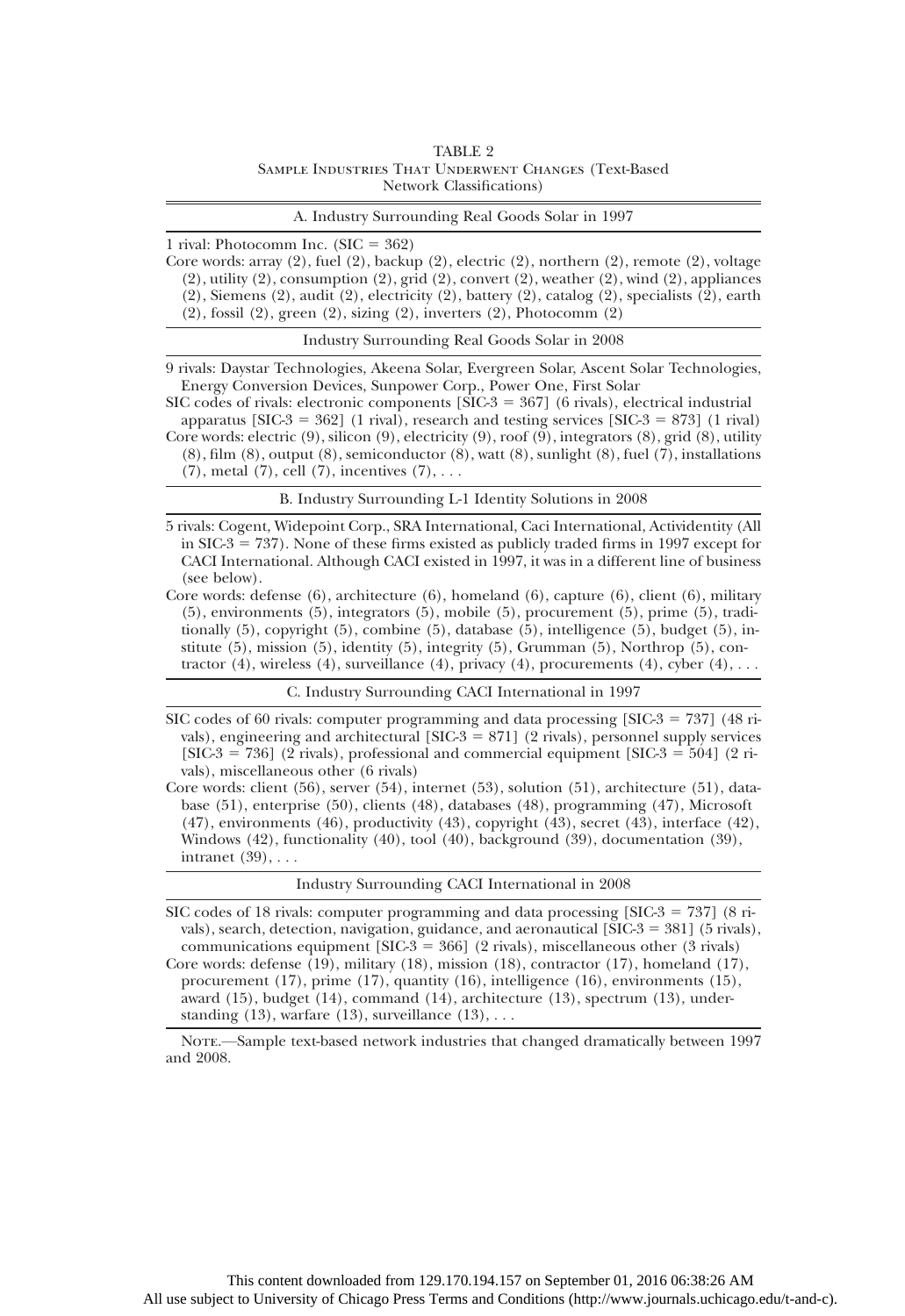firms in each product market likely hold a credible threat of entry into the other at low cost. This notion of economies of scope is developed by Hay (1976) and Panzar and Willig (1981). In particular, firms facing this form of cross-industry threat might keep prices low to deter entry. Currently, existing research examines across-industry relatedness using coarser levels of SIC or NAICS codes or through the BEA's input-output matrix, which is used to measure vertical relations.

Our methodology uncovers numerous links entirely missed using other classifications. For example, text-based network similarities reveal that firms in the newspaper publishing and printing industry (SIC-3 is 271) are highly similar to firms in the radio and broadcasting stations industry (SIC-3 is 483). This example illustrates the fact that both industries likely cater to the same customers, who demand advertising, and thus exhibit at least some substitution. A different firm-specific example is the merger in 2006 of Disney and Pixar. Disney was classified in the business services industry (SIC-3 is 737), while Pixar was classified in the motion pictures industry (SIC-3 is 781). Movies are produced by both but using different production methods, explaining in part why they are in different SIC codes. Our methodology indicates that they are similar and are in the same text-based network industry.

These examples are interesting given that these firms have SIC codes that disagree even at the one- or two-digit level, suggesting that traditional classifications treat these industries as entirely unrelated. Because our classifications are based on actual product text, we are able to detect potential rival firms that offer related products even if they are not currently direct rivals.

Hoberg and Phillips (2013) is an example of another recent study that explores cross-industry relations using language overlaps based on 10-K relatedness scores. The study examines why conglomerates operate in some industry combinations more frequently than in others and finds that they are most likely to operate in industry pairs that are close together in the product space and that spatially surround other highly valued industries. These findings are consistent with conglomerate firms using industry relatedness to potentially enter nearby high-value industries that might otherwise be costly to enter.

# V. External Validation

Our next objective is to compare our industry classifications to existing SIC and NAICS industry classifications. Throughout, we hold fixed the degree of granularity of the industries we examine, and we compare classifications on their ability to generate higher across-industry variation in key firm characteristics (subsection A). We then examine which classifi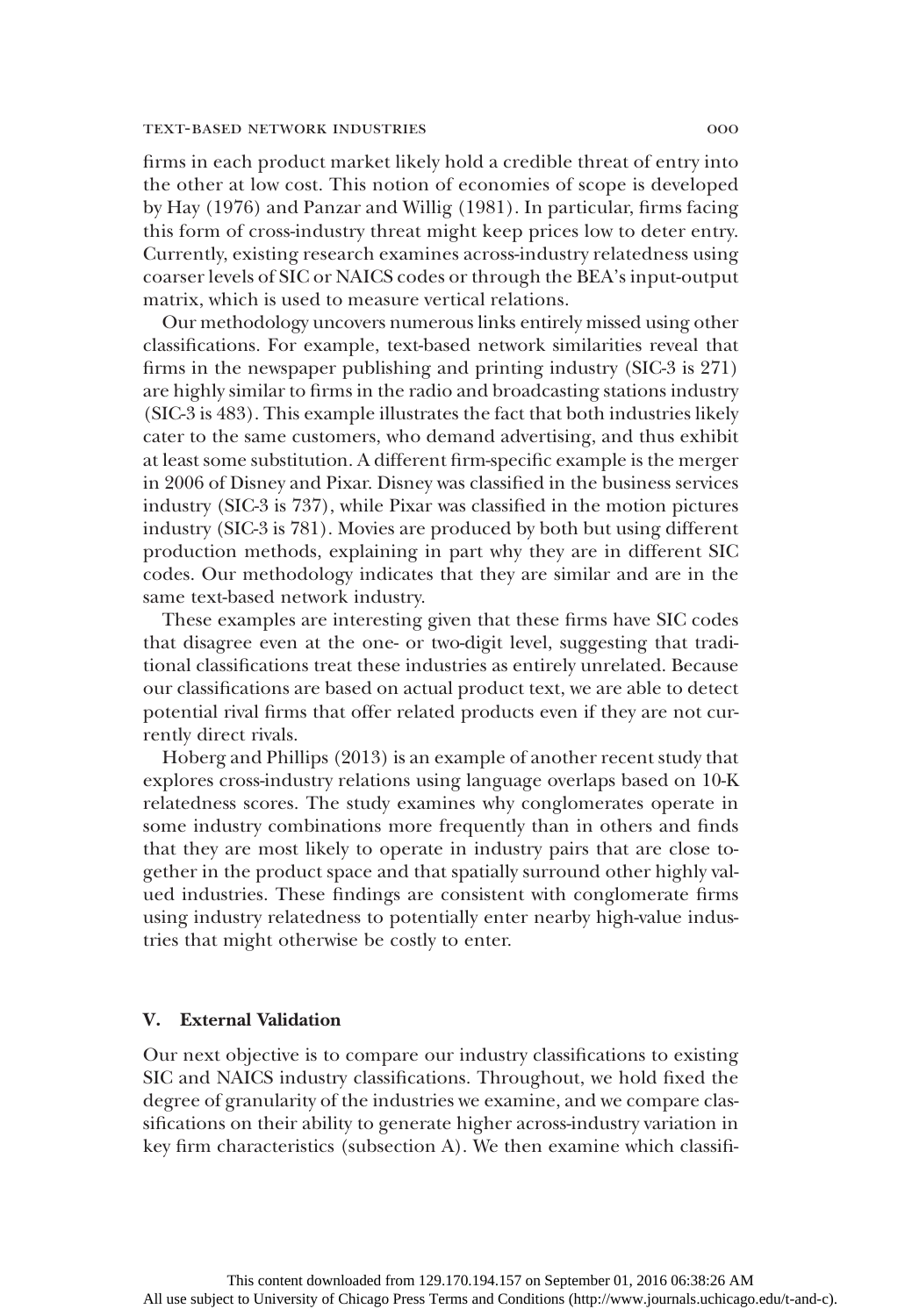cation best explains managerial discussions of high competition and firm disclosures of self-identified rivals (subsection B).

#### A. Across-Industry Variation

We compare the informativeness of industry classifications on the basis of the extent to which they generate higher levels of across-industry variation in profitability, sales growth, and stock market risk (market betas). Because we hold fixed the degree of granularity in the classifications we compare, we conclude that a classification generating a higher degree of across-industry variation is more informative.

To ensure consistency in our tests, we compute the degree of acrossindustry variation using both a firm-weighted approach and an industryweighted approach. For the firm-weighted approach, we first compute the given firm's industry value of a given characteristic as the mean of the given characteristic among its industry peers. We then compute across-industry variation as the standard deviation of these industry characteristics across all firm-year observations in our sample. The firmweighted calculation is particularly relevant for the intransitive text-based network classification, as each firm has a unique set of peers. The firmweighted approach thus allows us to compare text-based network industries to other classifications including 10-K fixed industry classifications, three-digit SIC, and four-digit NAICS industries.

Industry-weighted estimates of across-industry variation are computed, for each industry-year observation, by first computing the average characteristic among all firms in the given industry in the given year. Industryweighted variation of a given characteristic is then the standard deviation of these industry characteristics across all industry-year observations in our sample. We note that this calculation is feasible only for industry classifications that satisfy the industry transitivity property, as intransitive industries are firm specific and observations exist at the firm-year level.

Panel A of table 3 displays the results of the firm-weighted calculations. The table shows that 10-K-based fixed industries have more acrossindustry variation than SIC-3 or NAICS-4 industries for all five characteristics we consider. Regarding profitability defined as operating income/ sales (OI/sales), across-industry variation is 0.204 and 0.205 for SIC-3 and NAICS-4, respectively. This increases 12.7 percent to 0.231 for 10-Kbased fixed industries. We observe similar gains regarding OI/sales, sales growth, market beta, and the unlevered asset beta. We conclude that 10- K-based fixed industries are more informative than both SIC-3 and NAICS-4. It is also important to note that the 10-K-based fixed classification is calibrated to have the same granularity as SIC-3, and both classifications are also constrained to have fixed locations and to be transitive.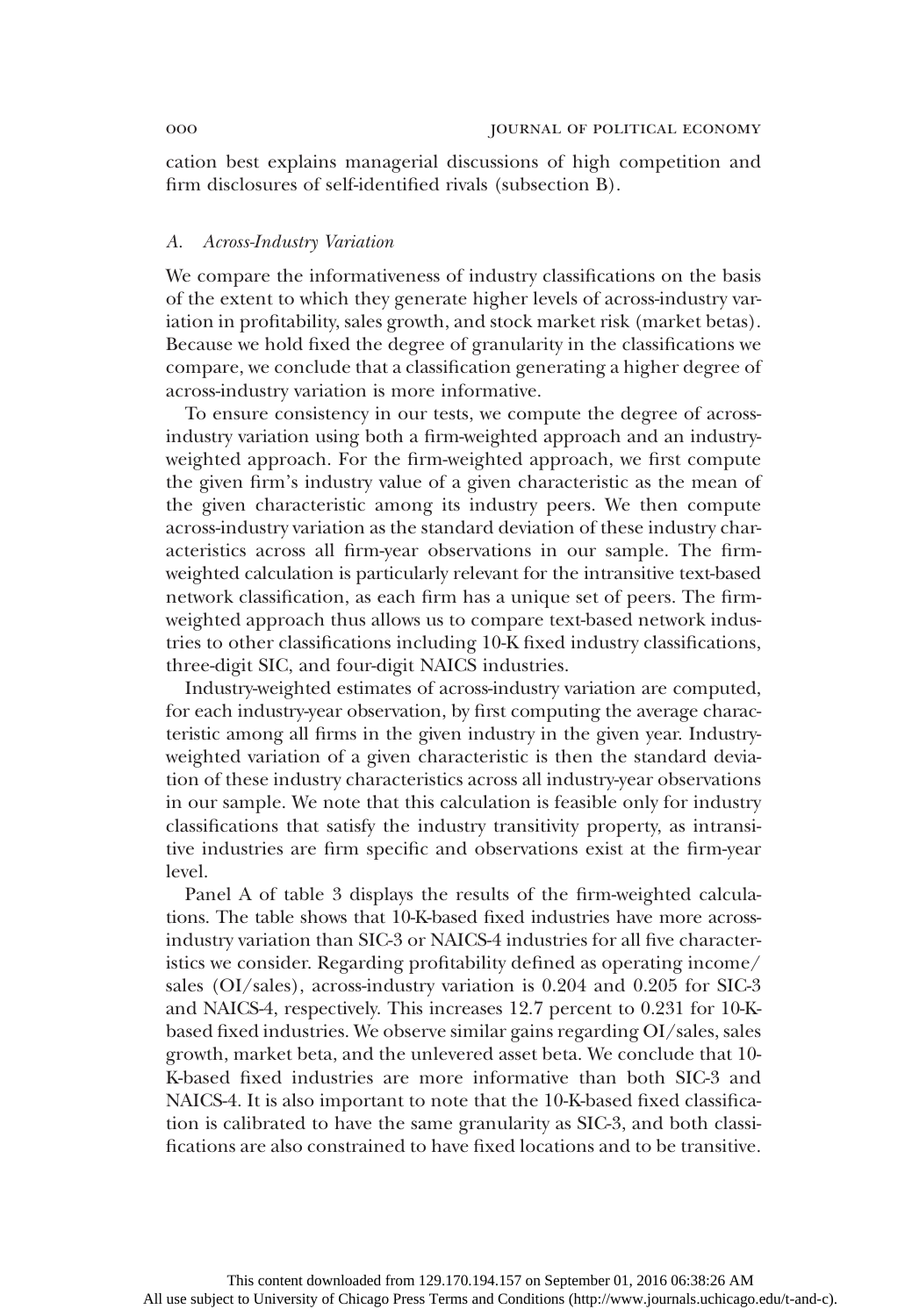| <b>Industry Controls</b>                                          | OI/Sales                                          | O <sub>I</sub><br>Assets | <b>Sales</b><br>Growth                                                                          | Market<br>Beta | Asset<br>Beta |
|-------------------------------------------------------------------|---------------------------------------------------|--------------------------|-------------------------------------------------------------------------------------------------|----------------|---------------|
|                                                                   |                                                   |                          | A. Across-Industry Standard Deviations: Firm-<br>Weighted Results; All Industry Classifications |                |               |
| 1. SIC-3 fixed effects                                            | .204                                              | .111                     | .126                                                                                            | .283           | .271          |
| 2. NAICS-4 fixed effects                                          | .205                                              | .112                     | .136                                                                                            | .289           | .276          |
| 3. 10-K-based 300 fixed effects                                   | .231                                              | .128                     | .157                                                                                            | .298           | .285          |
| 4. TNIC equal-weighted average                                    | .248                                              | .142                     | .163                                                                                            | .332           | .324          |
| 5. TNIC similarity-weighted average<br>(excluding the focal firm) | .267                                              | .153                     | .199                                                                                            | .384           | .369          |
|                                                                   | B. Across-Industry Standard Deviations: Industry- |                          | Weighted Results; Transitive Industry<br><b>Classifications Only</b>                            |                |               |
| 1. SIC-3 fixed effects                                            | .156                                              | .111                     | .179                                                                                            | .347           | .308          |
| 2. NAICS-4 fixed effects                                          | .169                                              | .126                     | .210                                                                                            | .414           | .362          |
| 3. 10-K-based 300 fixed effects                                   | .202                                              | .139                     | .224                                                                                            | .469           | .432          |

TABLE 3 Firm Characteristics and Industry Classifications

Note.—For a given variable indicated in the left-hand column, across-industry standard deviations are computed as the standard deviation of the industry average of the given variable across all firms in our sample (panel A) and across all industries (panel B). TNIC refers to text-based network industries.

These gains reveal the informativeness of the information source (text in the 10-K) and not the network methods.

Panel A also compares the transitive classifications (SIC-3, NAICS-4, and 10-K-based 300 industries) to the intransitive text-based network classification. Because transitivity limits the flexibility of a network, we expect the intransitive network classification to have higher across-industry variation. The table confirms this prediction. Regarding OI/sales, the across-industry variation of 0.231 for 10-K-based fixed industries increases by another 7.4 percent to 0.248 for the equal-weighted text-based network classification and by 15.6 percent to 0.267 for the similarity-weighted network classification. We observe similar, and in some cases larger, gains for the other characteristics. For example, we see a nearly 30 percent increase for asset betas when comparing 10-K-based fixed industries and similarity-weighted network industries. We conclude overall that 10-Kbased classifications are more informative than SIC and NAICS classifications and also that the intransitive text-based network classification is even more informative when compared to all three fixed industry classifications.

Panel B of table 3 repeats the tests in panel A using industry-weighted calculations rather than firm-weighted calculations. Although this calculation is feasible only for transitive classifications, the conclusions are the same as those in panel A. The 10-K-based fixed classification is more informative than the SIC-3 and NAICS-4 classifications. The improvements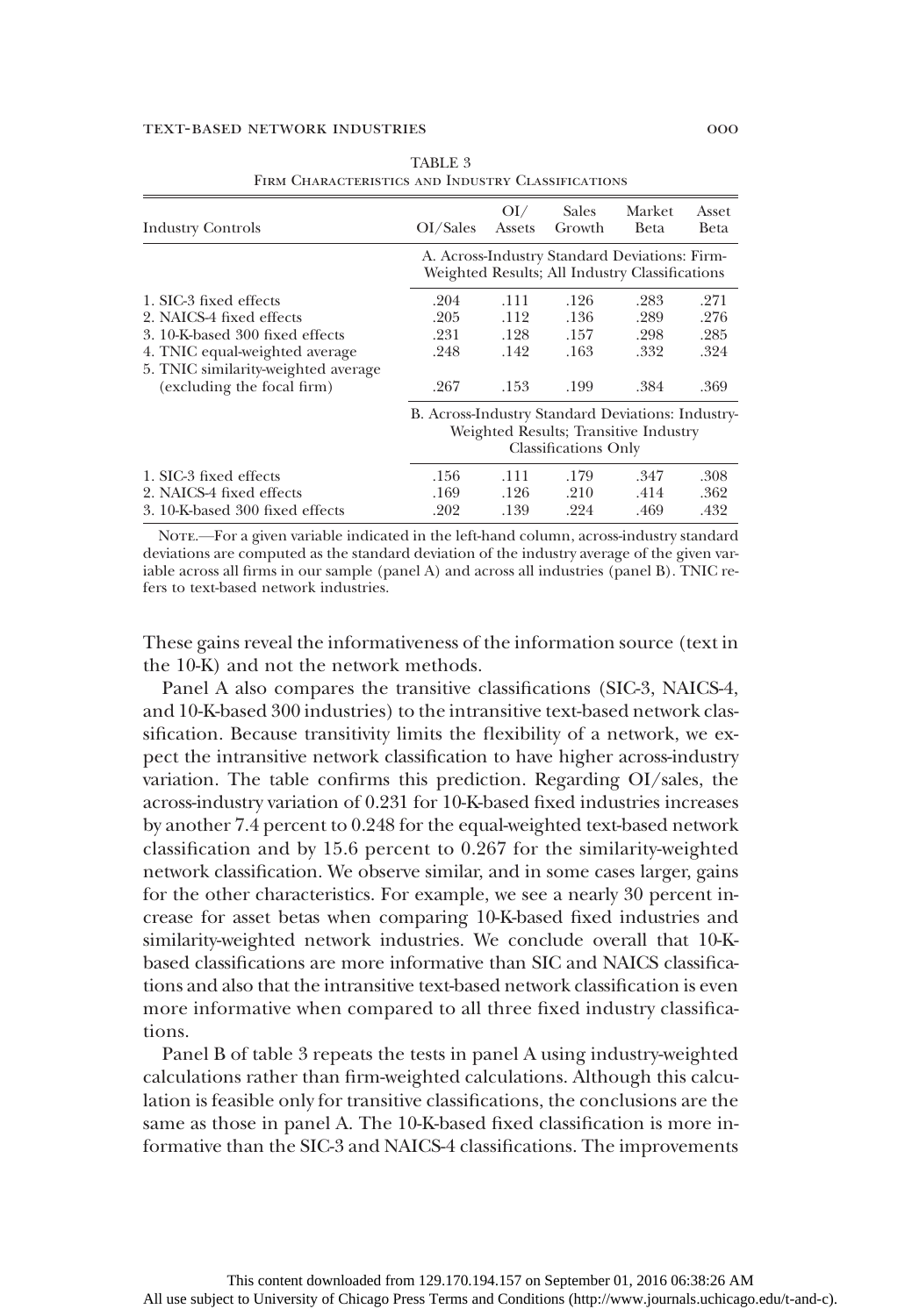are also economically large. For OI/sales, the gain is nearly 30 percent relative to SIC-3 and nearly 20 percent relative to NAICS-4. The results in panel B thus ensure that the results in panel A are not highly influenced by firm versus industry weighting.

#### B. Competition and Reported Peers

In this section, we examine whether firms with more text-based network rivals, and more similar such rivals, are more likely to disclose competitive pressures in the Management's Discussion and Analysis section of their 10-K.

Our approach follows Hoberg and Maksimovic (2015), and we examine the Management's Discussion and Analysis section of each firm's 10-K. A primary source of content in this section is the manager's discussion of his or her firm's performance and the firm's outlook going forward. For each firm year, we thus define the high competition dummy to be one if the manager cites "high competition," or one of its synonyms, in this section.<sup>16</sup>

Table 4 displays the results of logit regressions in which the dependent variable is the high competition dummy. Standard errors are adjusted for clustering at the firm level. Our primary independent variables are measures of the total similarity surrounding each firm. Total similarity is a global measure and is the sum of the pairwise similarities between the given firm and all other firms in our sample in the given year. We predict that a manager of a firm with higher total similarity will be more likely to disclose discussions noting higher levels of competition in his or her firm's Management's Discussion and Analysis section of its 10-K.

We also decompose total similarity into respective components based on how far given rivals are from the focal firm in the product market space. Our first measure, total similarity (top 2 percent peers), considers only total similarity summed over the set of firm pairs with pairwise similarities above the 98th percentile in the given year. This measures the degree to which the firm has "close rivals": those with a degree of similarity analogous to the SIC-3 classification (where roughly 2 percent of all firm pairs are in the same SIC-3 classification). Overall, we consider summed similarity in the following bands: 0.0–2.0 percent, 2.0–5.0 percent, 5.0–10.0 percent, and 10.0–25.0 percent. This test is made possible by the fact that the text-based network provides a pairwise similarity score for every firm pair in our sample, and the objective is to identify the extent to which competitive pressures are felt by managers even when firms are more distant in the product space. Evidence of competitive

<sup>&</sup>lt;sup>16</sup> Synonyms for the word "[high](http://www.journals.uchicago.edu/action/showLinks?crossref=10.2307%2F2171802)" include intense, significant, substantial, significant, vigorous, strong, aggressive, fierce, stiff, extensive, or severe. Synonyms for the word "competition" include compete, competition, or competing.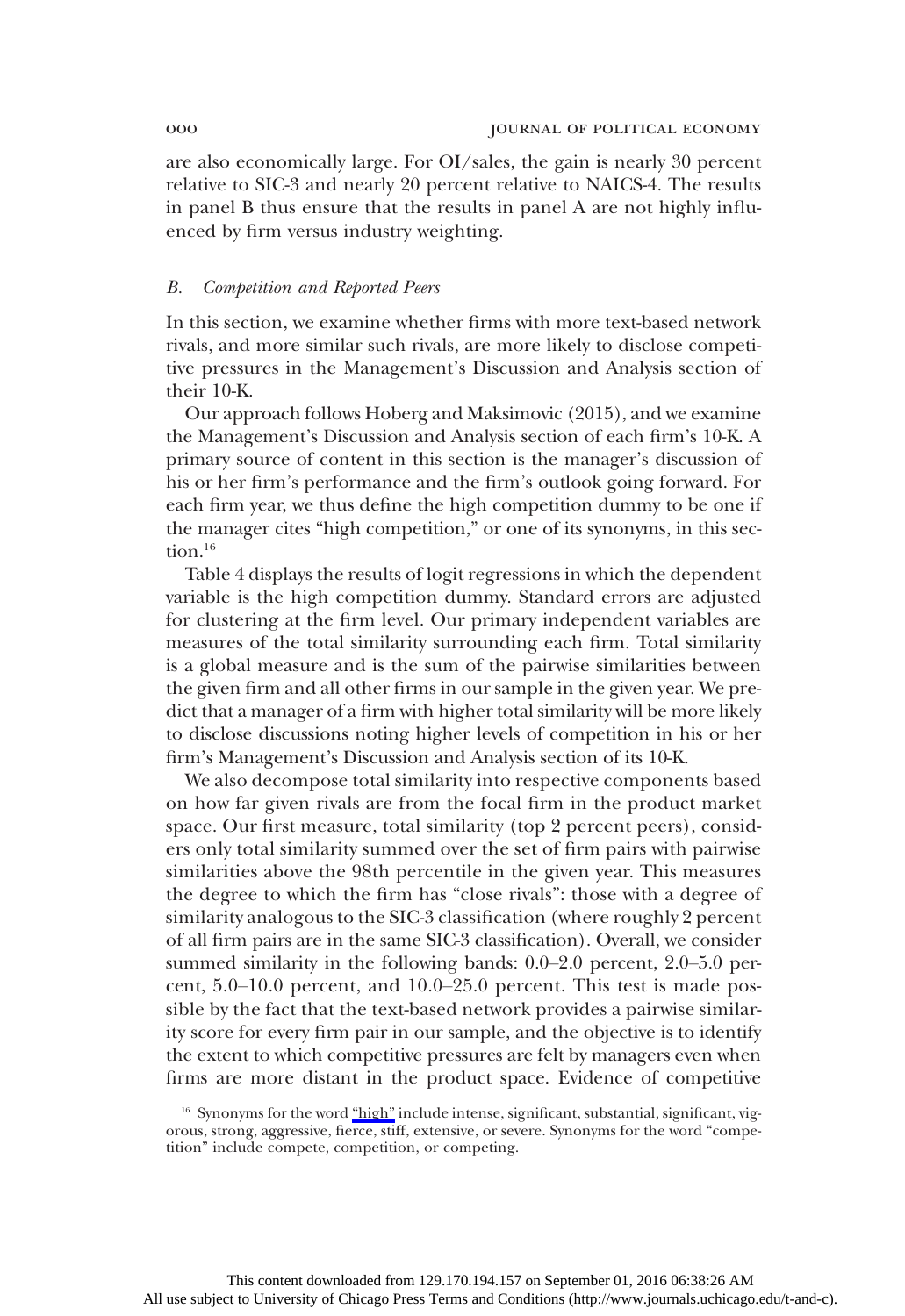|                 |                              |                       |                     |                        | MANAGERIAL INDICATIONS OF HIGH COMPETITION AND INDUSTRY SIMILARITY MEASURES                                                                                                                                                                                                                                                                                                                                                                                                                                                                                                                                                                                                                                                                                                                                                                                                                                                                                           |                                 |                               |                    |                      |                      |                  |                  |
|-----------------|------------------------------|-----------------------|---------------------|------------------------|-----------------------------------------------------------------------------------------------------------------------------------------------------------------------------------------------------------------------------------------------------------------------------------------------------------------------------------------------------------------------------------------------------------------------------------------------------------------------------------------------------------------------------------------------------------------------------------------------------------------------------------------------------------------------------------------------------------------------------------------------------------------------------------------------------------------------------------------------------------------------------------------------------------------------------------------------------------------------|---------------------------------|-------------------------------|--------------------|----------------------|----------------------|------------------|------------------|
|                 |                              |                       | TOTAL SIMILARITY    |                        |                                                                                                                                                                                                                                                                                                                                                                                                                                                                                                                                                                                                                                                                                                                                                                                                                                                                                                                                                                       |                                 |                               |                    |                      | No. of Words         |                  |                  |
| Row             | Total                        | $2\%$<br>Peers<br>Гoр | 5% Peers<br>Top 3%- | 10% Peers<br>Top 6%    | 25% Peers<br>Top $11\%$                                                                                                                                                                                                                                                                                                                                                                                                                                                                                                                                                                                                                                                                                                                                                                                                                                                                                                                                               | <b>ASSETS</b><br>$\overline{c}$ | <b>LOG FIRM</b><br><b>AGE</b> | TOBIN'S<br>$\circ$ | <b>SALES</b><br>Loc  | Desc.<br>Bus.        | <b>MD&amp;A</b>  | ີ້               |
|                 | 527<br>(16.37)               |                       |                     |                        |                                                                                                                                                                                                                                                                                                                                                                                                                                                                                                                                                                                                                                                                                                                                                                                                                                                                                                                                                                       |                                 |                               |                    |                      |                      |                  | <b>CFO</b>       |
| N               |                              | .387<br>(14)<br>(12.  |                     |                        |                                                                                                                                                                                                                                                                                                                                                                                                                                                                                                                                                                                                                                                                                                                                                                                                                                                                                                                                                                       |                                 |                               |                    |                      |                      |                  | 039              |
| ಣ               |                              |                       | .244<br>(8.82)      |                        |                                                                                                                                                                                                                                                                                                                                                                                                                                                                                                                                                                                                                                                                                                                                                                                                                                                                                                                                                                       |                                 |                               |                    |                      |                      |                  | .030             |
|                 |                              |                       |                     | .022<br>(31)           |                                                                                                                                                                                                                                                                                                                                                                                                                                                                                                                                                                                                                                                                                                                                                                                                                                                                                                                                                                       |                                 |                               |                    |                      |                      |                  | .024             |
| ìΩ              |                              |                       |                     |                        | $-.344$                                                                                                                                                                                                                                                                                                                                                                                                                                                                                                                                                                                                                                                                                                                                                                                                                                                                                                                                                               |                                 |                               |                    |                      |                      |                  | .032             |
| 6               |                              | 347<br>(10.90)        | .234<br>(8.09)      | $\overline{0}$<br>(94) | $-.237$<br>$-11.04$<br>$-6.64$                                                                                                                                                                                                                                                                                                                                                                                                                                                                                                                                                                                                                                                                                                                                                                                                                                                                                                                                        |                                 |                               |                    |                      |                      |                  | 049              |
| 1               | .400                         |                       |                     |                        |                                                                                                                                                                                                                                                                                                                                                                                                                                                                                                                                                                                                                                                                                                                                                                                                                                                                                                                                                                       | 038                             | $-.061$                       | .061               | $-21$                | $-.360$              | $\Xi$            | .148             |
|                 | (10.63)                      |                       |                     |                        |                                                                                                                                                                                                                                                                                                                                                                                                                                                                                                                                                                                                                                                                                                                                                                                                                                                                                                                                                                       | (1.52)                          | $-2.06$                       | (3.03)             | $-5.51$              | $(-11.01)$           | 30.92)           |                  |
| $\infty$        |                              | 286                   |                     |                        |                                                                                                                                                                                                                                                                                                                                                                                                                                                                                                                                                                                                                                                                                                                                                                                                                                                                                                                                                                       | .026                            | $-060$                        | 079                | $-.255$              | $-.343$              | 1.136            | 145              |
| G               |                              | .54)<br>$\otimes$     |                     |                        |                                                                                                                                                                                                                                                                                                                                                                                                                                                                                                                                                                                                                                                                                                                                                                                                                                                                                                                                                                       | .015<br>1.08                    | $-.068$<br>$(-2.04)$          | 0.05<br>(3.95)     | $-.233$<br>$(-6.75)$ | $-.268$<br>$-10.76$  | 1.148<br>(31.40) | $\overline{141}$ |
|                 |                              |                       | $.142$<br>(4.76)    |                        |                                                                                                                                                                                                                                                                                                                                                                                                                                                                                                                                                                                                                                                                                                                                                                                                                                                                                                                                                                       | (.61)                           | $(-2.35)$                     | (4.78)             | $-6.14)$             | $(-8.80)$            | (31.65)          |                  |
| $\overline{10}$ |                              |                       |                     | .024                   |                                                                                                                                                                                                                                                                                                                                                                                                                                                                                                                                                                                                                                                                                                                                                                                                                                                                                                                                                                       | 010                             | $-.066$                       | .107               | $-.256$              | $-.268$              | 1.164            | 140              |
|                 |                              |                       |                     | (.81)                  |                                                                                                                                                                                                                                                                                                                                                                                                                                                                                                                                                                                                                                                                                                                                                                                                                                                                                                                                                                       | (.40)                           | $(-2.28)$                     | (5.41)             | $(-6.74)$            | $(-8.85)$            | (31.96)          |                  |
| Ξ               |                              |                       |                     |                        | $-.252$<br>$(-7.68)$                                                                                                                                                                                                                                                                                                                                                                                                                                                                                                                                                                                                                                                                                                                                                                                                                                                                                                                                                  | .016<br>(.66)                   | $-.064$<br>$(-2.19)$          | .088<br>(4.47)     | $-.237$<br>$(-6.24)$ | $-.281$<br>$(-9.06)$ | 1.151<br>(31.71) | .143             |
| $\frac{1}{2}$   |                              | 253                   | .139                | $-.036$                | $-.212$                                                                                                                                                                                                                                                                                                                                                                                                                                                                                                                                                                                                                                                                                                                                                                                                                                                                                                                                                               | 036                             | $-.060$                       | .054               | $-.218$              | $-.345$              | 1.111            | 149              |
|                 |                              | (7.52)                | (4.51)              | $(-1.05)$              | $(-5.42)$                                                                                                                                                                                                                                                                                                                                                                                                                                                                                                                                                                                                                                                                                                                                                                                                                                                                                                                                                             | (1.46)                          | $-2.02$                       | (2.69)             | $-5.68$              | $-10.63$             | 30.83            |                  |
|                 |                              |                       |                     |                        | $25$ percent). Each localized peer group is orthogonalized in a stepwise fashion (from 2 percent) correct). Additional control variables include sales, age, profitability, Tobin's $\mathrm{Q},$<br>year fixed effects, and document size variables including the number of words in the business description and in the Management's Discussion and Analysis (MD&A) section of the<br>thereof) in its Management's Discussion and Analysis section of its 10-K in the given year. Independent variables include measures of similarity using the text-based network pairwise<br>network. In addition to the total similarity of all peers, we also consider the total similarity based on stepwise groups of the most similar peers (top 2 percent, 5 percent, 10 percent, and<br>Norr. $-N=41,823$ . The table reports the results of logistic regressions in which the dependent variable is one if the firm's management mentions high competition (or a synonym |                                 |                               |                    |                      |                      |                  |                  |
|                 | firm's 10-K. All independent |                       |                     |                        | variables are standardized for ease of comparison; t-statistics in parentheses are based on standard errors adjusted for clustering by firm                                                                                                                                                                                                                                                                                                                                                                                                                                                                                                                                                                                                                                                                                                                                                                                                                           |                                 |                               |                    |                      |                      |                  |                  |

We Coast anyone Me accounts un Ivn TABLE  $4$ TABLE 4 ć or Hrom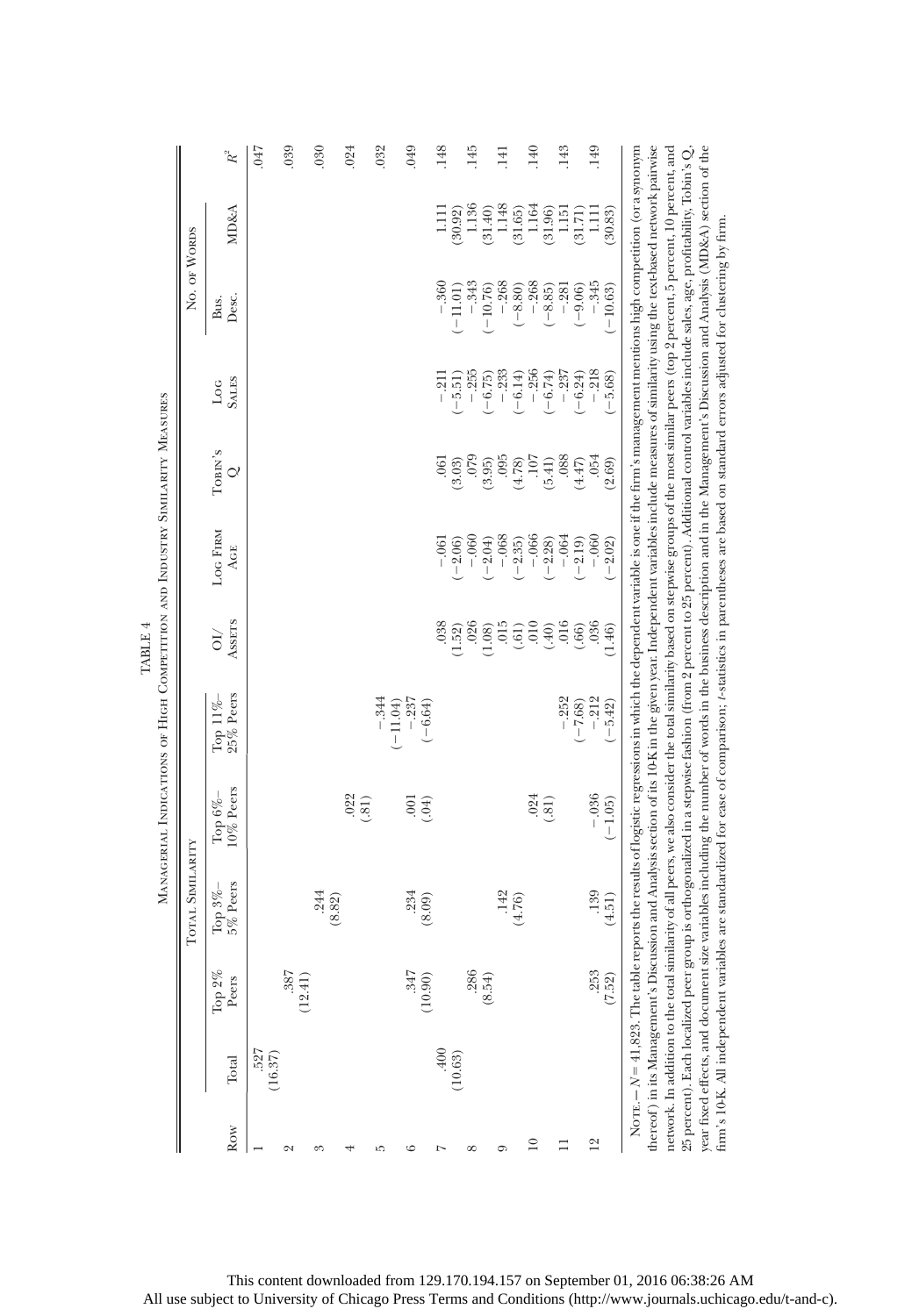pressures from more distant peers would support the conclusion that issues relating to potential entry threats, and issues relating to incentives to pursue limit pricing, likely apply in the universe of US publicly traded firms.

Table 4 shows the results of this test, where the dependent variable is an indicator variable indicating that the manager discusses competitive pressures. Row 1 shows that firms with higher global total similarity are far more likely to discuss competitive pressures in their management's discussion. This result suggests that information in the text-based network classification is informative regarding the presence of firms that managers themselves perceive to actually be rivals. In particular, these rivals pose competitive threats that managers feel obliged to mention when interpreting their firm's performance and future prospects.

Rows 2–6 further show that these competitive pressures extend beyond the range typically studied by researchers. In particular, many studies control for three-digit SIC industries, which has a granularity of roughly 2 percent. Rows 3 and 6 show that managers facing more distant rivals in the 2.0–5.0 percent band, on the margin, also are more likely to disclose issues relating to higher competition in their 10-Ks. Because all independent variables are standardized,we can also comparemagnitudes.The results suggest that competition in the nearest band is roughly 50 percent more important than competition in the second band; however, both bands are highly significant. These findings are consistent with the conclusion that managers react not only to current rivals in their immediate markets but also to rivals in neighboring markets that might pose potential entry threats.

In rows 7–12 of table 4, we explore the robustness of this conclusion to various control variables that might also be related to competitive pressures including firm size, age, profitability, and Tobin's Q. Because it is well known that document size can influence text-based variables, we also control for the size of the firm's Management's Discussion and Analysis section. In all, we find that our primary total similarity variables weaken somewhat as the new controls are added. However, all variables remain highly significant, and our primary conclusions obtain with or without the controls.

We also consider the approach used by Rauh and Sufi (2012), who gather data from Capital IQ identifying the firms listed by each firm in its 10-K as being a rival. We note that one important limitation in this analysis is that Capital IQ data are not available on a historical basis. We thus extract Capital IQ peers using 2011 data, and we examine whether textbased network industries computed using the last year of our data (2008) can better explain the Capital IQ peers relative to SIC-3 or NAICS-4 industries. We display the results in table 5. The table reveals that our network industries outperform SIC-3 and NAICS-4 industries in their ability to explain Capital IQ self-reported peers. For example, our baseline ap-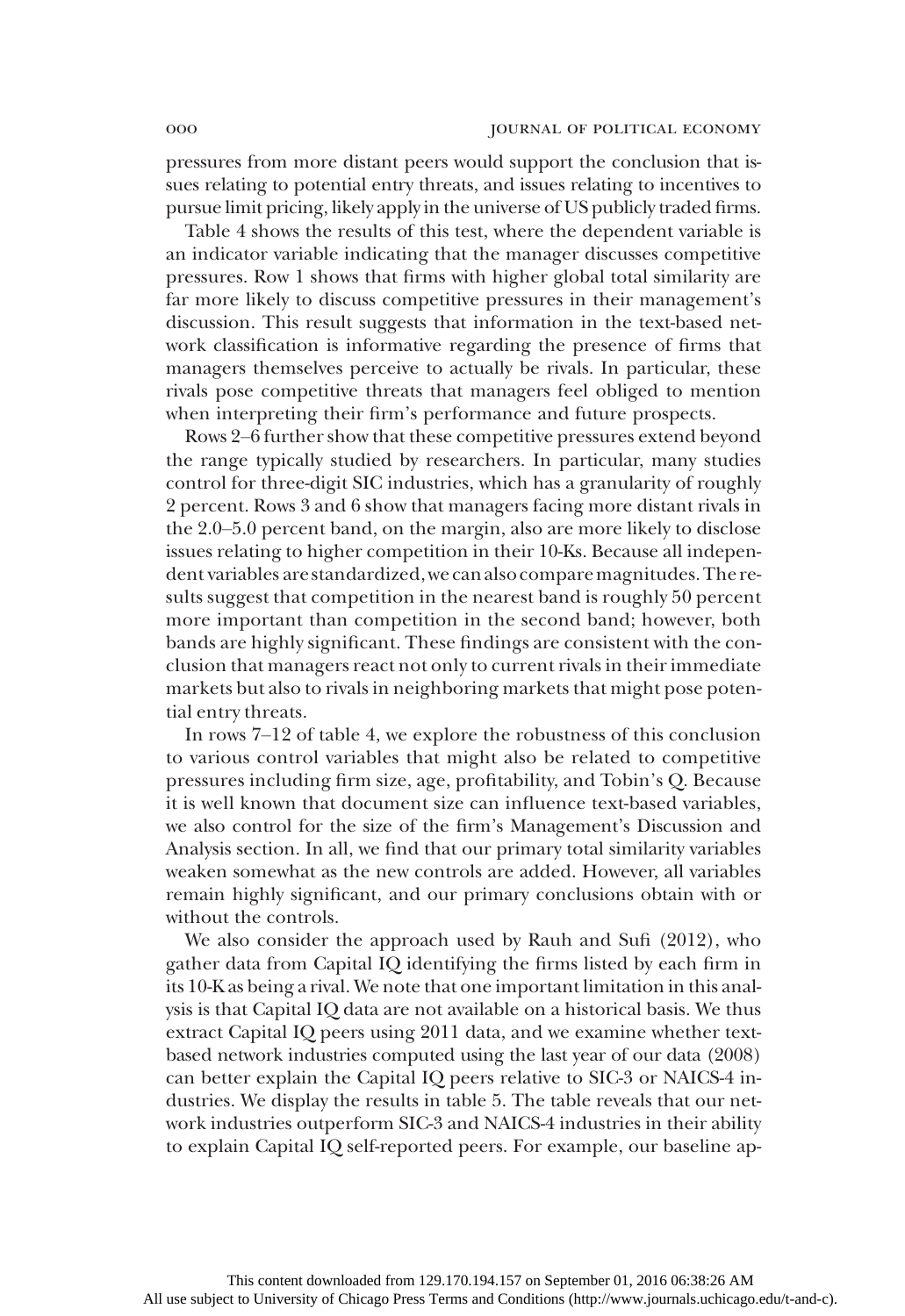|                                                                               |                                         | <b>TEXT-BASED INDUSTRIES</b><br>(SIC-3 Granularity)    |                                         |                                                 | <b>TEXT-BASED INDUSTRIES</b><br>(NAICS-4 Granularity) |
|-------------------------------------------------------------------------------|-----------------------------------------|--------------------------------------------------------|-----------------------------------------|-------------------------------------------------|-------------------------------------------------------|
| <b>WORDS USED FOR</b><br><b>TNIC INDUSTRY</b>                                 | <b>STOP WORD</b><br>Threshold<br>$(\%)$ | <b>TNIC</b><br>Overlap<br>with<br>Capital IQ<br>$(\%)$ | TNIC<br>Overlap<br>with SIC-3<br>$(\%)$ | TNIC<br>Overlap<br>with<br>Capital IQ<br>$(\%)$ | TNIC<br>Overlap<br>with NAICS-4<br>$(\%)$             |
| All words<br>All words<br>All words<br>All words<br>Nouns and proper<br>nouns | 100<br>25<br>10<br><b>TF-IDF</b><br>100 | 40.9<br>50.6<br>60.1<br>59.3<br>43.7                   | 46.6<br>50.2<br>49.1<br>49.0<br>47.3    | 43.1<br>53.0<br>62.3<br>61.9<br>46.2            | 61.8<br>65.8<br>61.5<br>65.6<br>62.5                  |
| Nouns and proper<br>nouns<br>Nouns and proper<br>nouns<br>Nouns and proper    | 25<br>10                                | 52.5<br>62.0                                           | 50.2<br>45.8                            | 55.1<br>63.5                                    | 65.6<br>54.4                                          |
| nouns                                                                         | TF-IDF                                  | 58.5                                                   | 48.1                                    | 61.0                                            | 64.6                                                  |

| TABLE 5                                                     |  |
|-------------------------------------------------------------|--|
| SELF-REPORTED CAPITAL IQ PEERS AND INDUSTRY CLASSIFICATIONS |  |

NOTE.—The table reports the fraction of Capital IQ 2011 peers that are also peers as identified by various other industry classifications, including SIC-3, NAICS-4, and textbased network classifications (TNIC) constructed to have levels of granularity identical to those of SIC-3 and NAICS-4. The table also reports the fraction of overlap between SIC-3 and TNIC and also between NAICS-4 and TNIC. The overlap between SIC-3 and Capital IQ competitors is 47.1 percent. The overlap between NAICS-4 and Capital IQ competitors is 44.0 percent. Although Capital IQ data are from 2011 (historical peer data are not available), all SIC, NAICS, and TNIC data are from 2008. The Stop Word Threshold column indicates whether we discard common words defined as those used in at least 10 percent, 25 percent, or 100 percent of all documents or if we instead use TF-IDF to weight common words less heavily as an alternative to discarding them.

proach that uses nouns and proper nouns and a 25 percent stop word threshold generates 52.5 percent overlap with Capital IQ peers. This compares to 47.1 percent for SIC-3. Our peers perform even better relative to NAICS-4: 55.1 percent overlap compared to 44.0 percent. Given that our comparisons hold industry granularity constant, we conclude that these results are driven by economic informativeness and are not due to technical differences in granularity.

## VI. Capturing Industry Change

In this section we assess changes in firm similarity and product market location following two major exogenous industry shocks. We examine the impact of these shocks on the total similarity of rivals around a given firm, the number of industry rivals, and the extent of product market dislocation (changes in the products offered). We first consider the military goods and services industry following the shock to military spending af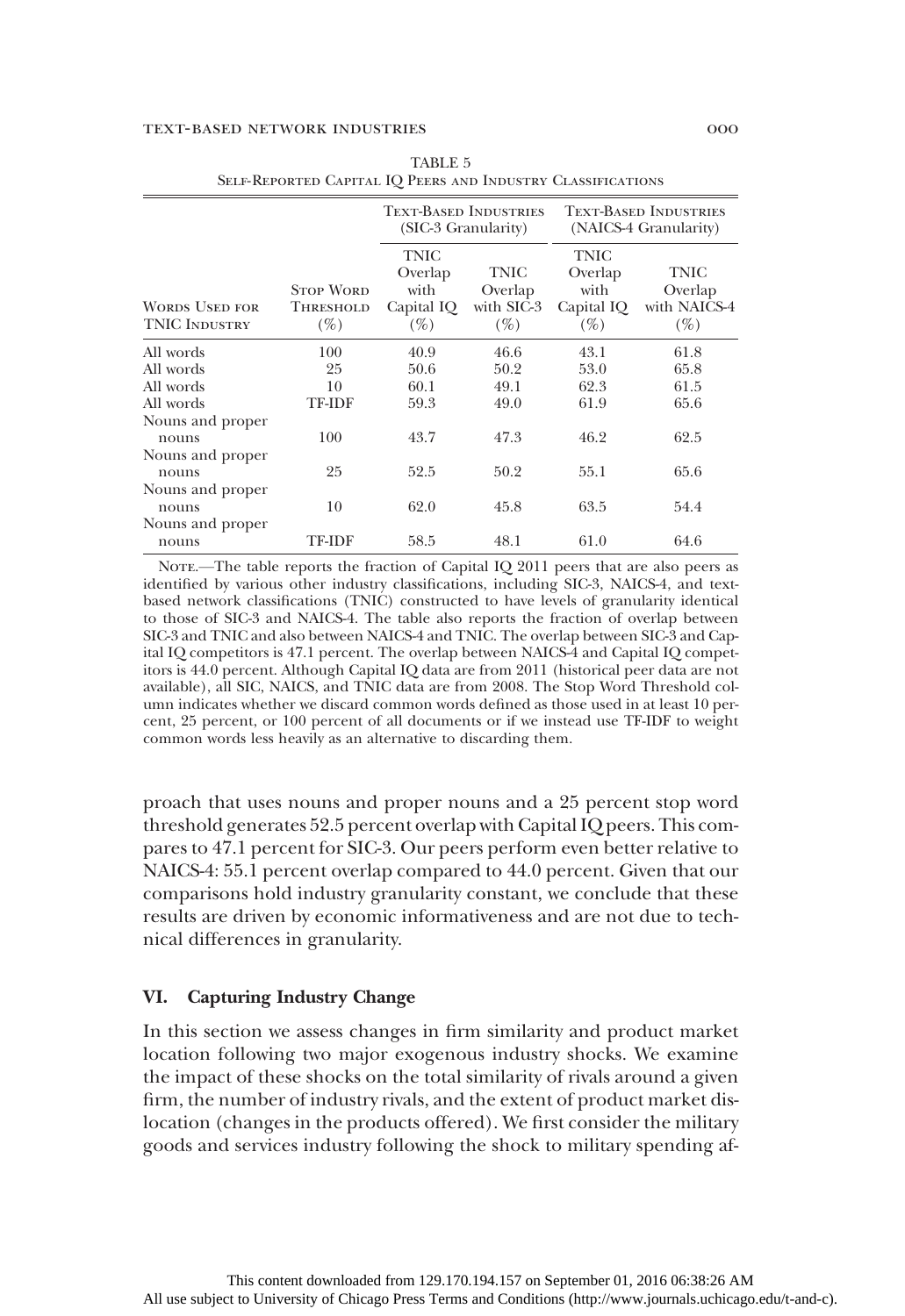ter the events of September 11, 2001. Our second analysis is based on the software industry following the technology stock market collapse (dotcom shock) beginning in March 2000.

We choose these two shocks because of their importance in shaping the trajectory of large numbers of firms in these industries and also because these examples best illustrate unique features of text-based network industries that make them well suited to address research questions involving time-varying changes that are difficult to analyze using other industry classifications. Because one shock is a positive demand shock (defense) and the other is a negative demand shock (software), these choices also allow us to explore if product markets react differently to positive and negative shocks.

#### A. Military Intelligence and Battlefield Products

Figure 3 displays the scale and timing of the positive military spending demand shock. Prior to 2001, US military spending gradually declined from nearly 6 percent of GDP to just 3 percent of GDP. After 2001, this trend sharply reversed, and spending increased to just below 5 percent of GDP by 2009. Although much of the observed increase from 3 percent to 5 percent is gradual, we expect that industry participants knew at the time of the September 11 attacks that future spending would grow and the growth would be large and long-lasting. We focus on how the product market changed before and after 2001. We also note that this shock has a large magnitude (1–2 percent of annual US GDP) and it is also exogenous, as market participants did not expect the 2001 attacks. This shock presents a nearly ideal laboratory for examining the



FIG. 3.—Annual military spending by the United States as a fraction of GDP (source: World Bank). Color version available as an online enhancement.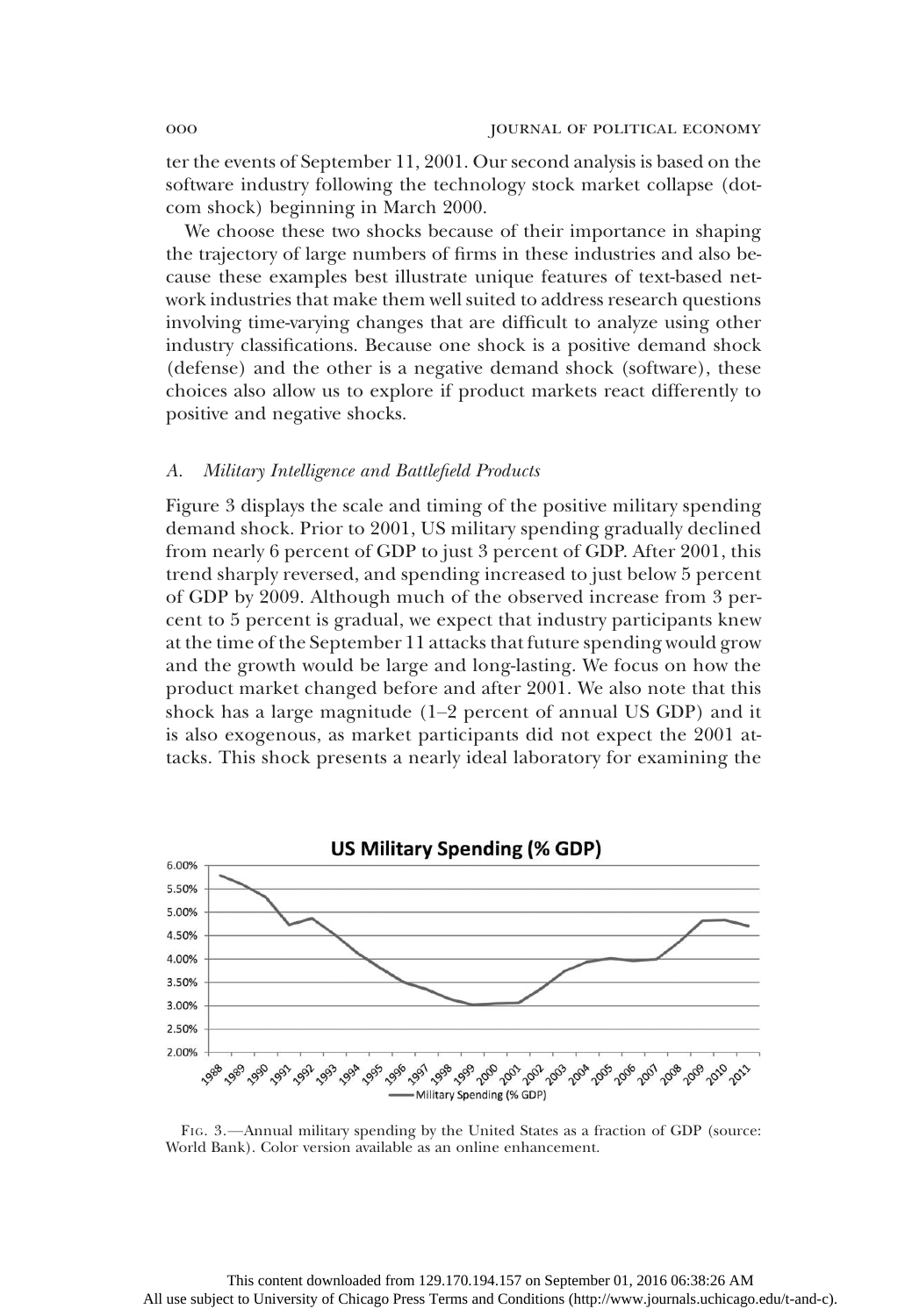impact of a large demand shock on product market structure and dislocation.

Product market research assessing the impact of the September 11 attacks on the military industry is difficult using existing classifications for three reasons. First, military products span many different SIC- and NAICS-based industries including heavy equipment, transportation, electronics, software, security, and medical equipment. Second, only a fraction of the firms in each market actually sell to the military. A manual review of all firms would be necessary to identify the relevant set engaged in selling to the military.

Third, existing industry classifications are not updated materially over time. A researcher would have to manually assess how firms supplying to the military changed over time. For example, some firms might begin or terminate sales to the military. Also, updated product offering data are not available using other classifications, making the issue of product market dislocation very difficult to study. Because text-based network industries are based on the actual vocabulary used in annual firm 10-Ks, we are able to solve these problems directly.

We use the series of matrices  $Q_t$  containing the product words (defined in Sec. II) to identify the set of firms likely providing goods and services to the military. For a given year t,  $Q_t$  is the set of normalized product word vectors for all firms in the sample in that year. Each firm's product word vector has length W (the number of unique 10-K words), and each element identifies whether or not the given firm uses the specific word corresponding to that element.

We consider two queries on  $Q_t$ . We first identify the set of "military intelligence firms" as the set of all firms that use all three of the following terms in their business descriptions in year t: "military," "defense," and "intelligence." In our second test, we identify the set of "military battlefield firms" as the set of firms using all of the following four terms in year t: "military," "defense," "battlefield," and "equipment." We consider both to explore potential differential treatment effects in these related markets. Because  $Q_t$  is updated and comprehensive, these queries immediately yield the set of firms addressing each market in each year.

Our hypotheses are that  $(A)$  the  $9/11$  attacks generate a positive demand shock in these markets, and we expect an increase in entry and total similarity following the shock; and  $(B)$  we expect a shift in product location to reflect changing needs of the military after this shock. To test the first hypothesis, we compute the following averages over firms in each product market in time series: the average total text-based network similarity surrounding each firm and the average number of network rivals faced by each firm. We assess each statistic in time series, and we test the first hypothesis by examining if each variable experiences a structural break after 2001.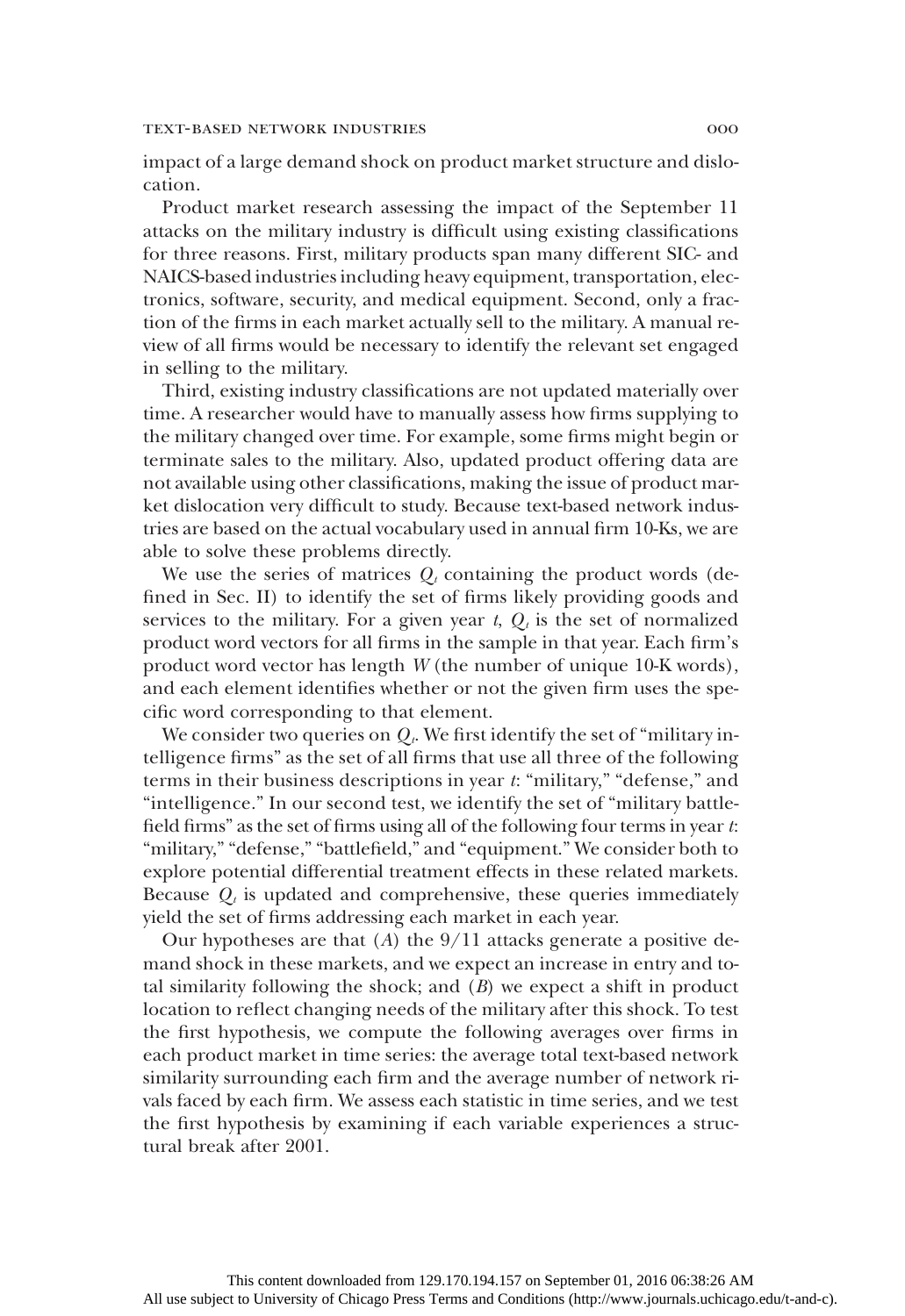To test the second hypothesis, we use the information in  $Q_t$  in a different way. For each word  $w_k$  corresponding to the W columns in  $Q_k$ , we compute the extent to which  $w_k$  has grown in usage in the given market after the shock. Words experiencing the highest positive change indicate product words that increased most in use after the shock. Words receiving the most negative change indicate product words that experienced the most severe decline. Assessment of these word change vocabularies illustrates the extent to which product markets experienced a location shift after the September 11 attacks.

Figures 4 and 5 display results for military intelligence firms and military battlefield firms, respectively. Panel A in both figures reports the



Panel B: Words that became more prominent after the shock (2000 vs 2002) surveillance (22.5%-47.2%), legacy(7.5%-31.9%), priorities(7.5%-29.2%), grumman(15.0%-36.1%), northrop(15.0%-34.7%), transformation(2.5%-19.4%), boeing(20.0%-36.1%), integrators(15.0%-30.6%), disasters(2.5%-18.1%), running(0.0%-15.3%), cancellations(7.5%-22.2%), disaster(2.5%-16.7%), allegations(0.0%-13.9%), cancel(10.0%-23.6%), conflict(5.0%-18.1%), email(2.5%-15.3%), streamline(2.5%-15.3%), task(15.0%-27.8%), thales(0.0%-12.5%), desktop(12.5%-25.0%), visibility(10.0%-22.2%), engagement(7.5%-19.4%), path(7.5%-19.4%), assured(5.0%-16.7%), deficit(2.5%-13.9%)

Panel C: Words that became less prominent after the shock (2000 vs 2002) litton(20.0%-1.4%), band(32.5%-16.7%), microwave(37.5%-23.6%), broadcast(27.5%-13.9%), microelectronics(17.5%-4.2%), transmitter(20.0%-6.9%), semiconductor(30.0%-18.1%), pollution(25.0%-13.9%),hughes(15.0%-4.2%), transmitters(20.0%-9.7%), promise(10.0%-0.0%), physics(12.5%-2.8%), receiver(25.0%-15.3%), antenna(27.5%-18.1%), semiconductors(15.0%-5.6%), significance(17.5%-8.3%), navigation(30.0%-20.8%), cockpits(10.0%-1.4%), cubic(10.0%-1.4%), daimler(10.0%-1.4%), recourse(10.0%-1.4%), scanner(10.0%-1.4%), shipboard(25.0%-16.7%), marconi(12.5%-4.2%), substrates(12.5%-4.2%)

FIG. 4.—Military intelligence firms: competitor changes. Time-series changes in industry attributes for firms stating the following three words in their business descriptions: military, defense, and intelligence. Note that structural break tests regarding whether local similarity of rivals changed before and after 2001 are significant at the 1 percent level. A similar test based on the number of rivals is not significant. We also report the words that grew (shrank) in prominence before and after the 2001 military demand shock (we display the fraction of firms using the given word before and after the shock).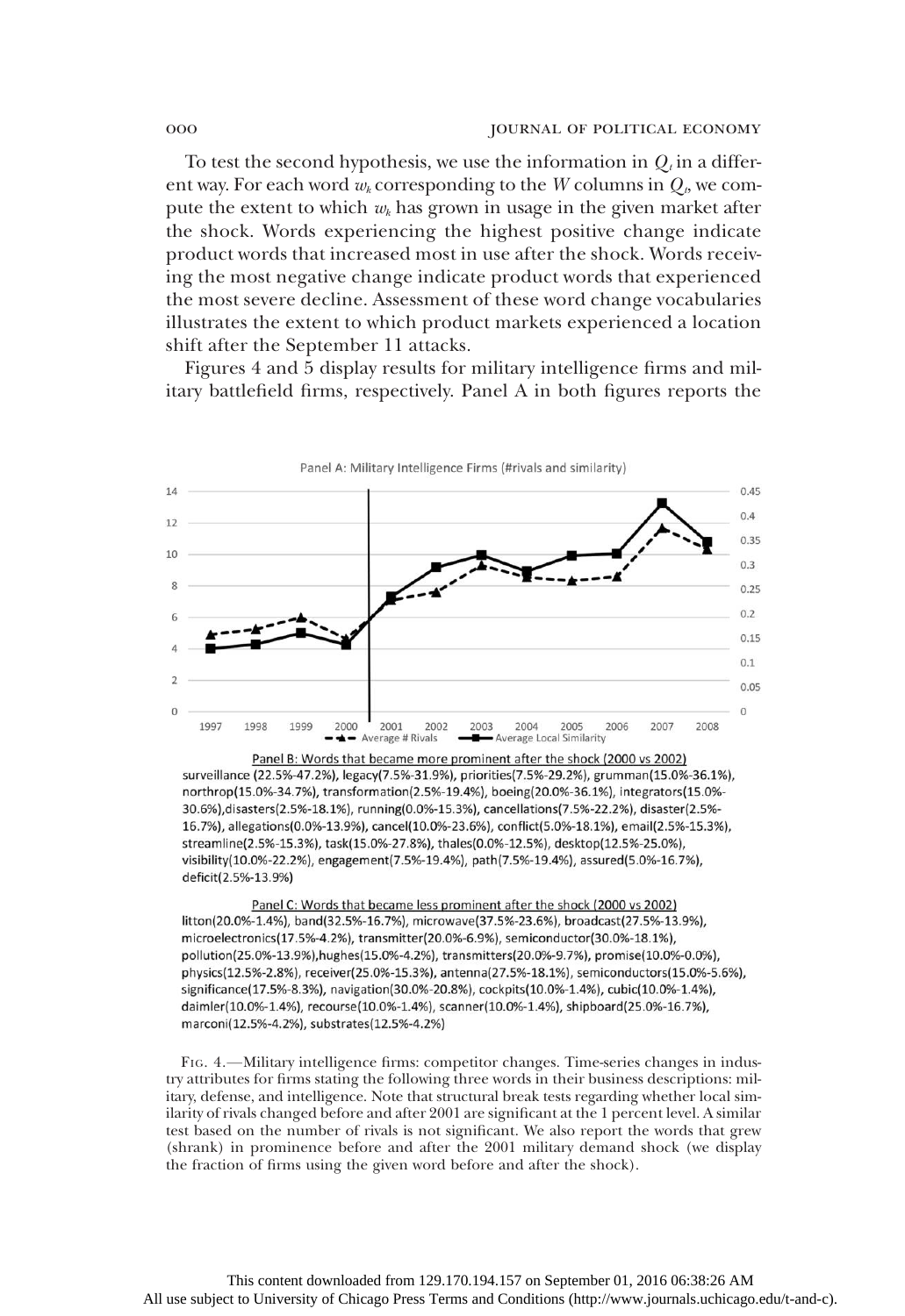

surveillance(50.0%-81.8%), transformation(0.0%-31.8%), optic(25.0%-54.5%), simulation(43.8%-72.7%), learning(6.3%-31.8%), corps(25.0%-50.0%), grumman(25.0%-50.0%), northrop(25.0%-50.0%), ceiling(12.5%-36.4%), imagery(12.5%-36.4%), artillery(0.0%-22.7%), beam(0.0%-22.7%), cleanup(0.0%-22.7%), infrastructures(0.0%-22.7%), omissions(0.0%-22.7%), disaster(6.3%-27.3%), incumbent(6.3%-27.3%), recruit(6.3%-27.3%), throughput(6.3%-27.3%), congressional(25.0%-45.5%), threat(25.0%-45.5%), smart(12.5%-31.8%), allegations(0.0%-18.2%), blank(0.0%-18.2%), defense(0.0%-18.2%)

Panel C: Words that became less prominent after the shock (2000 vs 2002) subassemblies(37.5%-4.5%), literature(31.3%-4.5%), motorola(31.3%-4.5%), rack(31.3%-4.5%), lockheed(75.0%-50.0%), compact(31.3%-9.1%), memory(31.3%-9.1%), broadcast(43.8%-22.7%), radar(68.8%-50.0%), algorithm(18.8%-0.0%), blood(18.8%-0.0%), microprocessors(18.8%-0.0%), panasonic(18.8%-0.0%), procurements(50.0%-31.8%), airframe(31.3%-13.6%), aperture(31.3%-13.6%), israel(31.3%-13.6%), hughes(25.0%-9.1%), radiation(25.0%-9.1%), warner(25.0%-9.1%), workstation(25.0%-9.1%), absorption(18.8%-4.5%), asics(18.8%-4.5%), assign(18.8%-4.5%), backup(18.8%-4.5%)

FIG. 5.—Military battlefield firms: competitor changes. Time-series changes in industry attributes for firms stating the following three words in their business descriptions: military, defense battlefield, and equipment. Note that structural break tests regarding whether local similarity of rivals changed before and after 2001 are significant at the 5 percent level. A similar test based on the number of rivals is also significant at the 5 percent level. We also report the words that grew (shrank) in prominence before and after the 2001 military demand shock (we display the fraction of firms using the given word before and after the shock).

time-series statistics describing the number of firms in each product market, the degree of total similarity, and the average number of text-based network rivals faced by firms in each market. The caption of each figure reports the results of tests examining whether each industry experienced a structural break in total similarity and the number of rivals after 2001.

In figure 4, a structural break test on the level of total similarity is significant at the 1 percent level. A similar test regarding the average number of rivals is just below standard levels of statistical significance. In figure 5, both structural break tests are significant at the 5 percent level. We conclude that the 2001 shock resulted in an increase in total similarity, indicating increased competition. The positive demand shock likely triggered entry (or movement by existing firms) into newly demanded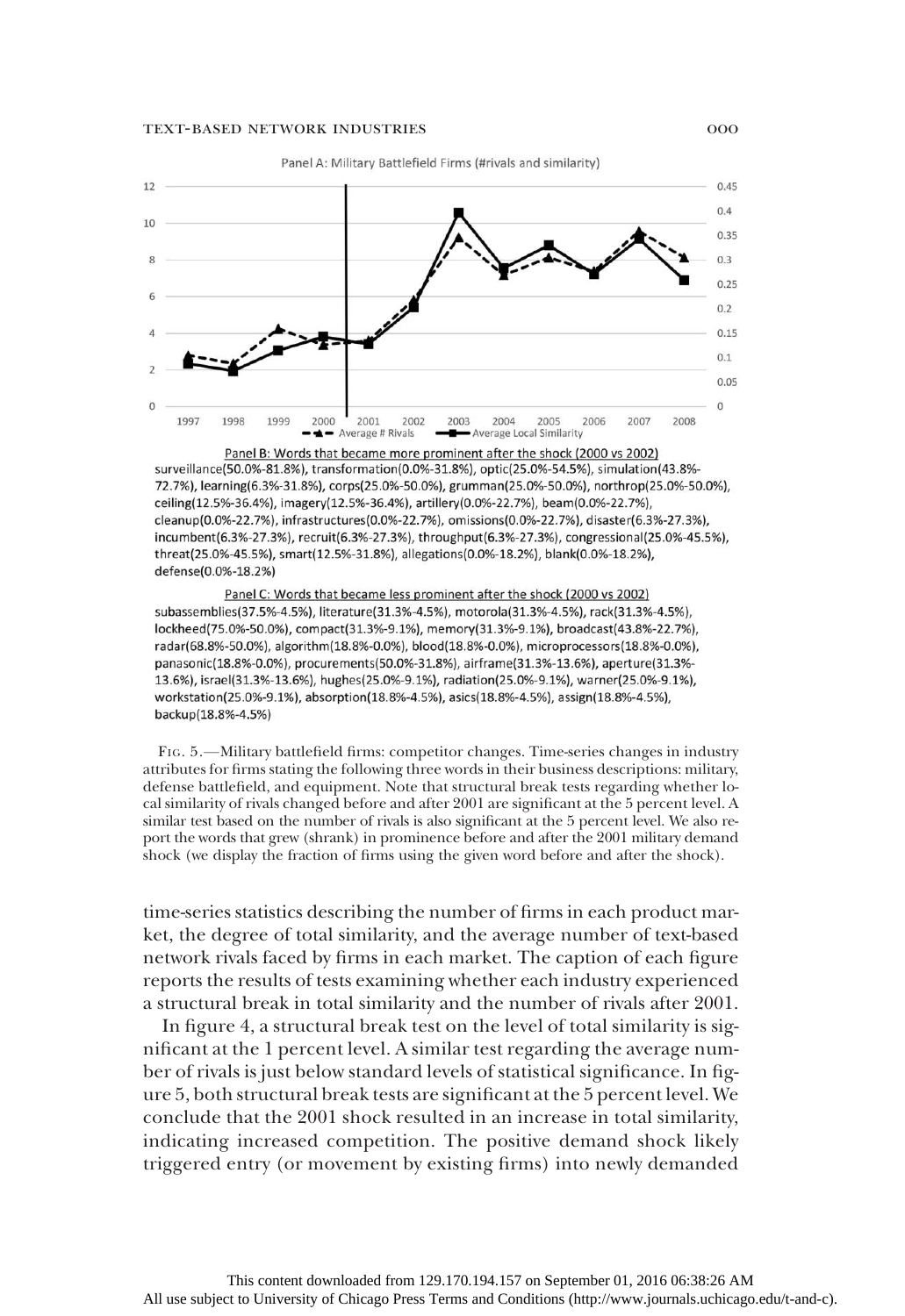military intelligence and battlefield products. We conclude that industry participants likely benefited from the positive demand shock. However, these gains were likely offset, at least in part, by increased competition.

Panels B and C display the results of the product market location change tests. Panel B reports the words that most increased in usage after the shock (2002 vs. 2000). For military intelligence firms in figure 4, we find an increased focus on surveillance (47.2 percent of firms use the term in 2002, compared to just 22.5 percent in 2000). This is consistent with information gathering being a central theme for the military after the shock. We also observe an increased focus on disasters, e-mail, integrators, and the specific firm Northrop Grumman. These results also support an increased focus on information gathering, especially the gathering of nonbattlefield intelligence. The results for military battlefield firms in figure 5 are similar, and we also see an increased focus on surveillance, optics, simulation, artillery, infrastructure, and cleanup. These results support the conclusion that military battlefield firms became more focused on possible ground conflicts and that simulations, infrastructure, and artillery likely played a central role.

Panel C reports words that became less utilized after the shock. In figure 4, key terms include broadcast, microwave, microelectronics, transmitters, and the specific firm Litton. These results indicate a declining focus on information transmission and electronic devices. Put together with panel B, we find a likely dislocation away from information transmission and toward nonbattlefield information-gathering technologies. For military battlefield firms in figure 5, the following terms declined in usage: subassemblies, broadcast, radar, algorithms, airframes, and the specific firms Motorola and Lockheed. Together with panel B, these results suggest a shift away from traditional air power and communication and toward a focus on potential ground conflicts.

Overall, we conclude that the September 11 shock resulted in two important changes for both military industries: an increase in entry into new high-demand markets and product changes toward nonbattlefield information gathering and products intended for potential ground conflicts. Because the shock was exogenous, it is likely that the shock caused these changes.

#### B. Software Industry

We next consider the post-2000 software market collapse. This shock is also large in size and is also difficult to examine using traditional industry classifications (software firms are typically lumped with many other firms into a business services SIC code, and this market also experienced rapid change over time). It is also important to note that this is a negative demand shock, whereas the military shock was a positive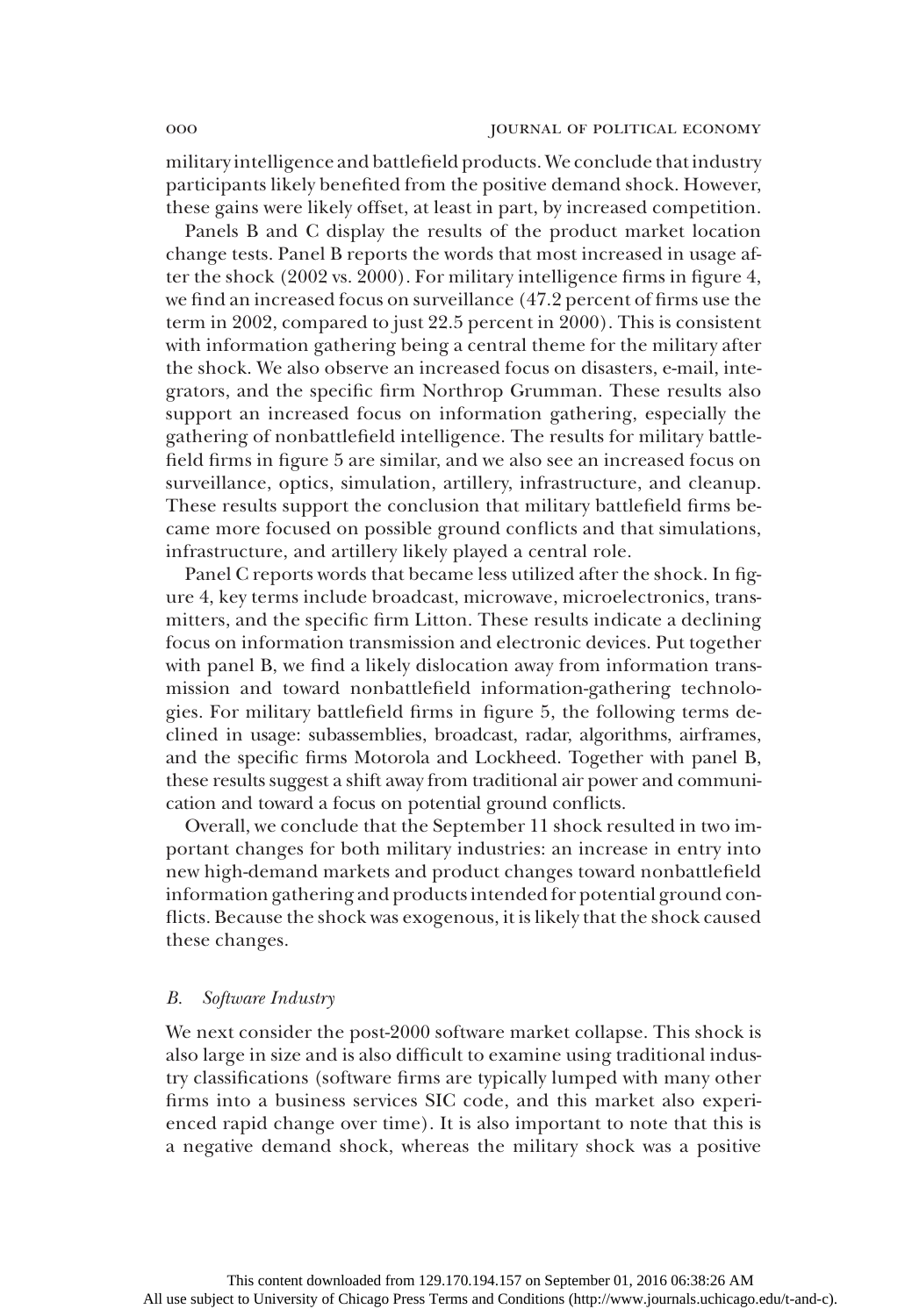shock. Our empirical approach is identical to that used for the military industry above. We define the software market broadly to include firms with all three of the following terms in their business descriptions in year t: "software," "computer," and "program."

Panel A of figure 6 shows a decline in the total similarity surrounding each firm and in the average number of text-based network rivals in the software industry. The decline is large in magnitude and long-lasting. This suggests that the negative shock led to firm exit or movement by firms into other product markets. We conclude that this negative demand shock created a symmetric-opposite result relative to the positive shock in the military industry. However, we also note that the process of consolidation following the negative shock is more gradual and slow



Panel B: Words that became more prominent after the shock (2000 vs 2002) email(2.0%-19.1%), portal(0.3%-15.8%), intelligence(7.0%-21.6%), lifecycle(1.2%-13.7%), metrics(1.3%-13.0%), linux(0.2%-11.7%), insight(3.8%-14.8%), accountability(5.0%-15.4%), subscription(7.4%-17.2%), portals(0.0%-8.9%), disaster(5.8%-14.2%), players(6.9%-15.3%), verizon(0.0%-8.3%), validation(7.0%-15.3%), homeland(0.0%-8.2%), dell(3.5%-11.6%), portability(6.6%-14.6%), sciences(7.8%-15.7%), bandwidth(9.4%-17.2%), google(0.0%-7.7%), hybrid(5.9%-13.5%), download(6.4%-13.8%), cisco(5.6%-13.0%), streaming(1.2%-8.6%), interoperability(7.2%-14.5%)

Panel C: Words that became less prominent after the shock (2000 vs 2002) unix(19.4%-7.7%), mainframe(14.3%-3.4%), intranet(14.5%-4.0%), telemarketing(18.4%-9.7%), compaq(9.0%-1.5%), workstation(14.5%-7.1%), announcements(14.8%-7.8%), workstations(16.2%-9.3%), novell(9.4%-2.9%), lotus(6.4%-0.5%), diversion(12.6%-6.8%), disk(16.3%-10.7%), object(15.0%-9.4%), intranets(8.0%-2.5%), peripheral(14.8%-9.4%), netscape(5.6%-0.3%), dial(11.1%-6.0%), lucent(9.7%-4.8%), vars(10.1%-5.3%), strain(7.7%-3.0%), pentium(5.8%-1.2%), microprocessor(10.4%-5.9%), peripherals(13.4%-8.9%), lans(7.7%-3.4%), packard(20.3%-16.3%)

FIG. 6.—Software firms: competitor changes. Time-series changes in industry attributes for firms stating the following three words in their business descriptions: software, computer, and program. Note that structural break tests regarding whether local similarity of rivals changed before and after 2001 are significant at the 1 percent level. A similar test based on the number of rivals is also significant at the 1 percent level. We also report the words that grew (shrank) in prominence before and after the 2001 military demand shock (we display the fraction of firms using the given word before and after the shock).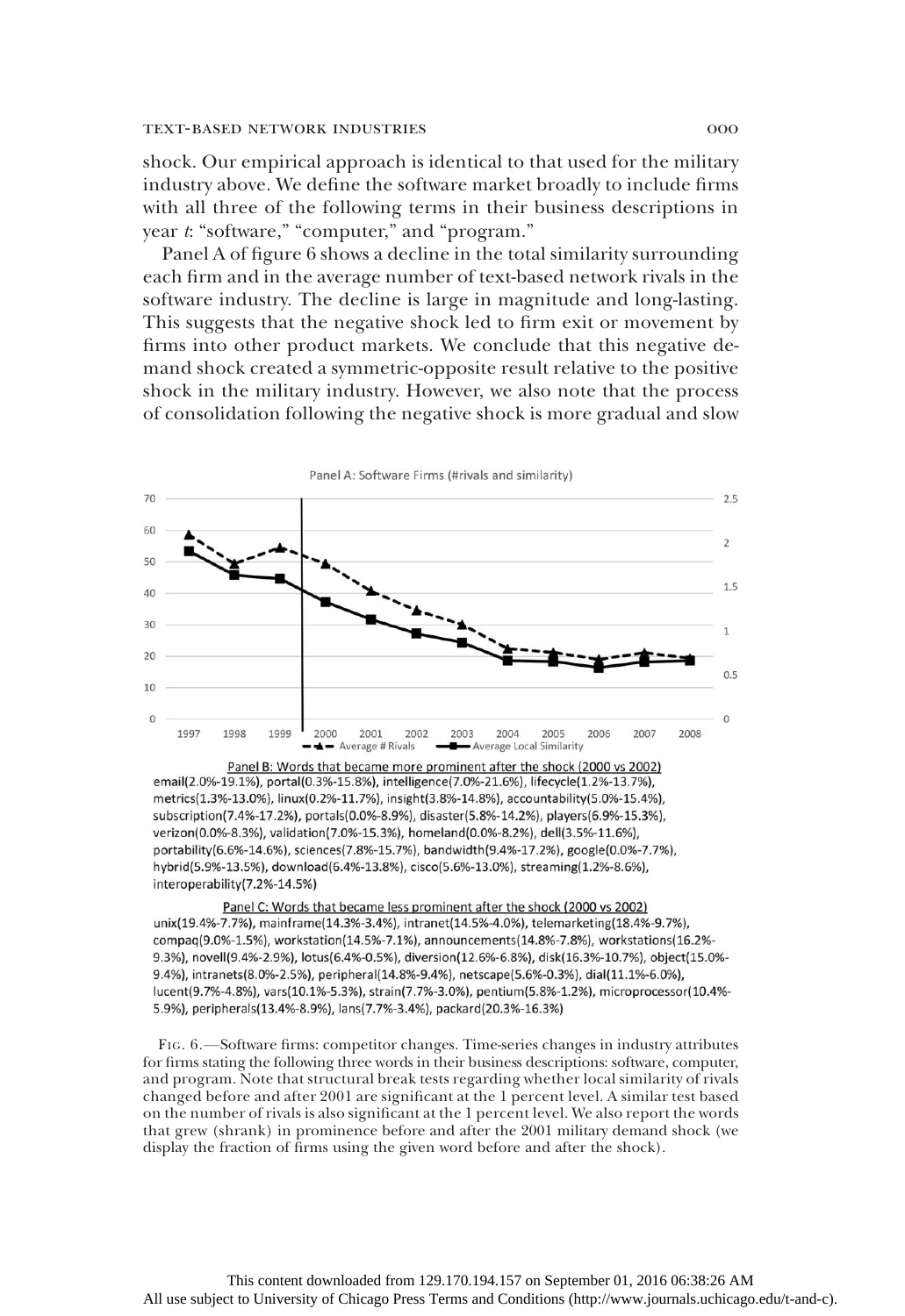moving relative to the realignment following the positive shocks in the military industry.

Panels B and C of figure 6 show that the software industry also experienced product market dislocation after the shock. Panel B shows a movement toward a focus on e-mail, intelligence, Linux, portals, and life cycles. Panel C shows a dislocation away from Unix, mainframes, intranet, telemarketing, and workstations.

Our study suggests that major exogenous demand shocks affect industries in ways not well documented in the existing literature. We observe large changes in market structure and product similarity, and also product market dislocation, indicating that industry boundaries are undergoing large changes over time.

#### VII. Endogenous Barriers to Entry

In this section, we examine how measures of industry similarity and profitability change over time following Sutton (1991), who predicts that advertising and R&D can create endogenous barriers to entry. An example from "An Illustration of Dual Structure" in Sutton's Sunk Costs and Market Structure, section 3.4, illustrates the logic behind our empirical design. In Sutton's example, we observe a firm moving between two industries as it, and possibly some rivals, increase their advertising spending in order to become a small group of leading brands that sell to brand-sensitive buyers, thus escaping the large number of firms that do not advertise but rather "sell on price."

The main idea is that R&D and advertising can create unique products that appeal to quality-sensitive consumers, making it more expensive for rivals to enter. A key assumption is that advertising and R&D (which might be geared toward improving product appeal) are actually effective in reducing ex post similarity. We test this assumption by regressing changes in ex post similarity and profitability on ex ante advertising and R&D levels. We recognize that these tests examine association, as it is difficult to establish causality in this setting. This analysis complements the study by Ellickson (2007), who analyzes the supermarket industry, and further illustrates the challenges that Ellickson notes on providing evidence on endogenous fixed costs.

We focus on text-based network industries for this test, as observing changes in industry memberships and industry locations is critical to testing Sutton's theory, which is primarily about trying to solidify industry boundaries and prevent entry across industry boundaries. Fixed industry classifications lack this flexibility because their industry locations are fixed over time, and memberships rarely change.

Table 6 displays the results. We consider text-based network industry results in panel A. One observation is one firm in one year. The dependent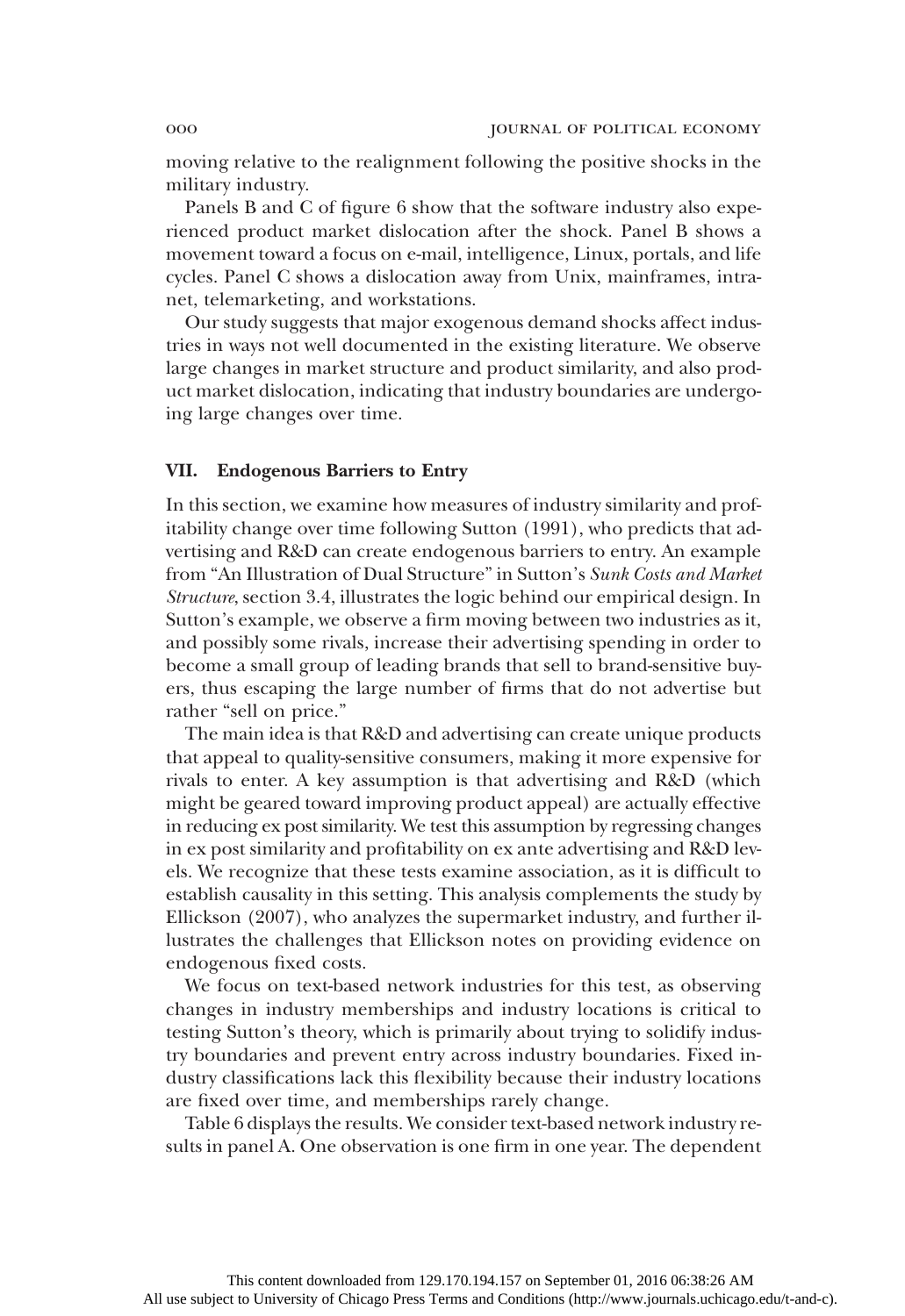|                                                                                                                                                                                                                                                                                                                                                                                                                                                                                                                                                                                             |                                  |                       | Ex ANTE ADVERTISING AND R&D VERSUS FUTURE SIMILARITY | TABLE 6                   |                                             |                 |                           |                  |
|---------------------------------------------------------------------------------------------------------------------------------------------------------------------------------------------------------------------------------------------------------------------------------------------------------------------------------------------------------------------------------------------------------------------------------------------------------------------------------------------------------------------------------------------------------------------------------------------|----------------------------------|-----------------------|------------------------------------------------------|---------------------------|---------------------------------------------|-----------------|---------------------------|------------------|
| Dependent Variable                                                                                                                                                                                                                                                                                                                                                                                                                                                                                                                                                                          | Advertising<br>Dummy<br>Positive | R&D Dummy<br>Positive | Log Industry<br>Adver./Sales                         | Log Industry<br>R&D/Sales | Industry Past<br><b>Stock Return</b>        | Log Assets      | Industry Log<br>B/M Ratio | Adjusted $R^2$   |
|                                                                                                                                                                                                                                                                                                                                                                                                                                                                                                                                                                                             |                                  |                       |                                                      |                           | A. Text-Based Network Industry Regressions  |                 |                           |                  |
| $1. \Delta$ total similarity                                                                                                                                                                                                                                                                                                                                                                                                                                                                                                                                                                | $-414$                           | $-.152$               | $-0.94$                                              | $-0.005$                  | 055                                         | .018            | $-.004$                   | 127              |
| 2. A number of rivals                                                                                                                                                                                                                                                                                                                                                                                                                                                                                                                                                                       | $-13.72$<br>$-12.30$             | $-1.997$<br>$-5.80$   | $-1.195$<br>$-8.55$                                  | .156<br>$(-1.37)$         | 2.184<br>(1.63)                             | 1.636<br>(2.71) | $-1.616$<br>$(-.25)$      | .102             |
|                                                                                                                                                                                                                                                                                                                                                                                                                                                                                                                                                                                             | $(-6.94)$                        | $(-1.70)$             | $(-4.83)$                                            |                           | (1.41)                                      | (4.38)          | $-1.23$                   |                  |
| 3. $\Delta$ profitability                                                                                                                                                                                                                                                                                                                                                                                                                                                                                                                                                                   | .038                             | 0.39                  | .004                                                 | (0.87)                    | $-.022$                                     | $-.010$         | .014                      | 078              |
|                                                                                                                                                                                                                                                                                                                                                                                                                                                                                                                                                                                             | (4.61)                           | (6.61)                | (5.15)                                               | (7.38)                    | $-4.92$                                     | $-8.43$         | (3.74)                    |                  |
|                                                                                                                                                                                                                                                                                                                                                                                                                                                                                                                                                                                             |                                  |                       |                                                      |                           | B. Industry-Adjusted Firm-Level Regressions |                 |                           |                  |
| 4. $\Delta$ total similarity                                                                                                                                                                                                                                                                                                                                                                                                                                                                                                                                                                | $-.037$                          | $-116$                | $-0.005$                                             | $-.020$                   | 059                                         | .016            | .020                      | .121             |
|                                                                                                                                                                                                                                                                                                                                                                                                                                                                                                                                                                                             | $(-1.33)$<br>-.775               | $-5.15$               | $(-.83)$                                             | $(-4.25)$                 | (1.76)                                      | (2.40)          | (1.29)                    |                  |
| 5. A number of rivals                                                                                                                                                                                                                                                                                                                                                                                                                                                                                                                                                                       |                                  | $-3.768$              | $-.103$                                              | $-.738$                   | 2.208                                       | 1.464           | $-1.291$                  | $\overline{100}$ |
|                                                                                                                                                                                                                                                                                                                                                                                                                                                                                                                                                                                             | $(-.62)$                         | $(-4.03)$             | .37)<br>J.                                           | $(-3.71)$                 | (1.42)                                      | (3.99)          | $(-.96)$                  |                  |
| 6. $\Delta$ profitability                                                                                                                                                                                                                                                                                                                                                                                                                                                                                                                                                                   | .031                             | .053                  | 007                                                  | .013                      | $600$ .                                     | .015            | $\overline{0}0$ .         | .015             |
|                                                                                                                                                                                                                                                                                                                                                                                                                                                                                                                                                                                             | (4.83)                           | (9.22)                | (5.21)                                               | (10.87)                   | (2.97)                                      | (11.15)         | (27)                      |                  |
| variables. Panel A is based on advertising and R&D computed at the text-based network industry level. Panel B is based on firm-level network-industry-<br>adjusted advertising and R&D. All specifications include 10-K-based fixed industry classification and yearly fixed effects; Astatistics in parentheses are<br>Nore.—Ordinary least squares regressions with ex post product changes in total similarity and the number of rivals and profitability as the dependent<br>based on standard errors adjusted for clustering by year and industry. The sample has 49,246 observations. |                                  |                       |                                                      |                           |                                             |                 |                           |                  |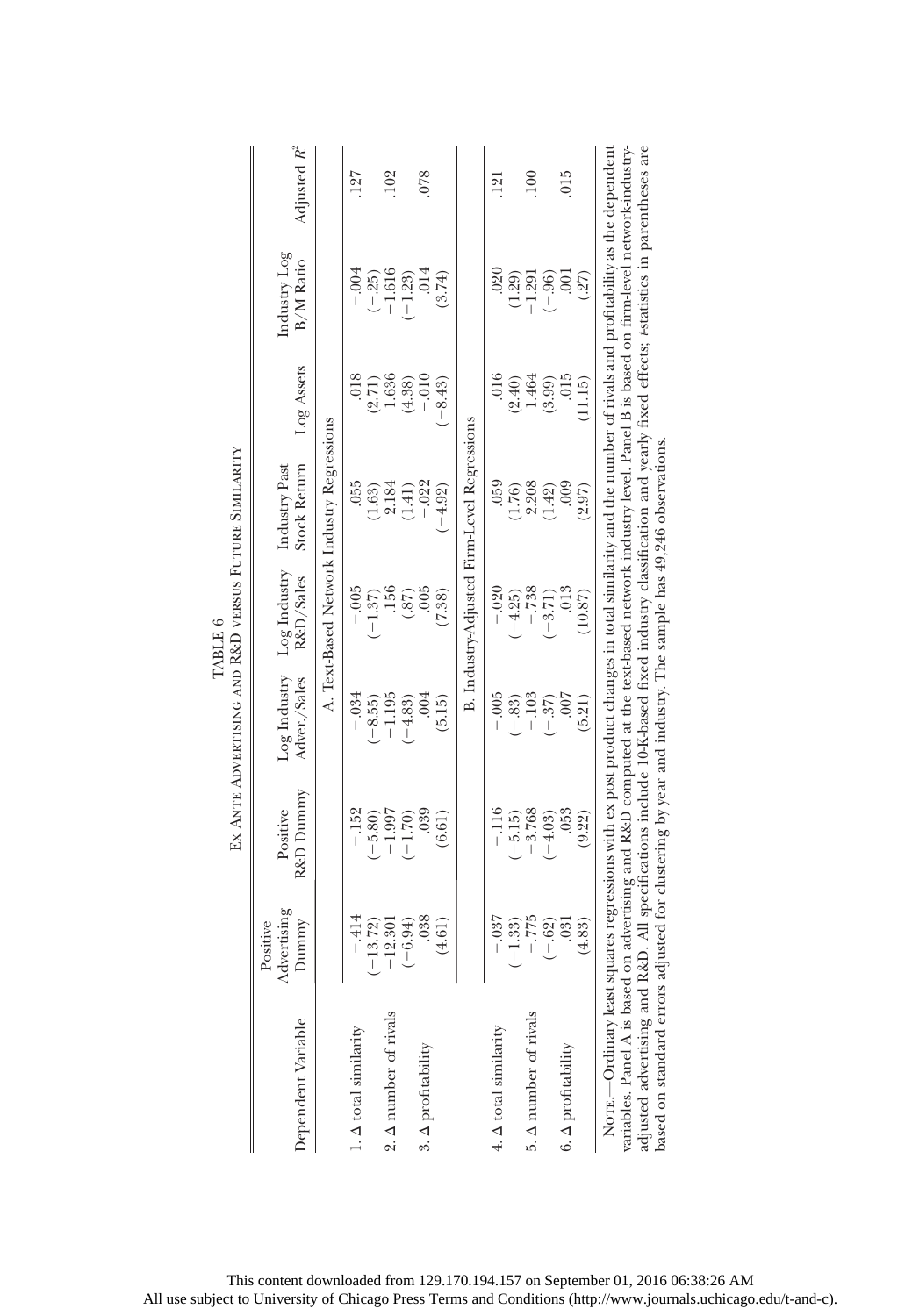variable for each row is noted in the left-hand column. We consider three dependent variables: the change in ex post total similarity, the change in the number of text-based network rivals, and the change in average profitability of firms in the focal firm's network industry. The independent variables include dummies for industries having zero advertising and R&D expenditures. We also include the natural logarithm of the average R&D/sales and advertising/sales for industries that have nonzero spending. This allows us to examine the effects of having R&D and advertising programs and also the effect of intensity in each category. Finally, we include controls for size, stock returns, and the book to market ratio. In panel B, we repeat these same tests using firm-level advertising and R&D.

Table 6 shows strong support for Sutton's predictions using both textbased network industry level (panel A) and firm-level (panel B) R&D and advertising. For example, row 1 shows that firms in network industries with nonzero R&D and advertising, and also those with more intense spending, experience ex post reductions in their total similarity. We observe similar results in row 2 regarding the number of rivals, where results are particularly strong for advertising but are not significant for R&D. Examining ex post profitability in row 3, we find support for the conclusion that both advertising and R&D are associated with increasing ex post profitability. The results are similar in panel B, suggesting that these effects hold at both the firm and the industry levels.

To understand the intuition for these results, we conduct a detailed analysis of one industry: the online education industry. We define this industry as the set of text-based network peer firms surrounding the Apollo Group, which runs the University of Phoenix, a large provider of online education programs.

Table 7 displays time-series statistics for the network industry surrounding Apollo Group during our sample period. We chose this example because the improvements in (and the declining costs of) technology likely reduced the natural barriers to entry in this industry. We thus predict that firms providing online education would have strong incentives to invest in advertising to reinforce the eroding natural barriers to entry. We expect a movement toward niche markets established and defended by higher advertising.

Table 7 supports this intuition. The last two columns, which display the average advertising to sales ratio for firms in Apollo's network industry and the total advertising to total sales ratio for these firms in aggregate, confirm that advertising among Apollo's industry rivals increased dramatically during our sample period. Consistent with a link to barriers to entry, we also observe declines both in the average number of network rivals and in the average total similarity among firms in this market as advertising ramped up. We conclude that Apollo and its rivals likely had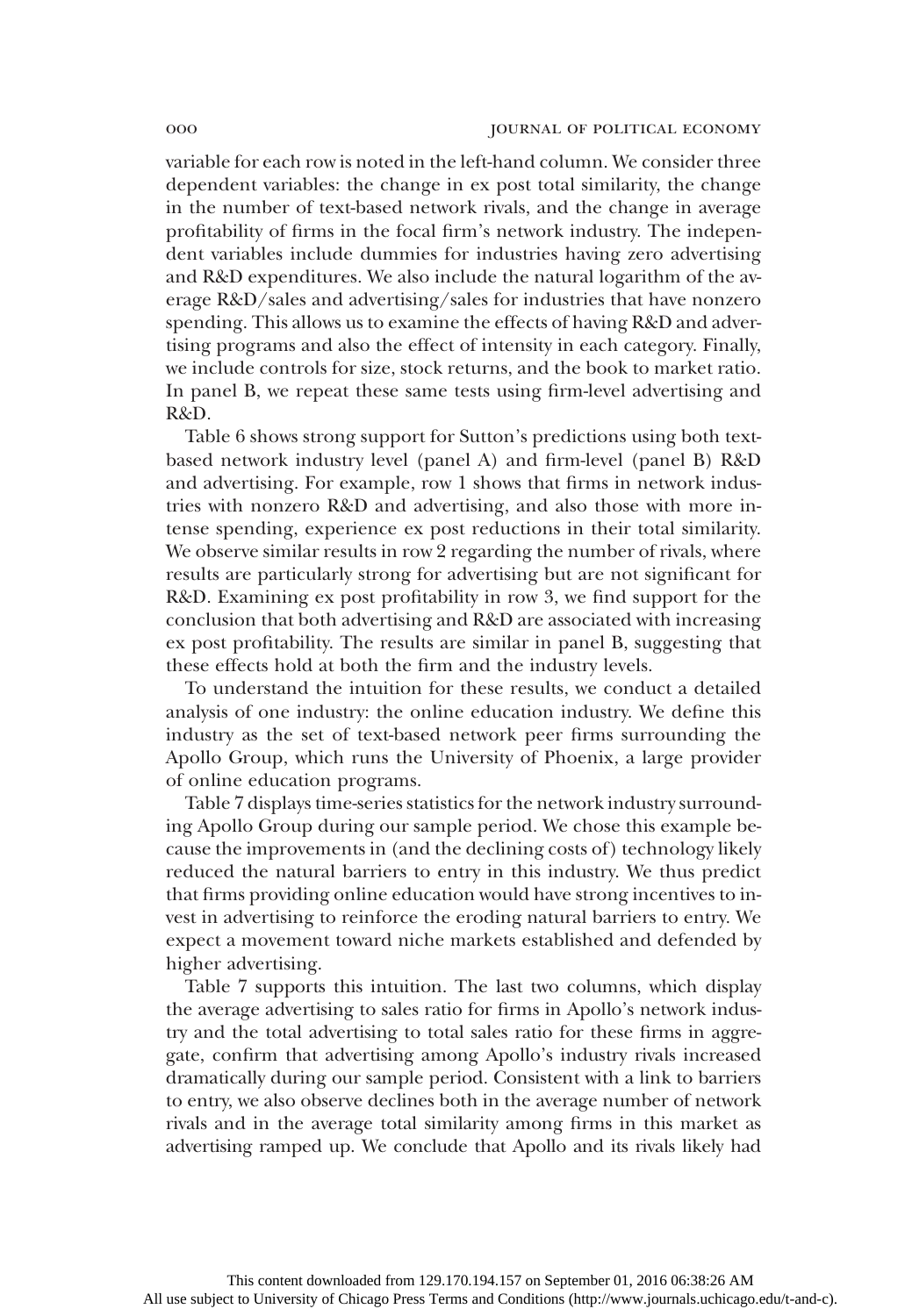|      |                             |                                |                                         | IN GROUP                         |                                             |
|------|-----------------------------|--------------------------------|-----------------------------------------|----------------------------------|---------------------------------------------|
| YEAR | No.<br>OF FIRMS<br>IN GROUP | Average<br>Total<br>Similarity | Average<br>No. of<br><b>TNIC Rivals</b> | Average<br>Advertising/<br>Sales | Total<br>Advertising/<br><b>Total Sales</b> |
| 1997 | 20                          | 102.4                          | 8.9                                     | .013                             | .003                                        |
| 1998 | 19                          | 98.2                           | 11.6                                    | .011                             | .008                                        |
| 1999 | 23                          | 95.5                           | 11.6                                    | .031                             | .029                                        |
| 2000 | 24                          | 86.3                           | 11.0                                    | .081                             | .028                                        |
| 2001 | 17                          | 78.9                           | 9.765                                   | .031                             | .023                                        |
| 2002 | 15                          | 72.9                           | 9.3                                     | .037                             | .033                                        |
| 2003 | 17                          | 66.6                           | 7.8                                     | .041                             | .035                                        |
| 2004 | 15                          | 62.8                           | 7.9                                     | .047                             | .040                                        |
| 2005 | 14                          | 61.1                           | 7.9                                     | .057                             | .067                                        |
| 2006 | 11                          | 54.8                           | 6.0                                     | .060                             | .081                                        |
| 2007 | 12                          | 54.5                           | 6.0                                     | .063                             | .064                                        |
| 2008 | 14                          | 54.4                           | 7.1                                     | .058                             | .060                                        |

|  | TABLE 7 |                                                     |
|--|---------|-----------------------------------------------------|
|  |         | ADVERTISING AND TOTAL SIMILARITY SURROUNDING APOLLO |

NOTE.—The table displays time-series statistics including similarity measures and advertising activity for firms in Apollo's network industry during our sample period.

high incentives to spend on advertising as natural barriers to entry eroded, and our evidence suggests that this strategy was successful.

#### VIII. Conclusions

We use web crawling and text parsing algorithms to build new measures of firm pairwise product similarity based on business descriptions from firm 10-Ks filed with the SEC. The word usage vectors from each firm generate an empirical Hotelling-like product market space on which all firms reside. We use these vectors to calculate how firms are related to each other and to create new industry classifications. These new classifications enable us to assess product market changes and the impact of major shocks and to test theories of product differentiation and whether firms advertise and conduct R&D to create product differentiation consistent with Sutton's (1991) work on endogenous barriers to entry.

Our new text-based network industry classifications are based on how firms describe themselves in the product description section of their 10-Ks. Because our classifications are updated in each year, they do not have the time-fixed location restrictions associated with SIC and NAICS. In addition, our main classification method is based on relaxing the transitivity restriction of existing SIC and NAICS industries and thus allows each firm to have its own potentially unique set of competitors. This new method, which we term text-based network industry classifications, is analogous to a social network in which each individual can have a distinct set of friends or to geographic networks in which the distance from a firm determines whether or not it is a competitor.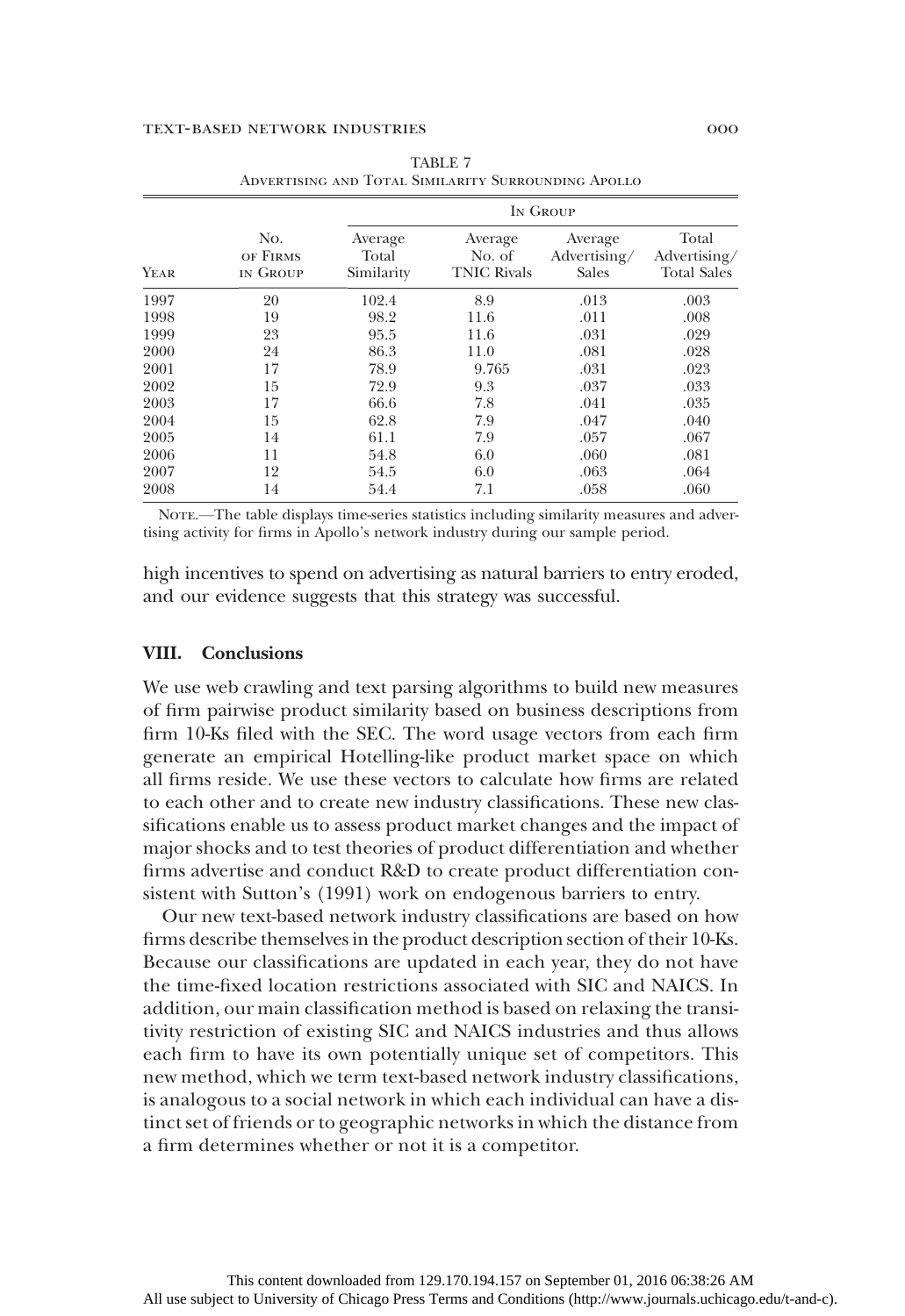Measures of similarity in industry groups based on our new classifications better explain specific discussions of high competition by management and better explain rivals mentioned by managers as peer firms than do existing classifications. Our new industry classifications also allow us to examine how industry membership and rival similarity change over time in response to exogenous industry shocks and whether advertising and R&D serve as endogenous barriers to entry. We find that major demand shocks in the military and software product markets are followed by economically large changes in the number of similar firms, the degree of product differentiation, and the type of products firms offer to the market. We also find support for Sutton's (1991) hypothesis that firms spend on advertising and R&D, at least in part, to increase ex post product differentiation and profitability.

### Appendix A

This appendix explains how we compute the "product similarity" and "product differentiation" between two firms  $i$  and  $j$ . We first take the text in each firm's product description and construct a binary vector summarizing its usage of English words. The vector has a length equal to the number of unique words used in the set of all product descriptions. For a given firm, a given element of this vector is one if the word associated with the given element is in the given firm's product description. To focus on products, we restrict the words in this vector to less commonly used words. Very common words include articles, conjunctions, personal pronouns, abbreviations, and legal jargon, for example. Specifically, we restrict attention to words that are either nouns or proper nouns and that also appear in fewer than 25 percent of all business descriptions in the given year. For each firm  $i$ , we thus have a binary vector  $P_i$ , with each element taking a value of one if the associated word is used in the given firm's product description and zero otherwise.

We define the frequency vector  $V_i$  to be normalized to unit length:

$$
V_i = \frac{P_i}{\sqrt{P_i \cdot P_i}}.\tag{A1}
$$

To measure how similar the products of firms i and j are, we take the dot product of their normalized vectors, which is their "product similarity":

Product Similarity<sub>*ij*</sub> = 
$$
(V_i \cdot V_j)
$$
. (A2)

We define product differentiation as one minus similarity:

Product Differentiation<sub>*i,j*</sub> = 1 - (
$$
V_i \cdot V_j
$$
). (A3)

Because all normalized vectors  $V_i$  have a length of one, product similarity and product differentiation both have the nice property of being bounded in the interval (0, 1). This normalization ensures that product descriptions with fewer words are not penalized excessively. This method is known as the "cosine similar-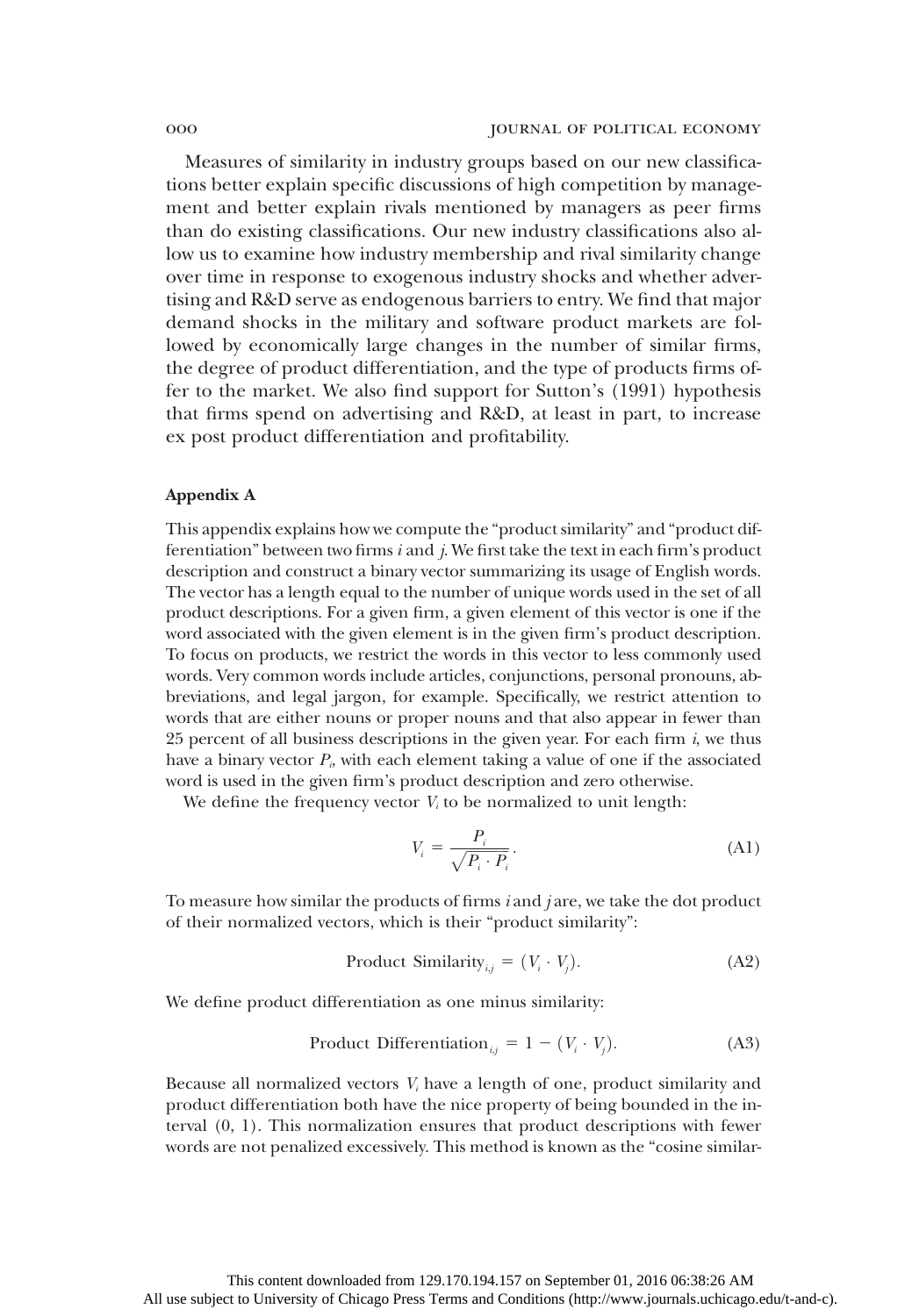ity" method, as it measures the cosine of the angle between two vectors on a unit sphere. The underlying unit sphere also represents an "empirical product market space" on which all firms in the sample have a unique location.

#### Appendix B

This appendix describes our fixed industry classification methodology based on 10-K text similarities. Our classification goal is to maximize total within-industry product similarity subject to two constraints. First, in order to be comparable to existing methods, a common set of industries must be created and held fixed for all years in our time series. Thus, we form a fixed set of industries based on our first full year of data (1997). Second, our algorithm should be sufficiently flexible to generate industry classifications for any number of degrees of freedom. This latter requirement is important because, in order to compare the quality of our new classifications relative to alternatives like three- or four-digit SIC codes, our classifications should generate a similar number of industries. We achieve these goals using a two-stage process: (1) an industry formation stage, which is based on the first full year of our sample; and (2) an industry assignment stage, which assigns firms in all years of our sample to the fixed industries determined in stage 1.

We begin the first stage by taking the subsample of N single-segment firms in 1997 (multiple-segment firms are identified using the Compustat segment database). We then initialize our industry classifications to have N industries, with each of the N firms residing within its own one-firm industry. We then compute the pairwise similarity for each unique pair of industries  $j$  and  $k$ , which we denote as  $I_{ik}$ .

To reduce the industry count to  $N - 1$  industries, we take the maximum pairwise industry similarity as follows:

$$
\max_{j,k,j\neq k} I_{j,k}.\tag{B1}
$$

The two industries with the highest similarity are then combined, reducing the industry count by one. This process is repeated until the number of industries reaches the desired number. Importantly, when two industries with  $m_i$  and  $m_k$ firms are combined, all industry similarities relative to the new industry must be recomputed. For a newly created industry  $l$ , for example, its similarity with respect to all other industries  $q$  is computed as the average firm pairwise similarity for all firm pairs in which one firm is in industry  $l$  and one in industry  $q$  as follows:

$$
I_{l,q} = \sum_{x=1}^{m_l} \sum_{y=1}^{m_q} \frac{S_{x,y}}{m_l m_q}.
$$
 (B2)

Here,  $S_{x,y}$  is the firm-level pairwise similarity between firm x in industry l and firm y in industry q.

Although this method guarantees maximization of within-industry similarity after one iteration, it does not guarantee this property after more than one iteration. For example, a firm that initially fits best with industry  $j$  after one iteration might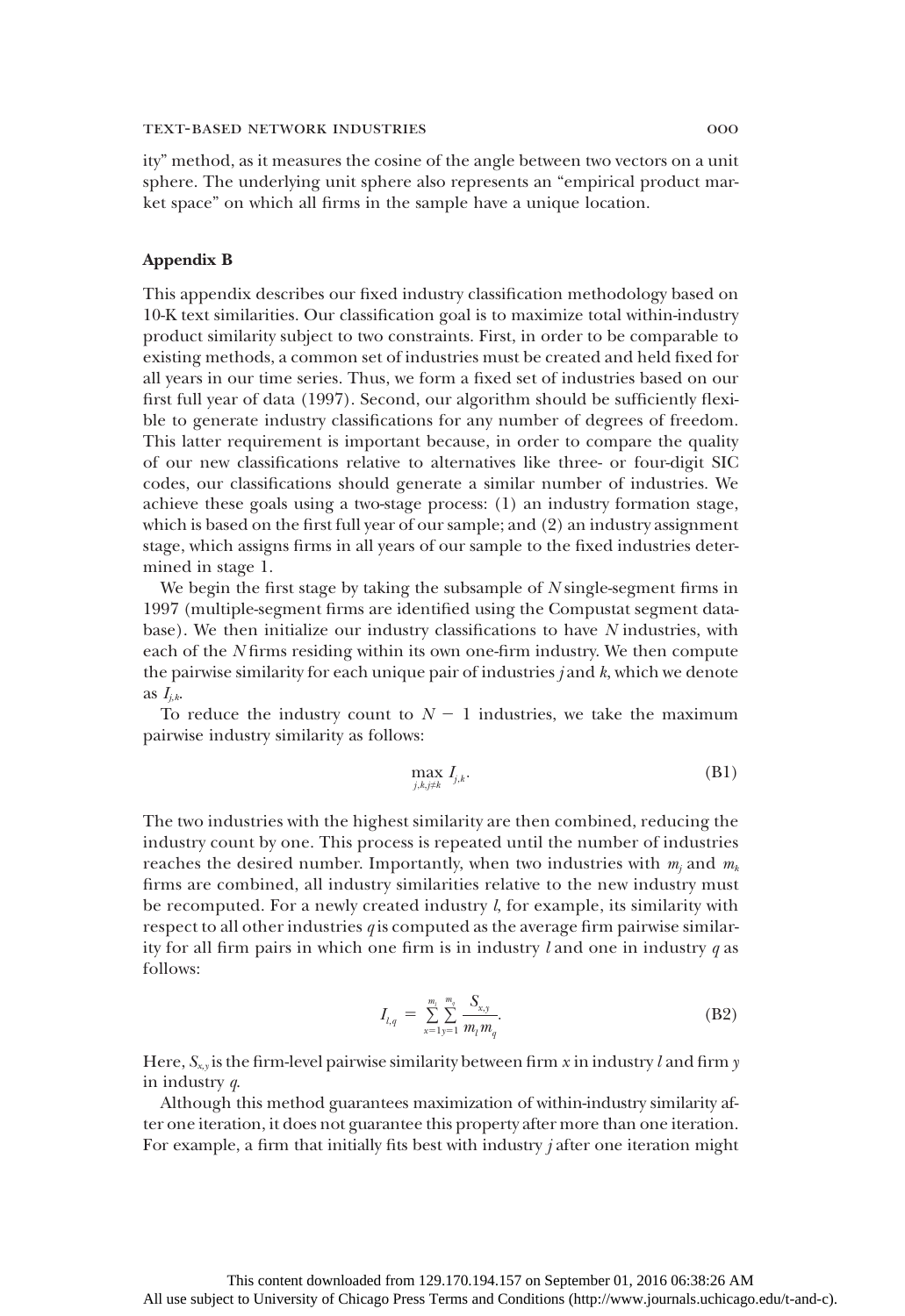fit better with another industry  $k$  after several iterations because industry  $k$  was not an option at the time the initial classification to industry  $j$  was made. Thus, we recompute similarities ex post to determine whether within-industry similarity can be improved by moving firms to alternative industries. If similarity can be improved, we reclassify suboptimally matched firms to their industry of best fit.

Once this process is complete, the set of industries generated by the algorithm will have the desired industry count and will have the property that withinindustry similarity cannot be maximized further by moving any one firm to another industry. It is important to note, however, that industry classifications fitting this description are not necessarily unique. It is plausible that multiple simultaneous firm reassignments can further improve within-industry similarity. We do not take further steps to ensure uniqueness because of computational limitations. Also, any departure from the true optimal set of industries would bias our study away from finding significant results, and thus our approach is conservative and might understate the true power of 10-K business descriptions.

The industry assignment stage takes the industries formed in the first stage as given and assigns any given firm in any year to the industry it is most similar to. We begin by computing an aggregate word usage vector for each industry. Each vector is based on the universe of words appearing in fewer than 25 percent of all firms in 1997 as before. The vector is populated by the count of firms in the given industry using the given word, and this vector is then normalized to have unit length (similarly to how we compute firm pairwise similarities in App. A). This normalization ensures that industries using more words are not rewarded on the basis of size, but rather are rewarded only on the basis of similarity. For a given firm that we wish to classify, we simply compute its similarity to all of the candidate industries and assign the firm to the industry it is most similar to. A firm's similarity to an industry is simply the dot product of the firm's normalized word vector to the industry's normalized word vector.

Although we use the first full year of our sample, 1997, to form industries, we do not believe that this procedure generates any look-ahead bias. The industry formation itself is purely a function of the text in product descriptions and the definition of a multiple segment firm obtained from Compustat. We use multiple segment identifiers from 1996, which precedes our sample, and our results are virtually unchanged if we further omit 1997 from our sample.

#### Appendix C

In this appendix, we further assess the performance of 10-K-based fixed industries versus SIC and NAICS industries by exploring various levels of granularity. A key advantage of our approach is the ability to set granularity to any arbitrary level. We use the Akaike information criterion (AIC) to examine which level of granularity is most likely to explain firm characteristic data. Understanding granularity is relevant to understanding the role and breadth of economies of scope.

Table C1 presents the results of the AIC tests. For all four levels of SIC granularity (panel A), all six levels of NAICS granularity (panel B), and product description– based industries ranging from 50 to 800 industries (panel C), we compute the AIC statistic and the adjusted R-squared from regressions in which the dependent variable is profitability scaled by sales or assets, and the independent variable is a set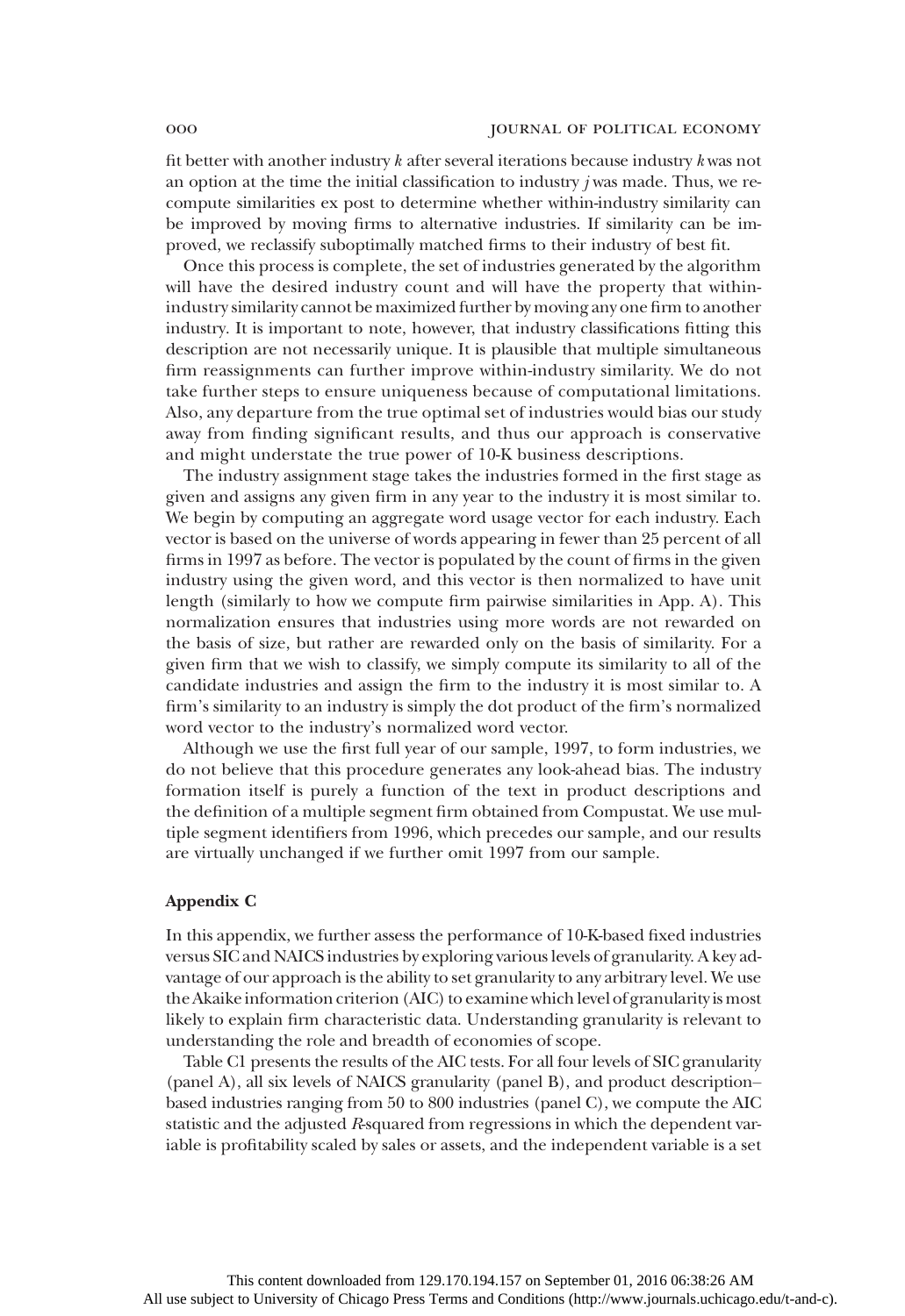|                                                                                                                                                                                                                                                                                                                                                          |                                    |                                           | INDUSTRY CLASSIFICATIONS AND INDUSTRY GRANULARITY |                                                        |                             |                                                |
|----------------------------------------------------------------------------------------------------------------------------------------------------------------------------------------------------------------------------------------------------------------------------------------------------------------------------------------------------------|------------------------------------|-------------------------------------------|---------------------------------------------------|--------------------------------------------------------|-----------------------------|------------------------------------------------|
|                                                                                                                                                                                                                                                                                                                                                          | OI/SALES                           |                                           |                                                   | OI/Assers                                              |                             |                                                |
| INDUSTRY DEFINITION                                                                                                                                                                                                                                                                                                                                      | Information<br>Criterion<br>Akaike | Adjusted $R^2$                            | Information<br>Criterion<br>Akaike                | Adjusted $R^2$                                         | <b>INDUSTRIES</b><br>No. OF | PER INDUSTRY<br>NO. OF FIRMS<br><b>AVERAGE</b> |
|                                                                                                                                                                                                                                                                                                                                                          |                                    |                                           | k,                                                | SIC Code-Based Industry Definitions                    |                             |                                                |
| 1. SIC-1-digit                                                                                                                                                                                                                                                                                                                                           | 3,459.7                            | 143                                       | $-59.1$                                           | 600                                                    | $\overline{10}$             |                                                |
| $2.$ SIC- $2$ -digin                                                                                                                                                                                                                                                                                                                                     | 2,990.9                            |                                           | $-303.8$                                          | .048                                                   | $\frac{72}{274}$            | 538.1<br>74.7                                  |
| 5. SIC-3-digit                                                                                                                                                                                                                                                                                                                                           | 2,827.1                            | $.224$<br>$.273$                          | $-730.4$                                          | $.132$<br>$.183$                                       |                             | 19.6                                           |
| SIC-4-digit                                                                                                                                                                                                                                                                                                                                              | 2,782.9                            | 298                                       | $-864.7$                                          |                                                        | 434                         | 12.4                                           |
|                                                                                                                                                                                                                                                                                                                                                          |                                    |                                           | B.                                                | NAICS-Based Industry Definitions                       |                             |                                                |
| 5. NAICS-1-digi                                                                                                                                                                                                                                                                                                                                          | 3,897.9                            | 070                                       | 215.9                                             | 031                                                    |                             | 597.9                                          |
|                                                                                                                                                                                                                                                                                                                                                          | 3,249.1                            | 177                                       | $-504.7$                                          | .086                                                   |                             | 234.0                                          |
| 6. NAICS-2-digit<br>7. NAICS-3-digit                                                                                                                                                                                                                                                                                                                     | 2,960.4                            | .230                                      | $-778.8$                                          | .142                                                   | 23                          | 55.5                                           |
| 8. NAICS-4-digit                                                                                                                                                                                                                                                                                                                                         | 2,843.7                            |                                           | $-890.5$                                          |                                                        | 331                         |                                                |
| 9. NAICS-5-digit                                                                                                                                                                                                                                                                                                                                         | 3,143.4                            | 272<br>262                                | $-575.5$                                          | 190<br>176                                             | 680                         | $16.3$<br>$7.9$<br>$5.4$                       |
| 10. NAICS-6-digit                                                                                                                                                                                                                                                                                                                                        | 3,334.4                            | 263                                       | 381.1                                             | 178                                                    | ,002                        |                                                |
|                                                                                                                                                                                                                                                                                                                                                          |                                    |                                           |                                                   | C. 10-K Product Description-Based Industry Definitions |                             |                                                |
| 1.10-K-based-50                                                                                                                                                                                                                                                                                                                                          | 2,581.7                            | 278                                       | $-1,172.3$                                        | 198                                                    | $50\,$                      | 107.6                                          |
|                                                                                                                                                                                                                                                                                                                                                          | 2,413.8                            | 308                                       | $-1,272.9$                                        | .222                                                   | 100                         | 53.8                                           |
| 12. 10-K-based-100<br>13. 10-K-based-200                                                                                                                                                                                                                                                                                                                 | 2,438.5                            | $\begin{array}{c} 312 \\ 321 \end{array}$ | $-1,221.9$                                        | 223<br>232                                             | 200                         | 26.9                                           |
| 14. 10-K-based-250 15. 10-K-based-300                                                                                                                                                                                                                                                                                                                    | 2,417.1                            |                                           | 1,245.1<br>ī                                      |                                                        | 250                         | $21.5$                                         |
|                                                                                                                                                                                                                                                                                                                                                          | 2,370.4                            | .328                                      | $-1,258.7$                                        | .237                                                   | 300                         | 17.9<br>13.5                                   |
| 16, 10-K-based-400                                                                                                                                                                                                                                                                                                                                       | 2,348.0                            | 338                                       | $-1,253.0$                                        | .243                                                   | $400$                       |                                                |
| 17. 10-K-based-500                                                                                                                                                                                                                                                                                                                                       | 2,440.7                            | 333                                       | $-1,196.1$                                        | 244                                                    | 500                         | 10.8                                           |
| 18.10-K-based-800                                                                                                                                                                                                                                                                                                                                        | 2,603.0                            | 329                                       | $-1.076.9$                                        | 245                                                    | 800                         | 6.7                                            |
| NOTE.—The table reports the average Akaike information criterion (AIC) for cross-sectional regressions in which profitability is regressed on a spec-<br>ified set of industry fixed effects. To avoid clustering over time (which would bias AIC tests), we run separate regressions in each year from 1997 to 2008<br>scores<br>and report average AIC |                                    |                                           |                                                   |                                                        |                             |                                                |

TABLE CI TABLE C1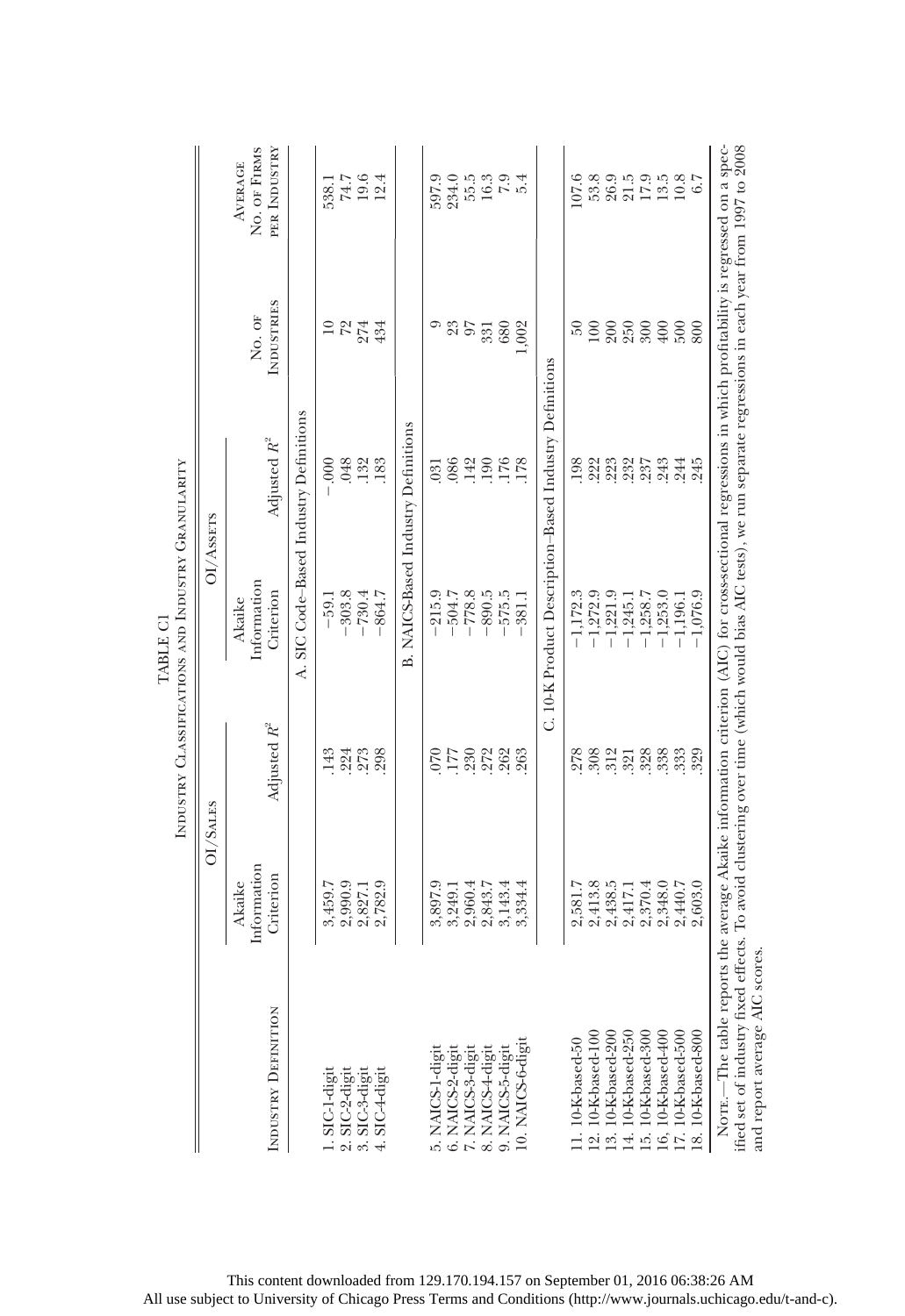of industry fixed effects based on the given classification. To avoid clustering of firm observations over time, which could bias AIC tests, we run separate crosssectional regressions in each year and we then report the average AIC scores and the average adjusted R-squared calculations based on 10 regressions from 1997 to 2006. Classifications with lower AIC scores are more likely to explain the data.

Panel A shows that three- and four-digit SIC classifications are most informative and dominate two-digit SIC codes. This suggests that the wide usage of threedigit SIC codes in existing studies is reasonable. Panel B suggests that four-digit NAICS dominates other resolutions, suggesting that NAICS-4 might be a substitute for SIC-3. Because AIC scores are designed to permit comparisons across industries using different information sources and industry counts, we can also broadly compare SIC to NAICS. Panels A and B show that SIC and NAICS are reasonable substitutes for each other. NAICS is marginally better when explaining profitability scaled by assets, and SIC is marginally better when explaining profitability scaled by sales. Our results do not support the conclusion that NAICS dominates SIC, which is perhaps surprising given the more recent establishment of NAICS.

Panel C shows that 10-K-based industries dominate both SIC and NAICS, as AIC scores in panel C are broadly lower than those in either panel A or panel B. This result is robust to scaling profitability by sales or assets. The AIC score of 2,603.1 (10-K-based 300 industries) is broadly lower than the 3,091.4 for threedigit SIC codes and the 3,097.7 for four-digit NAICS codes, even though all three groupings have similar granularity levels.

Although we can conclude that 10-K-based industries are more informative than SIC or NAICS industries, panel C draws only a moderately decisive conclusion that the AIC scores reach a minimum at 300 industries. This minimum is surrounded by only a gradual slope. We conclude that the degree of granularity (roughly 300 industries) used by SIC and NAICS is reasonable and is also a good benchmark for 10-K-based industries.

#### References

- Antweiler, Werner, and Murray Frank. 2004. "Is All That Talk Just Noise? The Information Content of Internet Stock Message Boards." *[J. Finance](http://www.journals.uchicago.edu/action/showLinks?crossref=10.1111%2Fj.1540-6261.2004.00662.x)* 52:1259–94.
- Berry, Steven, James Levinsohn, and Ariel Pakes. 1997. "Automobile Prices in Market Equilibrium." [Econometrica](http://www.journals.uchicago.edu/action/showLinks?crossref=10.2307%2F2171802) 63:841-90.
- Bhojraj, Sanjeev, Charles Lee, and Derek Oler. 2003. "What's My Line? A Comparison of Industry Classifications for Capital Market Research." *I. Accounting* [Res.](http://www.journals.uchicago.edu/action/showLinks?crossref=10.1046%2Fj.1475-679X.2003.00122.x) 41:745–74.
- Chamberlin, E. H. 1933. The Theory of Monopolistic Competition. Cambridge, MA: Harvard Univ. Press.
- Ellickson, Paul. 2007. "Does Sutton Apply to Supermarkets?" [Rand J. Econ.](http://www.journals.uchicago.edu/action/showLinks?crossref=10.1111%2Fj.1756-2171.2007.tb00043.x) 38:43-59.
- Fama, Eugene, and Kenneth French. 1997. "Industry Costs of Equity." *[J. Financial](http://www.journals.uchicago.edu/action/showLinks?crossref=10.1016%2FS0304-405X%2896%2900896-3)* [Econ](http://www.journals.uchicago.edu/action/showLinks?crossref=10.1016%2FS0304-405X%2896%2900896-3). 43:153-93.
- Fan, Joseph, and Vidhan Goyal. 2006. "On the Patterns and Wealth Effects of Vertical Mergers." [J. Bus.](http://www.journals.uchicago.edu/action/showLinks?crossref=10.1086%2F499141) 79:877–902.
- Gentzkow, Matthew, and Jesse Shapiro. 2010. "What Drives Media Slant? Evi-dence from U.S. Daily Newspapers." [Econometrica](http://www.journals.uchicago.edu/action/showLinks?crossref=10.3982%2FECTA7195) 78:35-71.